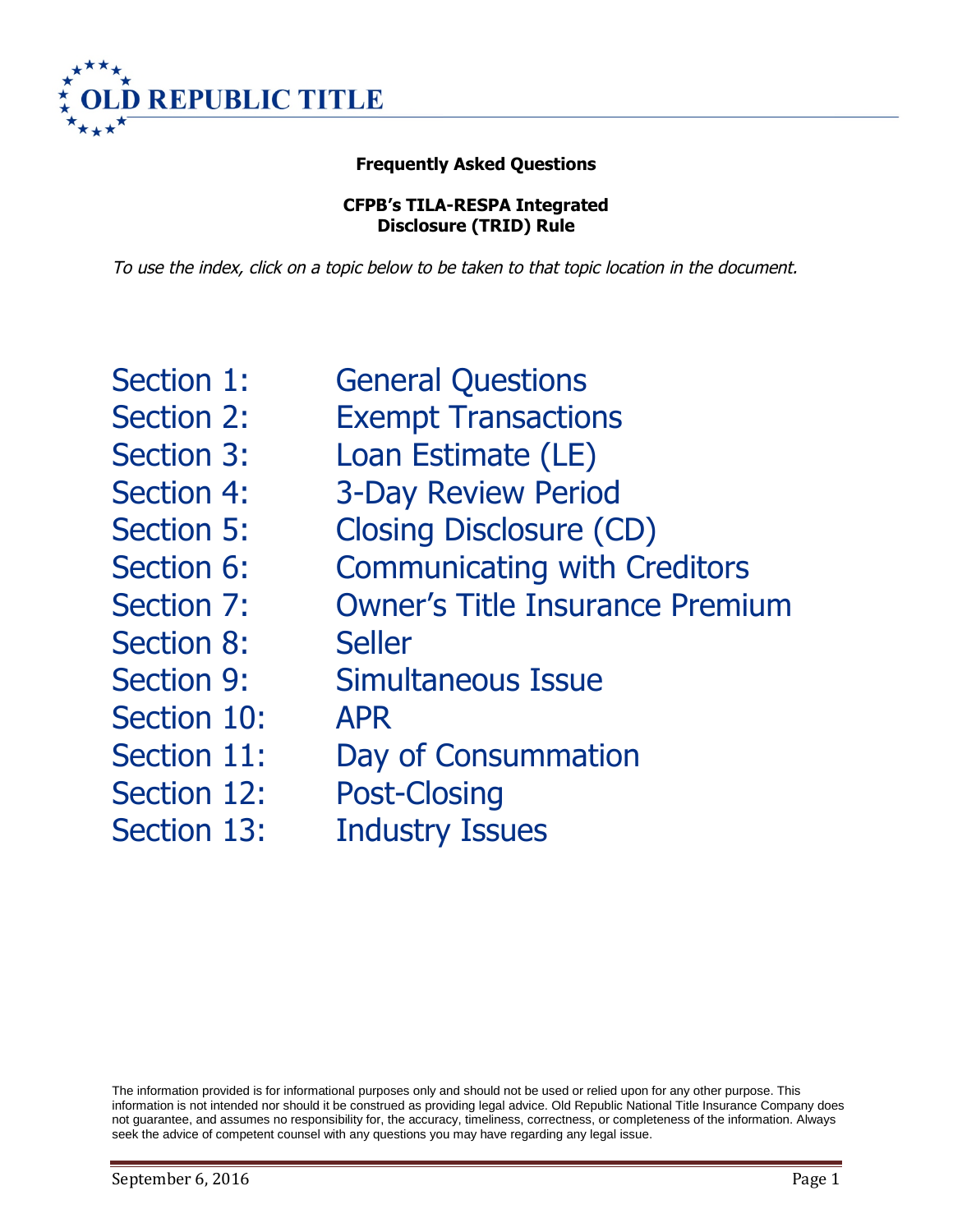

# **CFPB's TILA-RESPA Integrated Disclosure (TRID) Rule**

Old Republic Title offers customized PowerPoint presentations for our agents so that you can "Show What You Know" to your lender and real estate agent clients. We have information, guidance and materials available for you to be <sup>a</sup> knowledgeable resource for your customers. The following are what we have found to be commonly asked questions from "Show What You Know" and other TRID training to help you with TRID implementation.

Note: The terms creditor and lender are used interchangeably in this document.

# <span id="page-1-0"></span>**[SECTION 1: GENERAL QU](#page-1-0)ESTIONS**

#### **Do the provisions of the new Rule apply to private lenders?**

The answer is yes and no.

There are two new Rules private investors must understand; first is the TILA-RESPA Integrated Disclosure (TRID) Rule and second is the Loan Originator (LO) Act.

The TRID Rule has an exemption for any lender making five or fewer loans per year. As an example, if it is a simple seller take-back or a parent/child transaction the TRID Rule will not apply; however, the LO Act may make this type of loan difficult to make. The LO Act can be found at [http://www.consumerfinance.gov/regulations/loan-originator-compensation](http://www.consumerfinance.gov/regulations/loan-originator-compensation-requirements-under-the-truth-in-lending-act-regulation-z/)[requirements-under-the-truth-in-lending-act-regulation-z/](http://www.consumerfinance.gov/regulations/loan-originator-compensation-requirements-under-the-truth-in-lending-act-regulation-z/)

#### **Do the provisions of the Rule apply to second mortgages?**

Yes. There is actually an example of a form in the Rule showing that the proceeds from the second mortgage are brought over to Section L of the Closing Disclosure (CD) for the first mortgage.

#### **Does the Rule apply to five-year residential loans?**

The provisions of the Rule apply to most closed-end residential mortgages. Within the Rule there is a discussion as to why the CFPB decided to include two-year temporary construction loans so depending on the type of loan to which you are referring, the Rule may apply.

The information provided is for informational purposes only and should not be used or relied upon for any other purpose. This information is not intended nor should it be construed as providing legal advice. Old Republic National Title Insurance Company does not guarantee, and assumes no responsibility for, the accuracy, timeliness, correctness, or completeness of the information. Always seek the advice of competent counsel with any questions you may have regarding any legal issue.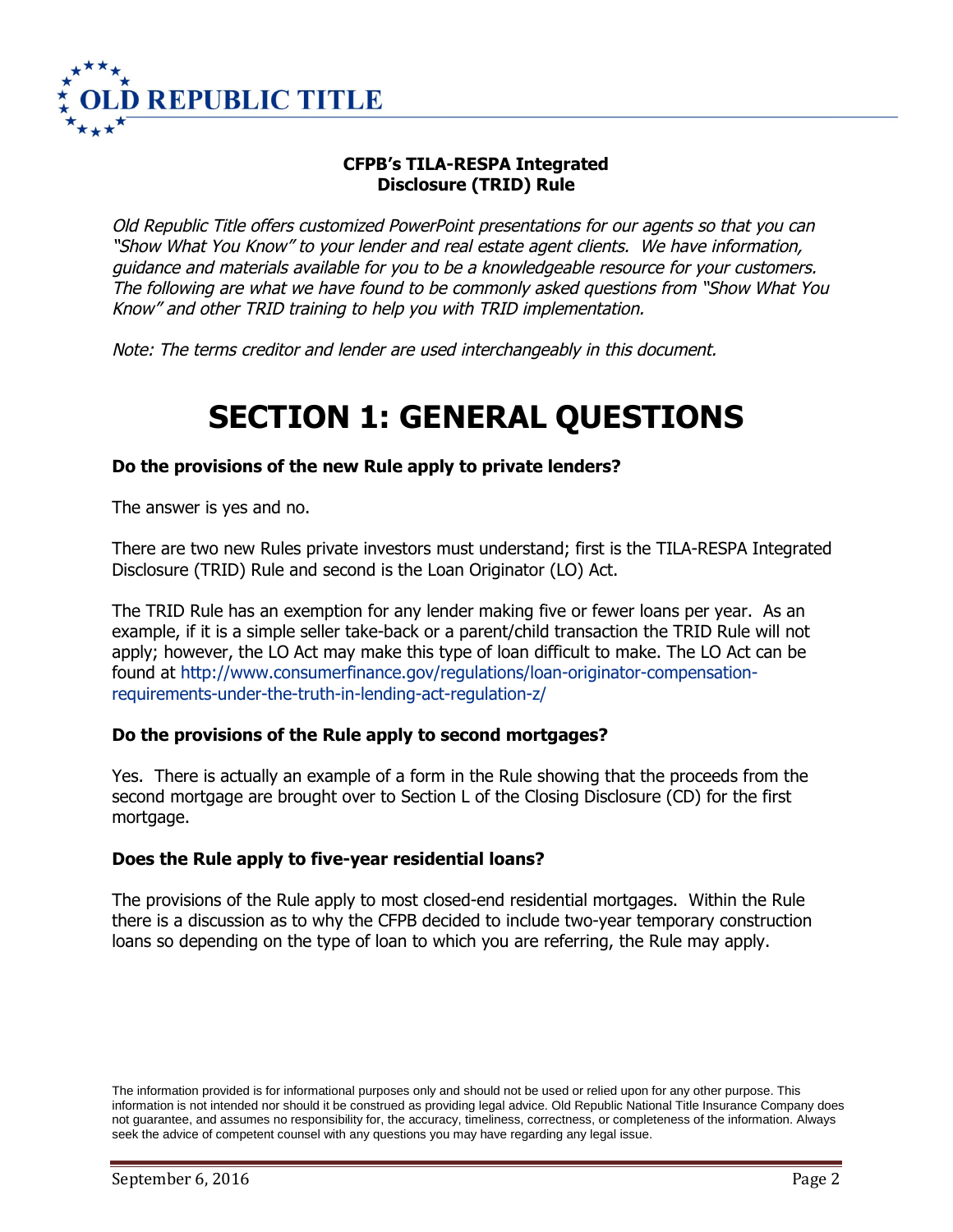### **Does the Rule cover vacant land and construction-to-permanent loans?**

The Rule covers all closed-end residential mortgages if the money, property or service is used primarily for personal, family or household purposes and the debt is secured by a closed-end transaction secured by real property. Real property includes vacant land, construction-only loans and construction-to-permanent loans.

#### Page 1275 of the Rule cites:

"D. Coverage of the Final Rule

The integrated disclosure provisions do, however, apply to construction-only loans, vacant-land loans, and loans secured by 25 acres or more, although these transactions are currently exempt from RESPA coverage, because the Bureau believes that excluding these transactions would deprive consumers of the benefit of enhanced disclosures."

Page 1757 §1026.37(a)(9)(iii) of the Rule cites: "Construction. Section 1026.37(a)(9)(iii) requires the creditor to disclose that the loan is for construction in transactions where the creditor extends credit to finance only the cost of initial construction (construction-only loan), not renovations to existing dwellings, and in transactions where <sup>a</sup> multiple advance loan may be permanently financed by the same creditor (construction-to-permanent loan). In a constructiononly loan, the borrower may be required to make interest only payments during the loan term with the balance commonly due at the end of the construction project."

The following sections in the Rule offer creditors guidance on how to complete the Loan Estimate (LE) for construction-to-permanent loans: § 1026.17(c)(6)(ii), comments 17(c)(6)-2 and -3, and appendix D to this part.

#### **Does the form and related requirements apply to second homes and investment properties with 1-4 family units?**

Yes it does if the property is deemed "residential" by the lender.

#### **Service Provider Lists**

### **If the creditor/lender requires a service only because it was mentioned in the Contract for Sale, does it trigger the creditor/lender's need to supply a list of service providers for that service?**

CFPB's verbal response was, "yes." If the creditor/lender includes the requirement on their commitment, then it is deemed a loan requirement and the lender must comply with providing a list of service providers for that service. We asked, "what if the creditor/lender includes a simple requirement that the consumer must meet all of the requirements of the Contract of Sale but does not mention any specific services?" The CFPB representative said, "Nice try." He went on to explain that it doesn't matter how the creditor/lender learned about the service requirements or how it's worded on the commitment, they must comply with the additional provisions of the Rule if their loan is conditioned on meeting the requirement.

The information provided is for informational purposes only and should not be used or relied upon for any other purpose. This information is not intended nor should it be construed as providing legal advice. Old Republic National Title Insurance Company does not guarantee, and assumes no responsibility for, the accuracy, timeliness, correctness, or completeness of the information. Always seek the advice of competent counsel with any questions you may have regarding any legal issue.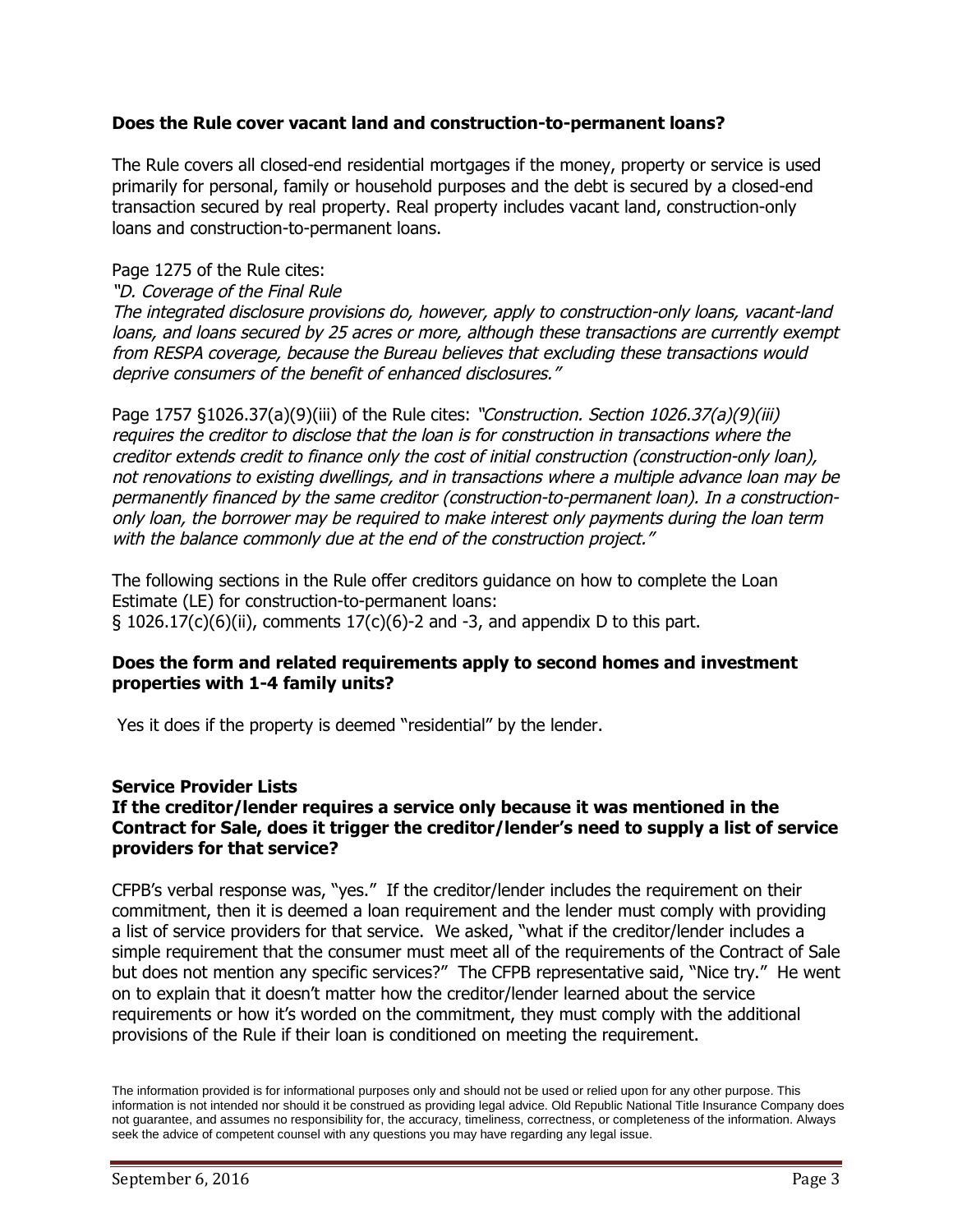Example: If the Contract of Sale requires the consumer to purchase a home inspection and then the creditor/lender mentions it directly or indirectly in the loan commitment, the creditor/lender must supply a provider list of home inspector(s).

# <span id="page-3-0"></span>**SECTION 2: EXEMPT TRANSACTIONS**

# **What types of transactions are exempt from the requirements of the new Rule?**

HELOC, reverse mortgages, loans made by creditors making five or fewer loans per year (but they still have to deal with the Loan Originator (LO) Act), cash, commercial purpose loans, mobile home loans and no-interest second mortgages made for down payment assistance, and energy efficiency or foreclosure avoidance are all exempt. Most every other residential 1-4 family dwelling closed-end mortgage falls within the scope of the Rule.

#### **I have a client who makes several purchase-money loans each year to investors who purchase residential properties for repair/improvement and resale. Will the client's lending activities fall under the Rule?**

The Rule specifically exempts lenders who make fewer than five loans per year; however, your client will fall under the onerous Loan Originator (LO) Act if the loans are for residential purposes.

The LO Act can be found at [http://www.consumerfinance.gov/regulations/loan-originator](http://www.consumerfinance.gov/regulations/loan-originator-compensation-requirements-under-the-truth-in-lending-act-regulation-z/)[compensation-requirements-under-the-truth-in-lending-act-regulation-z/.](http://www.consumerfinance.gov/regulations/loan-originator-compensation-requirements-under-the-truth-in-lending-act-regulation-z/)

### **How will the Rule affect commercial transactions? Under the Rule, will we be required to have two separate and distinct sets of forms between commercial transactions and residential transactions?**

Commercial transactions do NOT fall under the provisions of the Rule. The form used for commercial transactions will most likely be dictated by the lender; however, check with your software provider to make certain that the current-HUD-1 and the ALTA Settlement Sheet are in your system for your use with exempt transactions.

The information provided is for informational purposes only and should not be used or relied upon for any other purpose. This information is not intended nor should it be construed as providing legal advice. Old Republic National Title Insurance Company does not guarantee, and assumes no responsibility for, the accuracy, timeliness, correctness, or completeness of the information. Always seek the advice of competent counsel with any questions you may have regarding any legal issue.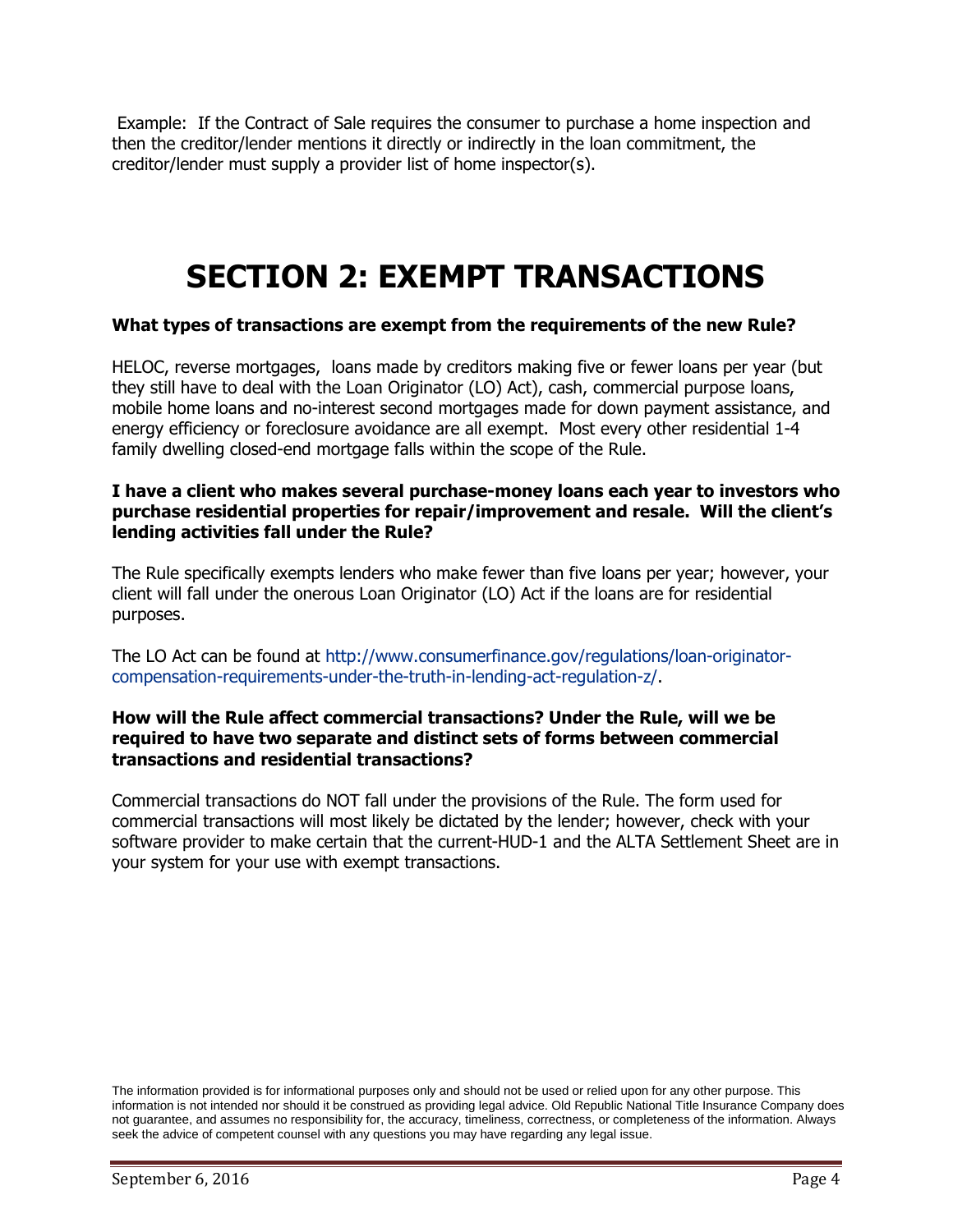**A lender asks if an investor (under a company name) who buys and sells houses is subject to follow the Rule. The investor finances the purchases with a bank loan, rehabilitates the residential property and then sells the property. Would this be considered commercial as long as the investor would not be living in the property as a residence but simply buys and sells it? In this scenario it would be considered commercial and exempt from the Rule, correct?**

We should not opine on whether a property is considered commercial or residential. The definition of commercial follows other banking rules; the creditor will make that decision as to whether the transaction is exempt or not. There are different standards when it comes to multi-family dwellings as compared to single family homes and the investor should ask the lender's compliance department to be certain. Please also do not forget about the Loan Originator Act when it comes to individual lenders.

## **If a creditor/lender on a commercial transaction requires a mortgage on one of the parties' residences, does that mortgage fall under the provisions and requirements of TRID?**

This was verbally answered by a CFPB attorney who said that as long as the "primary" purpose of the mortgage on the residential property is NOT for "personal, family or household purposes," it does not fall under the provisions of TRID.

## **Are transactions involving loans of 25 acres or more, construction-only loans and vacant land loans covered by TRID?**

Yes. While these loans are currently exempt from mortgage disclosure requirements under RESPA and Regulation X, the TRID Rule includes them depending on the primary purpose of the loan. The loan is included as a "consumer credit transaction" if the money, property or services is used primarily for personal, family or household purposes and the debt is secured by a closed-end transaction secured by real property.

The CFPB believes that covering all real estate-secured closed-end consumer credit transactions (other than reverse mortgages) would eliminate the guess work for lenders as to which loans are covered and which loans are exempt while providing consumers with the best information available to make their decisions.

The information provided is for informational purposes only and should not be used or relied upon for any other purpose. This information is not intended nor should it be construed as providing legal advice. Old Republic National Title Insurance Company does not guarantee, and assumes no responsibility for, the accuracy, timeliness, correctness, or completeness of the information. Always seek the advice of competent counsel with any questions you may have regarding any legal issue.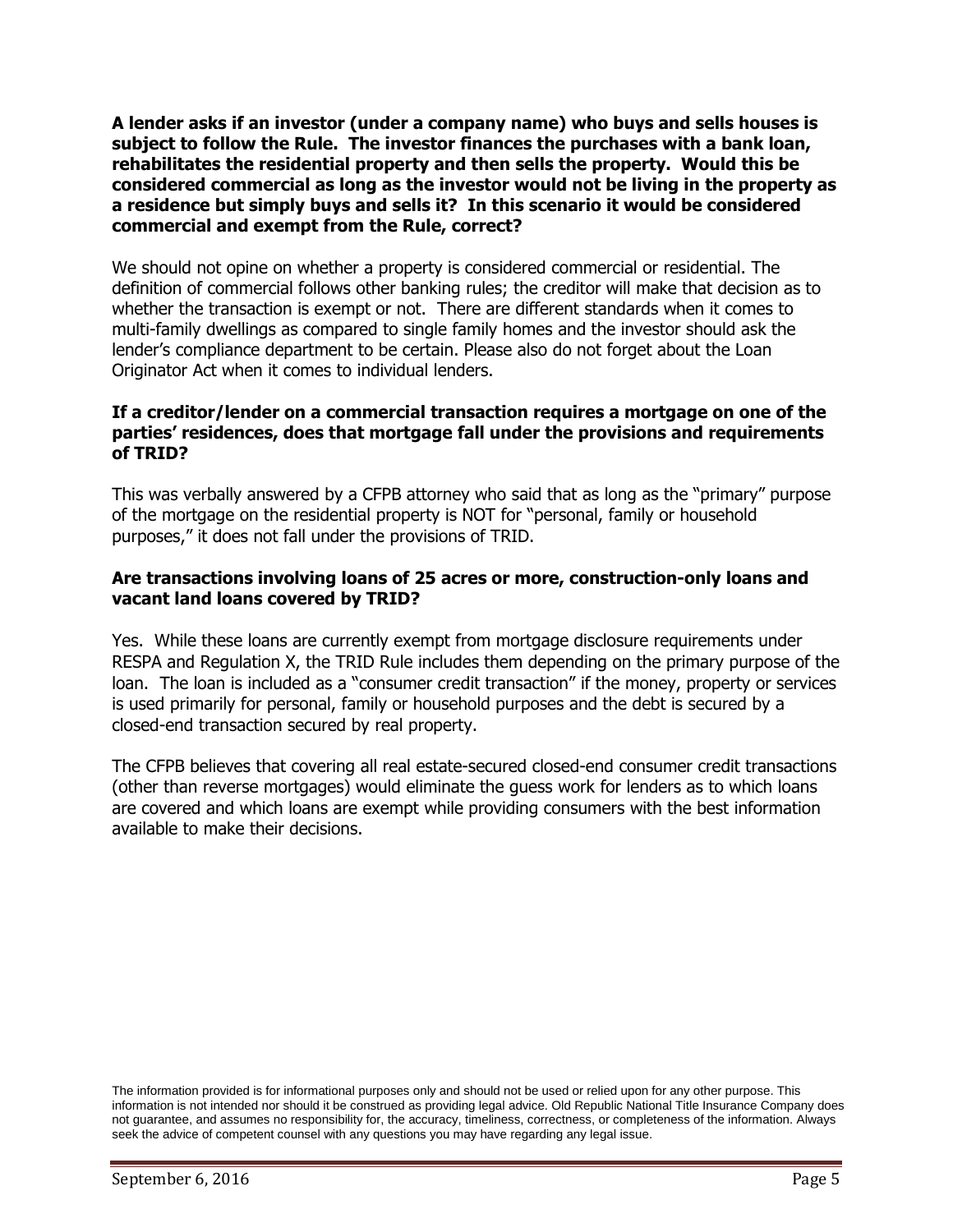# <span id="page-5-0"></span>**SECTION 3: LOAN ESTIMATE (LE)**

# **Does this replace the Truth in Lending (TIL) Disclosures?**

For covered transactions, yes. There is a Part A to the new form called the Loan Estimate (LE) that replaces the early TIL and the Good Faith Estimate (GFE). Part B, the Closing Disclosure (CD) replaces the final TIL and the HUD-1.

# **May lenders charge for pre-approvals and when is the application fee charged?**

The lender may not charge anything at the time of loan application except a reasonable credit report fee. The lender may not delay the delivery of the LE once the six elements that define an application are received. After delivery of the LE **and** after the consumer gives an indication that he/she wants to proceed with the loan, the lender may charge additional fees.

The Rule states: "Limitation on fees. Consistent with current law, the creditor **generally cannot charge consumers any fees until after the consumers have been given the Loan Estimate form and the consumers have communicated** their intent to proceed with the transaction. There is an exception that allows creditors to charge fees to obtain consumers' credit reports." This provision is **in § 1026.19(e)(2)(i).**

#### **A lender asks would it be possible to have an explanation for the "last day the creditor may revise Loan Estimate (LE) from contract info?"**

The creditor must ensure that the consumer receives the revised LE no later than four business days prior to consummation. If the creditor is mailing the LE and relying upon the "mailbox rule," the creditor would need to place the LE in the mail no later than seven business days before consummation of the transaction to allow three business days for receipt. § 1026.19(e)4 If there are fewer than four business days in between the time the revised LE would have been required to be provided to the consumer and consummation, creditors may provide consumers with a Closing Disclosure (CD) reflecting any revised charges resulting from the changed circumstance and rely on those figures (rather than the amounts disclosed on the LE) for purposes of determining good faith and the applicable tolerance. (Comment from 19(e)(4)(ii)-1)

#### **What are the six elements that trigger a loan application has been received and then requires the lender issue the Loan Estimate (LE) within three business days?**

Address of Property Loan amount sought Income Estimated Value Name Social Security Number

The information provided is for informational purposes only and should not be used or relied upon for any other purpose. This information is not intended nor should it be construed as providing legal advice. Old Republic National Title Insurance Company does not guarantee, and assumes no responsibility for, the accuracy, timeliness, correctness, or completeness of the information. Always seek the advice of competent counsel with any questions you may have regarding any legal issue.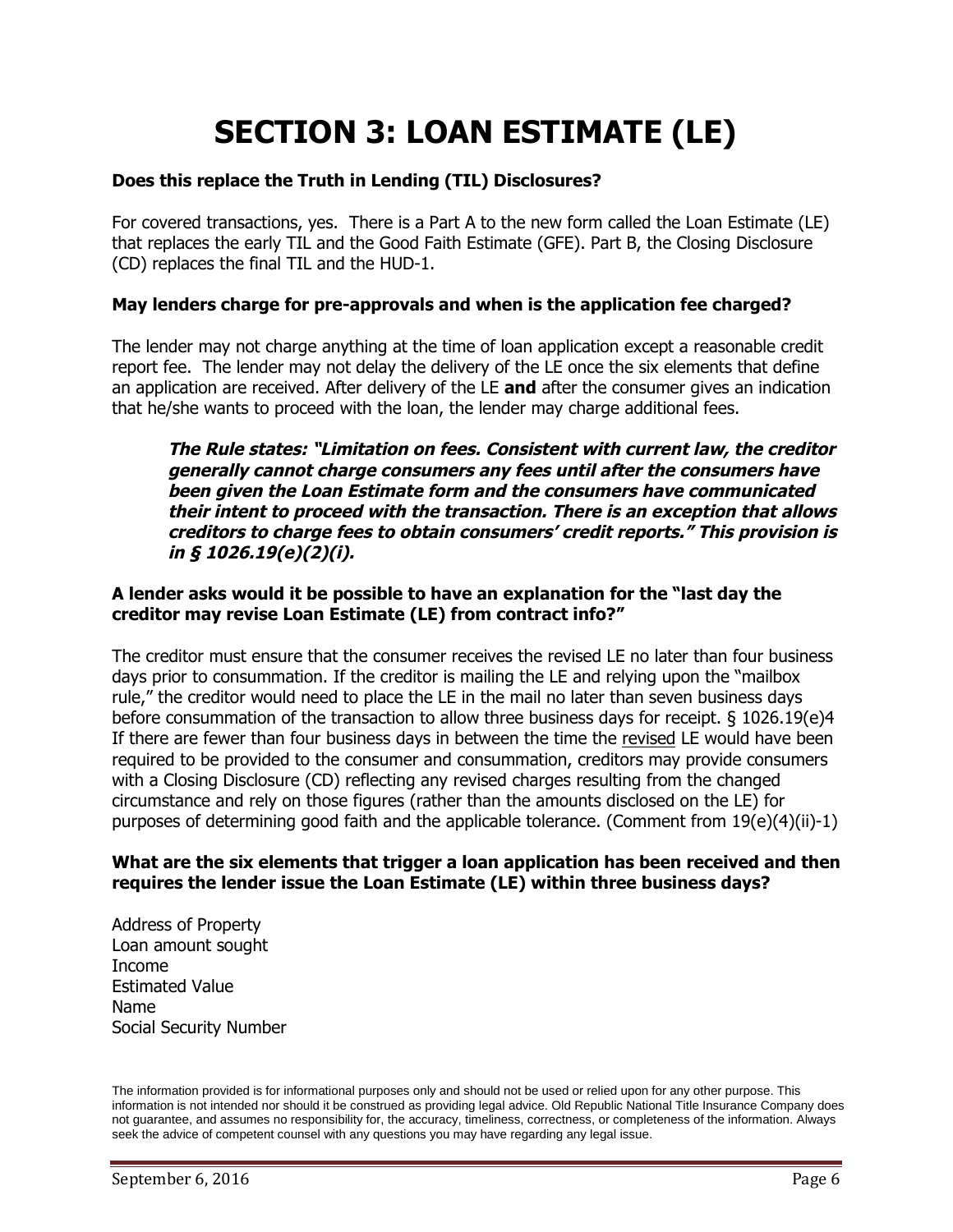Since Washington DC likes acronyms so much, you can easily remember the six elements by its  $a$ cronym =  $A.L.I.E.N.S.$ 

# <span id="page-6-0"></span>**SECTION 4: 3-DAY REVIEW PERIOD**

**After reading more on the Closing Disclosure (CD): Does the three-day time period also apply to the closing documents from the lender or is it just the CD? If the closing is mailed away, we usually need the package ready several days before closing. Will the three-day time period apply three days before we need the package to send out or is it still three days before closing?**

The CD is the disclosure document required to be delivered prior to closing not the entire closing package. Therefore you are going to have to do what you are likely doing now: stay in close communication with the lender in order to get everything you need when you need it.

#### **What determines whether the Closing Disclosure (CD) form was delivered three days in advance?**

The lender is responsible for the delivery of the CD but the Rule allows the lender to designate another party to handle the delivery. Because the requirement is so strictly defined and the penalties so severe, it is believed that most lenders will make the delivery and not allow another party to deliver. We, as the closing industry, are not responsible to "police" the delivery but need to be cautious if we hear something contrary to the Rule. With regard to the specifics of calculating the three day advance disclosure requirement, the mailing rule and the definition of business day come into play. If the CD is not hand-delivered (or delivered in a manner that affirmatively confirms delivery to the consumer) then an additional three days are added to the time period. This is the case even if the document is sent electronically (and for all practical purposes is almost always transferred to the recipient's inbox instantaneously). The definition of a "business day" as it applies to the delivery of the CD differs from the definition used for the delivery of the Loan Estimate (LE). A business day for CD purposes is all calendar days other than Sundays and the 10 federal holidays. Therefore, Sundays and the 10 federal holidays must be removed from the count. If you do not hand deliver the CD, the time period will most typically expand to seven days in advance of closing (three days in transit, three days for review plus one Sunday or federal holiday when applicable).

## **Does the borrower receive the Closing Disclosure (CD) three days in advance or at closing?**

The borrower (now called the Consumer) MUST receive the final CD at least three business days in advance of closing or we may not close. The lender is responsible and liable for the delivery but we will need to supply our fees, adjustments and invoices to the lender well in advance if the lender is going to input the numbers. We need to create processes within our

The information provided is for informational purposes only and should not be used or relied upon for any other purpose. This information is not intended nor should it be construed as providing legal advice. Old Republic National Title Insurance Company does not guarantee, and assumes no responsibility for, the accuracy, timeliness, correctness, or completeness of the information. Always seek the advice of competent counsel with any questions you may have regarding any legal issue.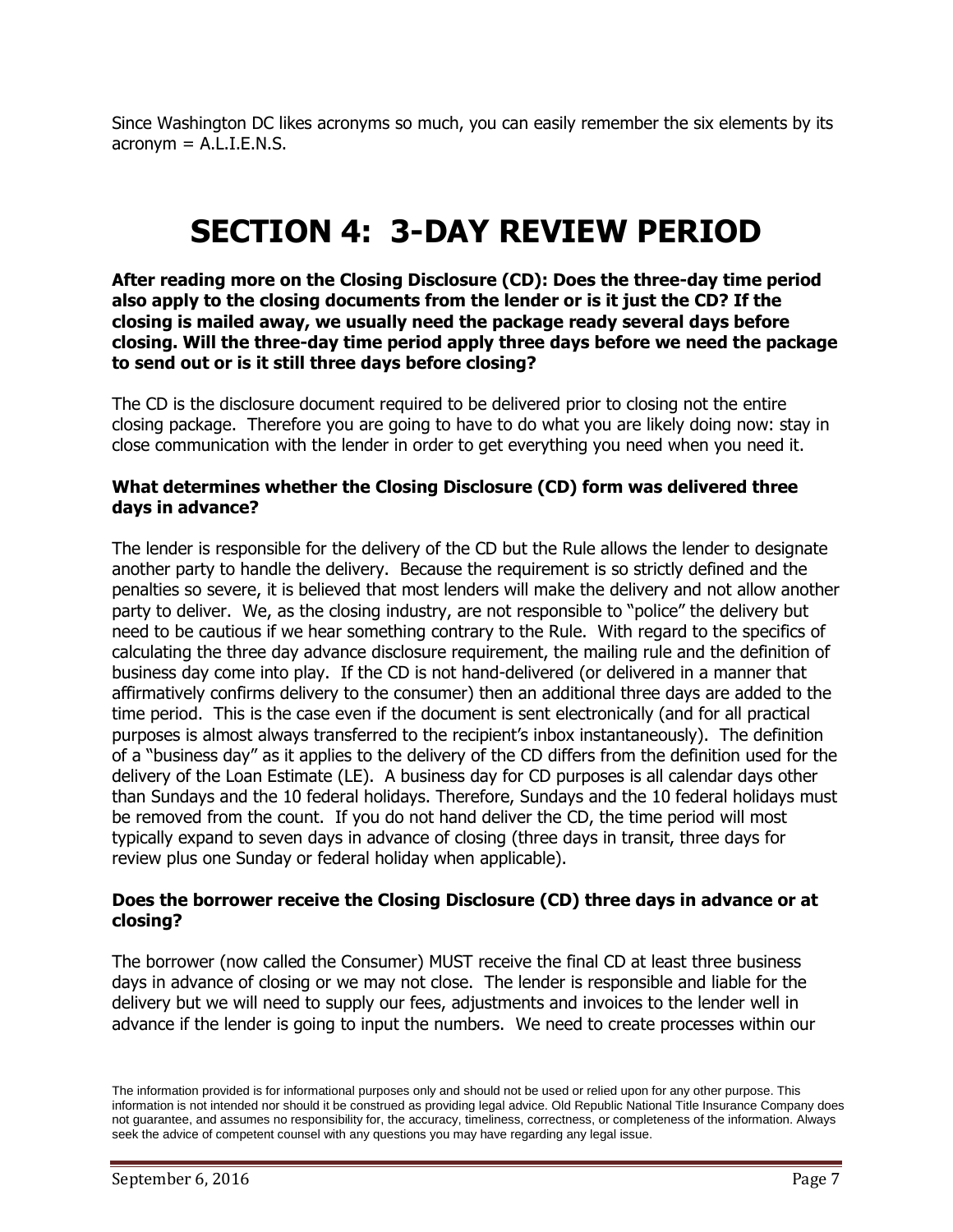operations to supply the numbers at least seven days in advance so that the lender may complete the form and meet the delivery requirement. See prior answer for more on this issue.

#### **I thought that the whole process was that NOTHING changed after the delivery of the Closing Disclosure (CD).**

You are thinking of the original proposal by the CFPB in the draft of the Rule. Because of the American Land Title Association's (ALTA) massive effort (along with the help of a number of our related industry professionals) to convince the CFPB that delaying closing for minor changes would cause chaos and harm both buyer and seller, the final Rule states that under only three circumstances will the three-day review period be re-triggered.

#### **Does the three-day review period retrigger mean that the loan has to be reapproved? What are the three changes that would cause a re-triggering of the three-day review period?**

It is possible since the three triggers for re-disclosure and a new three-day waiting period are major occurrences the loan will have to go back to underwriting. The three instances where a new review period is required are:

- 1) If a pre-payment penalty is added,
- 2) If the loan product changes, or
- 3) If the APR increases beyond the allowable limit.

#### **Do the regulations in the Rule affect the three-day right of rescission on refinances or do the borrowers get three days prior to signing plus three days after?**

The three-day right of rescission does not change with the new Rule. Therefore the consumer will have three days prior to consummation to review the fees, terms and charges and three days after consummation to reconsider the entire loan offering.

## **If a consumer writes a statement specifically waiving their right to the three-day review is there a provision to allow for this?**

There is a provision in the Rule stating that the borrower can waive the three-day waiting period after they receive the Closing Disclosure (CD) or the revised CD ONLY if the borrower has a Bona Fide Personal Financial Emergency. The phrase is undefined but they give one example, "[t]he imminent sale of the consumer's home at foreclosure, where the foreclosure sale will proceed unless loan proceeds are made available to the consumer during the waiting period, is one example of a bona fide personal financial emergency." This is a very high bar to set and within the Rule the CFPB is concerned about expanding the use of waivers fearing that any expansion will lead to abuse. This waiver request must be in writing and must provide details for the basis of the request. It will be up to the lender to determine if a waiver will be permitted. A borrower may not waive the review period on behalf of the seller.

The information provided is for informational purposes only and should not be used or relied upon for any other purpose. This information is not intended nor should it be construed as providing legal advice. Old Republic National Title Insurance Company does not guarantee, and assumes no responsibility for, the accuracy, timeliness, correctness, or completeness of the information. Always seek the advice of competent counsel with any questions you may have regarding any legal issue.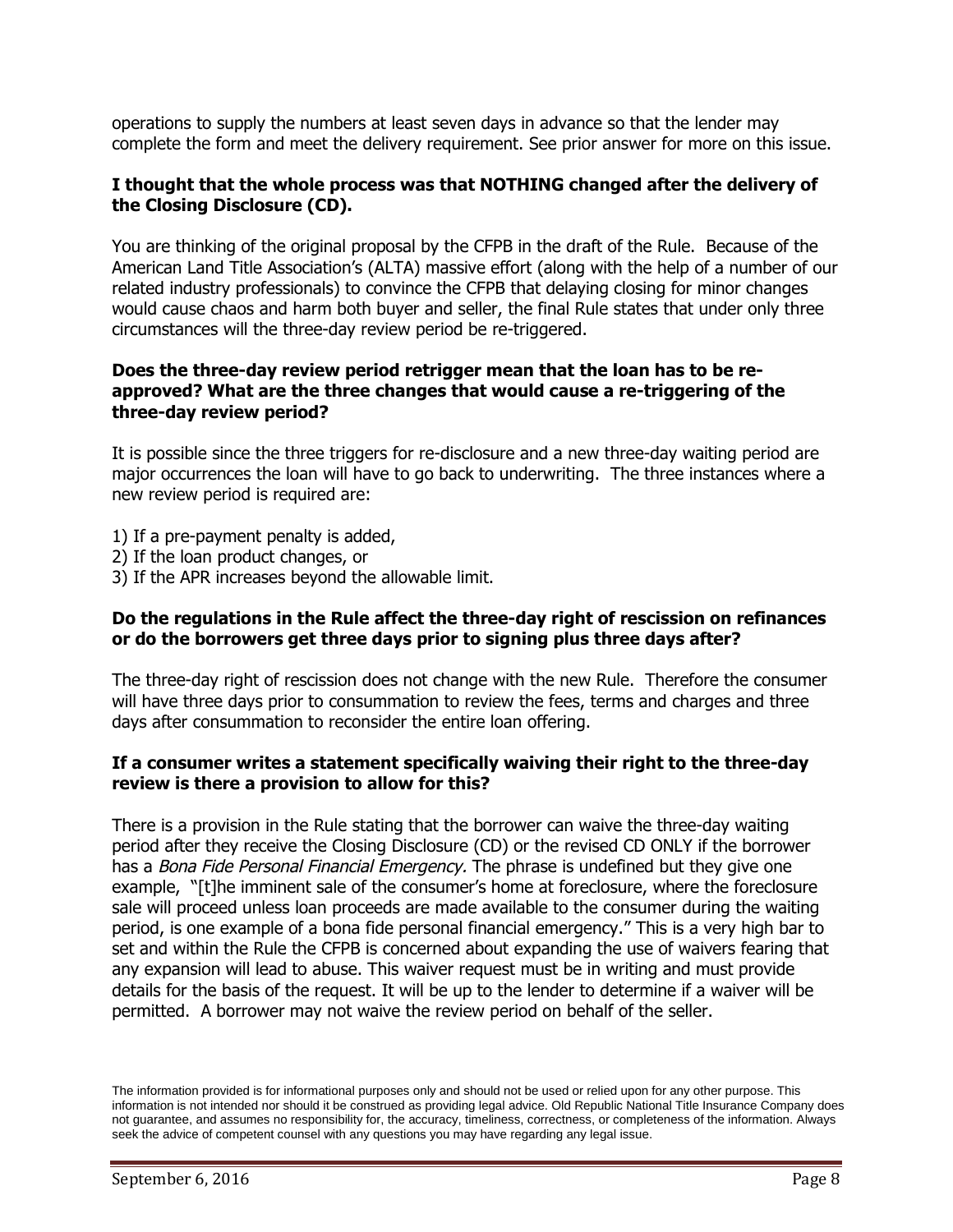### **Someone read that it is up to the lender whether or not they would need to redisclose the Closing Disclosure (CD).**

The need to re-disclose and the retriggering of the three-day review period depend on the reason for which the credit/adjustment is required. If it is a credit that MAY affect the value or a credit on which the appraiser must opine then the Equal Credit Opportunity Act (ECOA) may be triggered which requires the delivery of the final appraisal to the consumer three business days prior to consummation. Therefore, if the appraisal must be rewritten and re-delivered we MAY have to give the consumer three days to review the revised appraisal. Many small items affect the appraised value and it is in those circumstances where the creditor may need to stop the closing.

# **How do I handle the situation if the consumer states that they never received the Closing Disclosure (CD)?**

Simply call the lender and tell them the consumer states that they did not receive the CD in advance and then inquire if the lender would like you to proceed. Remember, if the lender used the "mail-box method" of delivery (either mailing or emailing the CD seven days in advance); there is a presumption in the Rule that the consumer received the CD without requiring proof of receipt. Therefore, it is entirely possible that the lender met its obligation but the CD got lost in the mail/email.

# **How do I handle the situation if the consumer states that they never received the Closing Disclosure (CD)?**

Our original FAQ answer to the above question is in italics below and updated information follows it.

Simply call the lender and tell them the consumer states that they did not receive the CD in advance and then inquire if the lender would like you to proceed. Remember, if the lender used the "mail-box method" of delivery (either mailing or emailing the CD seven days in advance); there is <sup>a</sup> presumption in the Rule that the consumer received the CD without requiring proof of receipt. Therefore, it is entirely possible that the lender met its obligation but the CD got lost in the mail/email.

Remember, it is not up to the settlement industry to police the delivery if made by the lender.

Since this FAQ was written, industry has heard that in order to make certain the three-day rule is met, some lenders may be issuing a CD soon after issuing the Loan Estimate (LE) at the onset of the mortgage process. In some cases the initial CD is being delivered to the consumer 45 days in advance of settlement. We find nothing in the written words of the Rule that prohibits this procedure though some may wonder how the inevitable changes and updates are handled.

If the initial CD becomes inaccurate, the lender does not violate the Rule as long as the lender

The information provided is for informational purposes only and should not be used or relied upon for any other purpose. This information is not intended nor should it be construed as providing legal advice. Old Republic National Title Insurance Company does not guarantee, and assumes no responsibility for, the accuracy, timeliness, correctness, or completeness of the information. Always seek the advice of competent counsel with any questions you may have regarding any legal issue.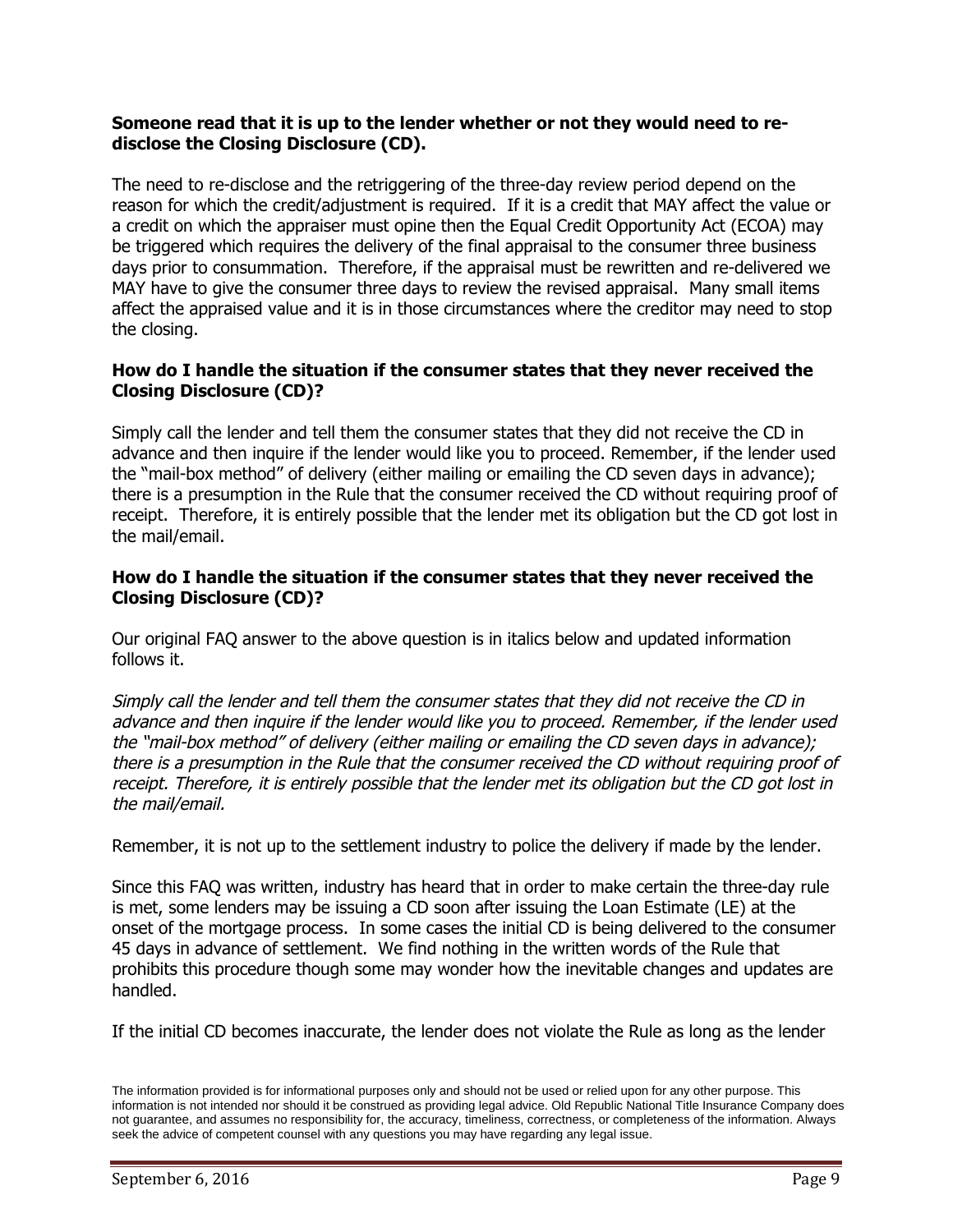provides an accurate CD at the time of consummation. See  $\S 1026.19$  (f)(1)(i)-1 on page 1718.If the APR becomes inaccurate (or a prepayment penalty is added or the loan product changes); however, the lender is required to meet the 3-day review requirement again. All other changes are permitted close to or at the time of consummation without triggering a new review period.

What about tolerances? Once the CD is issued, the lender may not revise the LE even with a changed circumstance; however, the lender, under certain circumstances, may avoid a tolerance violation by simply revising the CD.

Therefore, if the lender determines that there is a need for a change after the initial CD is delivered, the lender may send a revised CD reflecting the new fees and charges before or at consummation as long as the initial CD was delivered at least 3 business days in advance. How does the lender know what fees will be charged at consummation so far in advance? Estimates are permitted as long as the lender has performed its due diligence to obtain the fees. See 1026.19(f)(1)(i)-2(i)(B)(ii) on page 1720 where the Rule describes due diligence as "using the best information reasonably available even though the creditor knows that more precise information will be available at or before consummation."

Specifically addressing the need to revise the CD after the initial was delivered without triggering a new three-day review period (except in the three circumstances mentioned above) is Section 1026.19(f)(2), page 1728 which states, "[I]f the disclosures provided under § 1026.19(f)(1)(i) become inaccurate before consummation….. the creditor shall provide corrected disclosures reflecting any changed terms to the consumer so that the consumer receives the corrected disclosures at or before consummation."

<span id="page-9-0"></span>Therefore when a consumer tells you they don't recall receiving the CD, it is very possible they received it but it was so long ago they don't remember. When confronted with this circumstance consider the FAQ recommendation (excerpted in italics in the second paragraph) before challenging the practices of the lender in front of the consumer.

The information provided is for informational purposes only and should not be used or relied upon for any other purpose. This information is not intended nor should it be construed as providing legal advice. Old Republic National Title Insurance Company does not guarantee, and assumes no responsibility for, the accuracy, timeliness, correctness, or completeness of the information. Always seek the advice of competent counsel with any questions you may have regarding any legal issue.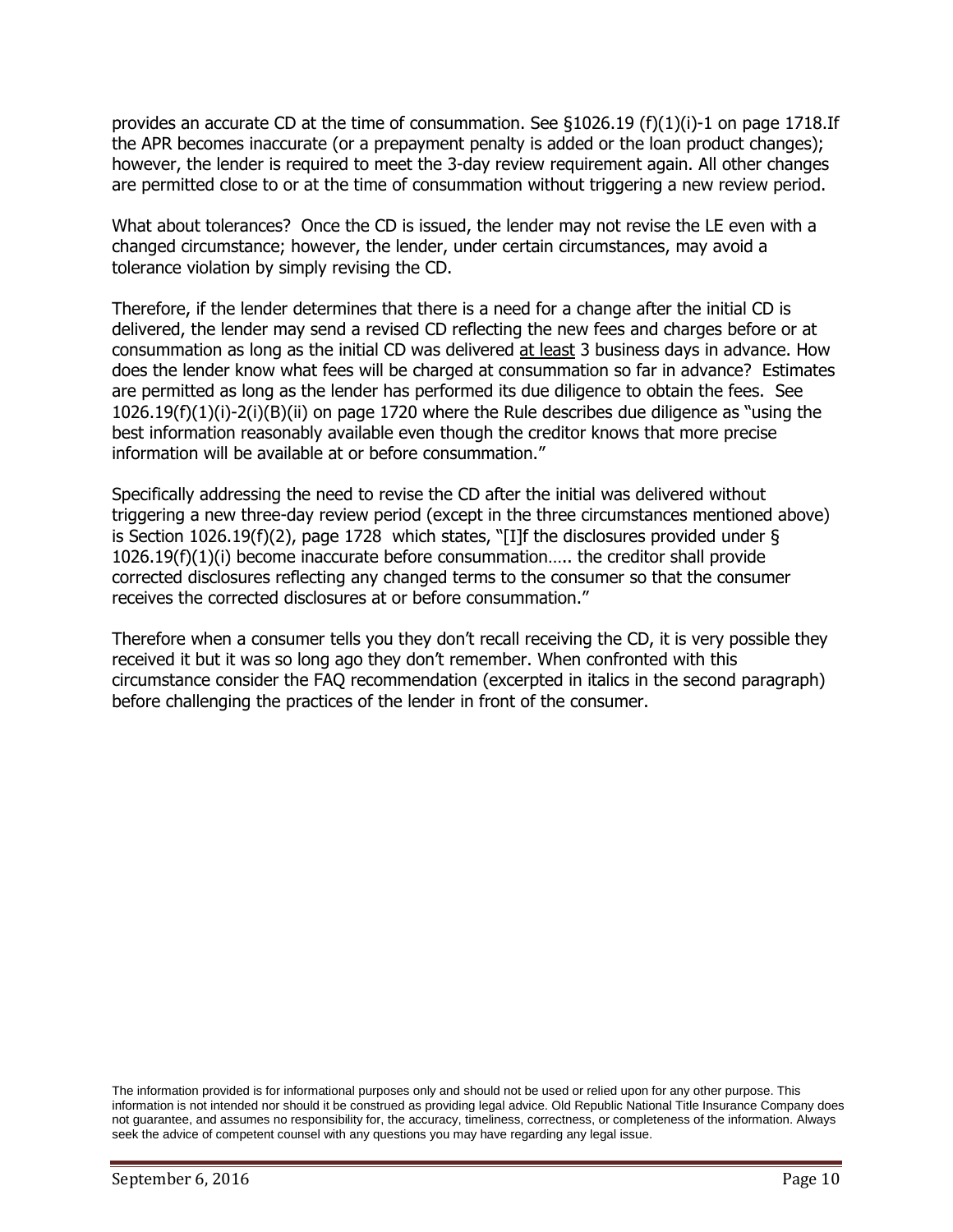# **SECTION 5: CLOSING DISCLOSURE (CD)**

**There are challenges with the real property taxes on the Closing Disclosure (CD). It seems clear if the lender requires the current year's taxes be paid in advance yet the taxes are not yet due from the seller in a sale transaction, the taxes are reflected in Section F (Prepaids). If it is a property tax lien recorded against the property for back taxes owed by the seller, it is reflected in Section N (due from seller at closing).**

# **On a refinance transaction, what if the borrower needs to pay the current year's property taxes, back taxes or a tax lien? Would they appear in Section F (Prepaids) or in Section H (Other)?**

The easiest answer is the individual creditor may dictate how they want it shown on the CD but in absence of that, here is an example of how you may choose to show these fees: Section F: The Rule specifically states that the "Prepaids" Section is for prepaid items to be paid by the consumer in advance of the first loan payment. Since the Rule states that this section is for items owed by the consumer then it would seem that seller-pay items do not belong in this section (even though the seller's column runs through it). §1026.38(g)(2)

Section H is for costs incurred by the consumer or seller not required to be disclosed on the Loan Estimate (LE) (other than the Owner's Title Insurance premium) or not required to be paid by the creditor. §1026.38(g)(4) One could argue that the creditor DOES require the outstanding taxes be paid but in reality, WE require that they are paid to protect the lien position of the loan. Section H seems an appropriate place if they are being paid by the seller.

Section N, lines 1-13 are reserved for payment of liened items.

# **Will the 10% tolerance levels be a part of the new Rule?**

Both the zero tolerance and 10% tolerance buckets will remain in effect under the new Rule; however, the zero tolerance bucket has expanded. Now added to the zero tolerance bucket items are fees paid to any affiliates of the lender. As an example, if the lender owns 25% or more of the title company used then the title fees fall into the zero tolerance bucket, meaning the fees charged at closing must equal exactly what was estimated on the last Loan Estimate (LE). As an aside, the new Rule now refers to tolerances as "variances."

## **Where will we show payments to construction subcontractors on the Closing Disclosure (CD)? What if there aren't enough lines?**

Section H, "Other," should be used to pay for items that have nothing to do with the loan and if there isn't enough room on the form, the Rule specifically allows for additional lines to be added up to a certain number per section. In addition, if there still isn't enough room, the Rule allows for addendums as long as formatting requirements are followed.

The information provided is for informational purposes only and should not be used or relied upon for any other purpose. This information is not intended nor should it be construed as providing legal advice. Old Republic National Title Insurance Company does not guarantee, and assumes no responsibility for, the accuracy, timeliness, correctness, or completeness of the information. Always seek the advice of competent counsel with any questions you may have regarding any legal issue.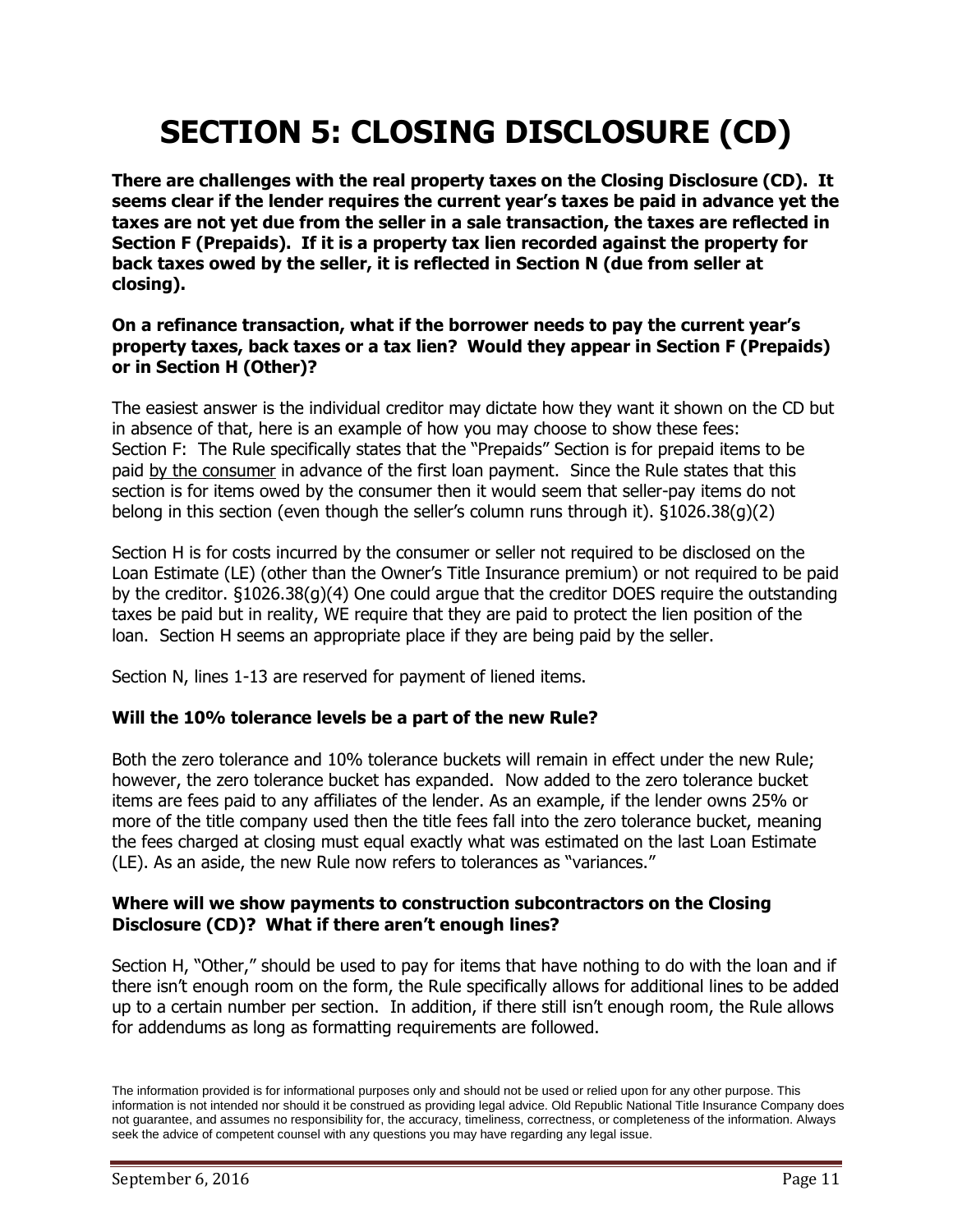# **Will we still use the HUD-1 along with the Closing Disclosure (CD)?**

The HUD-1 may NOT be used on any of the covered loans; however, you will want your software provider to leave the current HUD-1 and have them add the ALTA Settlement Sheet on your system for use in transactions involving HELOCs, reverse mortgage, cash, commercial and any other exempt transactions and for any covered transactions opened prior to the implementation date of October 3, 2015.

## **Who prepares the form?**

The Rule grants the creditor the option of preparing the Closing Disclosure (CD) or using a third party for this task. Each creditor will make the decision as to whether they will prepare the CD internally or they will allow an outside entity to prepare the form. The lender will prepare the Loan Estimate (LE).

## **Can we overwrite the dollar amount where the recording fees are to add other fees such as recording of Municipal Lien certificate or discharge of mortgage?**

The Rule allows us to itemize transfer fees in Section E but not recording fees other than the deed and mortgage. We are directed to lump all "other" recording fees together and include in the total with the total for the deed and mortgage. However, the ALTA Settlement Statement will allow for itemization of each recorded document as well as the accurate disclosure of the title fees.

# **Where on the Closing Disclosure (CD) would you list leasehold transfer fees?**

If the fees are due to a government authority they will go on lines in Section E on Page 2 of the CD. Even though the forms show only a few available lines, the Rule allows us to add lines to this section to accommodate the itemization of all transfer fees. The "payee" listed on the CD must be the name of the authority who assessed the fee and not a service company who performs e-recordings (if applicable).

# **Where on the Closing Disclosure (CD) do we put the seller's mortgage payoffs?**

According to the Rule, any payoffs for seller liened items appear in Section N (on Page 3 of the combined CD and on Page 1 of the seller-only form). This is only for items that are liened at the time of consummation and not for items that may become liened at a later date.

# **Where should premium taxes be listed on the Closing Disclosure (CD)?**

Care must be taken in determining the placement of governmental premium taxes on the CD. At first blush it would seem that a governmental fee such as a premium tax would be placed in "Section E: Taxes and Governmental Fees" on the CD. However, in accordance with the Rule, only taxes/fees that are based on either the sale price or the mortgage amount and considered

The information provided is for informational purposes only and should not be used or relied upon for any other purpose. This information is not intended nor should it be construed as providing legal advice. Old Republic National Title Insurance Company does not guarantee, and assumes no responsibility for, the accuracy, timeliness, correctness, or completeness of the information. Always seek the advice of competent counsel with any questions you may have regarding any legal issue.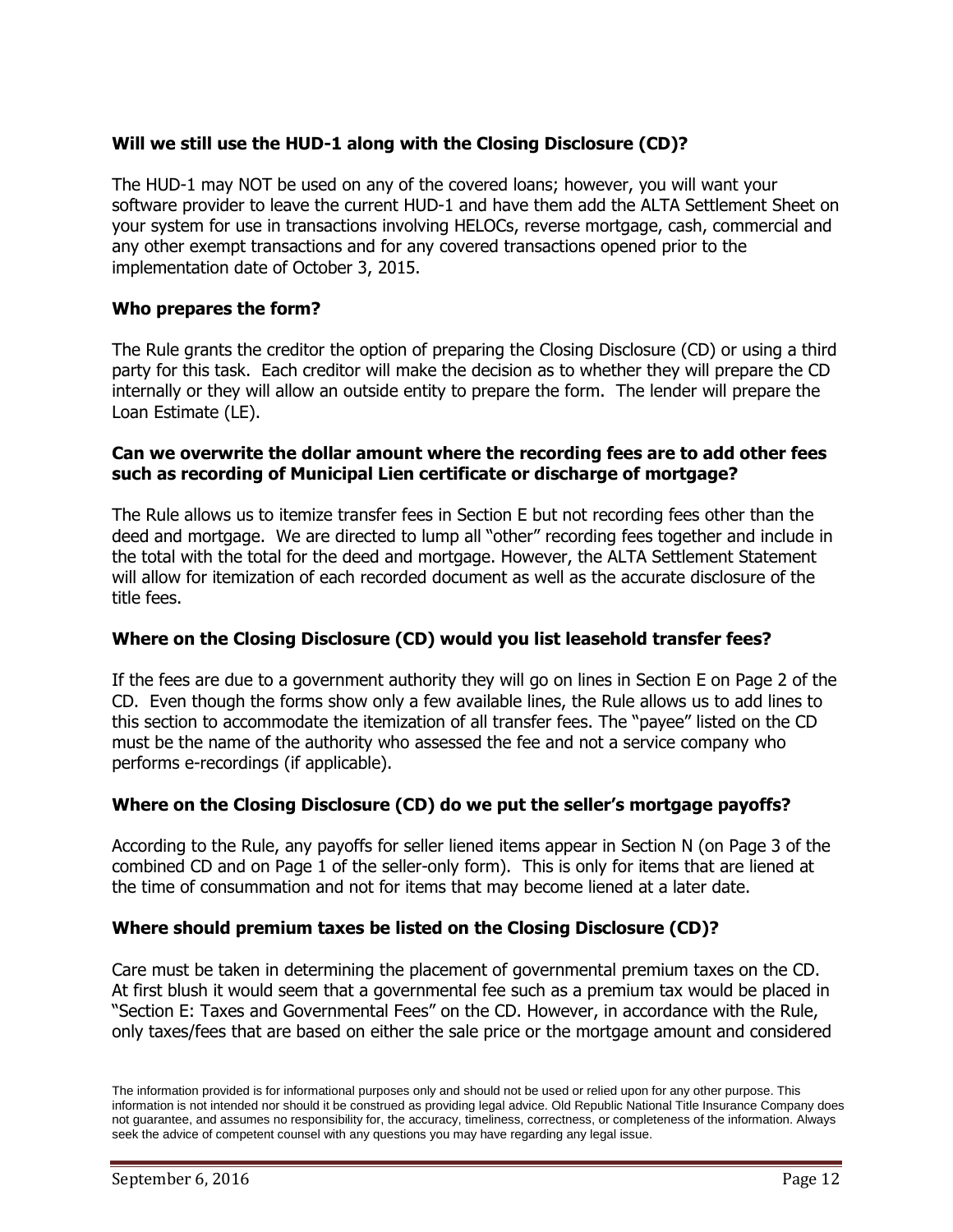Transfer Taxes may be listed in Section E (along with recording fees).

Page 1798: § 1026.37(g)(1) through (3). "3. Transfer taxes – terminology. In general, transfer taxes listed under § 1026.37(g)(1) are State and local government fees on mortgages and home sales that are based on the loan amount or sales price, while recording fees are State and local government fees for recording the loan and title documents."

If the premium tax is based on the title premium, it does not seem to fit with the allowable fees in Section E. The state of Kentucky, as an example, has a Municipal Premium Tax based on a percentage of the title premium. "The premium tax is a pass through tax. The tax must be charged to the purchaser of the title insurance policy and added to the regular premium for that policy." OR bulletin dated 7/1/2015.

Based on this information in the Rule, it leaves Sections B or C (depending on the circumstances) for the collection and disclosure of the premium tax attributable to the Loan Title Policy premium and Section H for the collection of the premium tax attributable to the Owner's Title Policy premium.

Please seek guidance from your lender regarding their determination for the placement of the premium taxes as defined above and if they are unsure you are welcome to share section  $\S 1026.3.7(g)(1) - (3)$  with them on page 1798 of the TRID Rule.

#### **How are last-minute changes made to the seller's side of the Closing Disclosure (CD) that do not affect the buyer's numbers?**

It depends. If the creditor/lender is inputting the numbers onto the CD and uses the combined buyer-seller form, you will need to ask them to make any and all changes or get permission from them to make changes. Most lenders have indicated that they will be delivering only the borrower's side of the CD and will rely solely on the closing/escrow industry to provide the seller's CD. The Rule specifically tasked the closing/settlement industry with the responsibility of preparing and delivering the seller's side. If the lender is inputting the numbers and uses the buyer-only form, this will allow you to create and use the seller-only form, leaving you the opportunity to make the changes instantaneously. However, most lenders will require you to obtain their authorization prior to making any changes to the seller's side of the CD. Be sure to talk to your lender(s) about this. If we prepare and deliver the seller-only CD, we are required to supply the lender with a copy of the seller-only form. There is no delivery requirement regarding the seller's portion of the CD or the seller-only form prior to consummation. The TRID Rule states that the delivery of the seller's side must be made at the time of consummation.

## **Sometimes the closing fee is reduced at the time of settlement. Will this create a problem under the TRID Rule?**

The reduction of fees under the TRID Rule creates two issues. First, if the fee is included in either the zero tolerance bucket or the 10% tolerance bucket, a reduction does not cause a tolerance issue. However, it the lender is inputting the numbers onto the CD the logistics of physically accomplishing the change remains the challenge. You will have to call the lender,

The information provided is for informational purposes only and should not be used or relied upon for any other purpose. This information is not intended nor should it be construed as providing legal advice. Old Republic National Title Insurance Company does not guarantee, and assumes no responsibility for, the accuracy, timeliness, correctness, or completeness of the information. Always seek the advice of competent counsel with any questions you may have regarding any legal issue.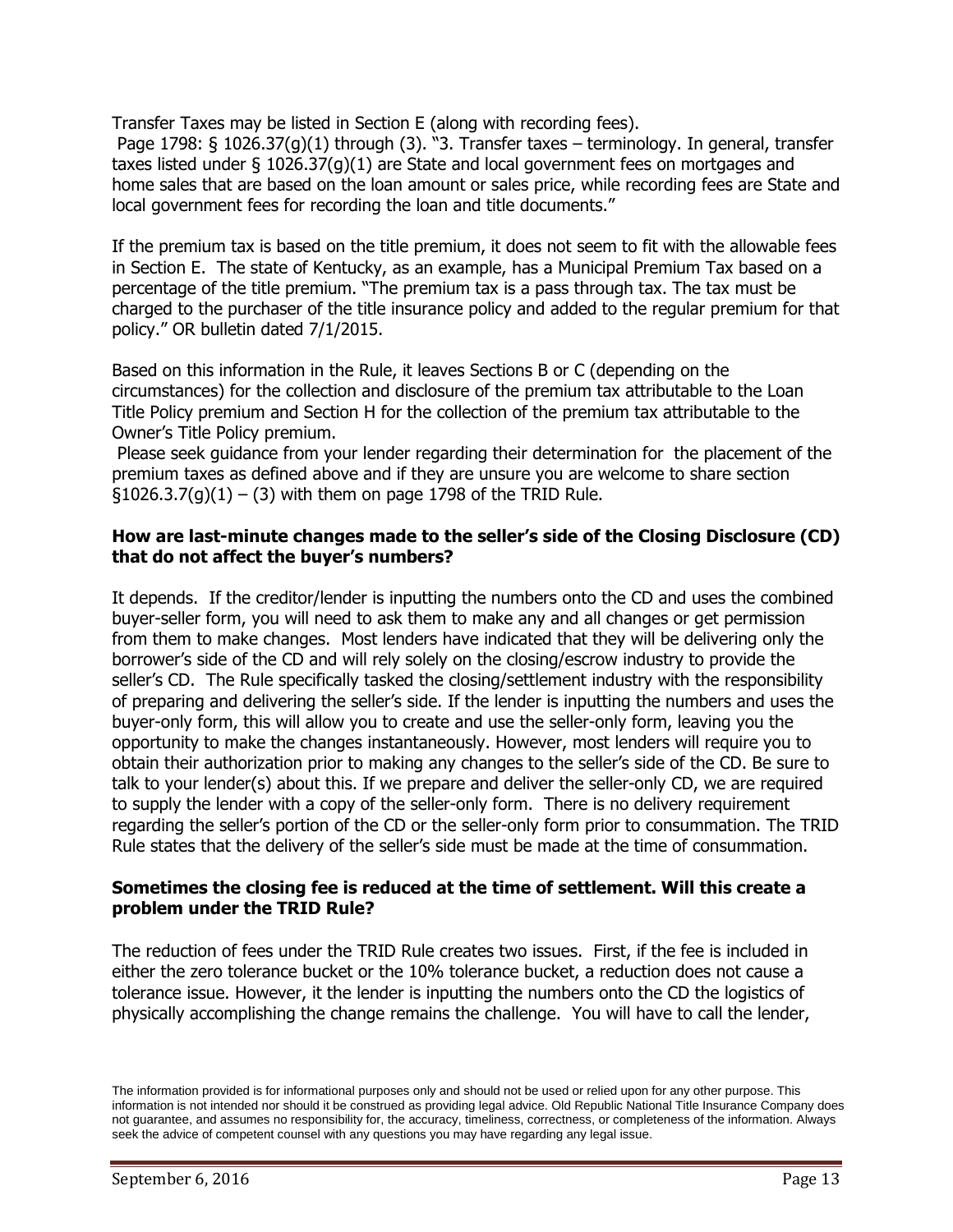make the request and wait for the revised CD to be created and delivered to you.

# **Are title endorsements placed on separate lines on Page 2 in Section C or do they roll-up to Lender's Title Insurance?**

If the Endorsements are for the loan policy, the loan title fees will appear in either Section B or C depending on the circumstances\*; however, roll-ups are not used on the Closing Disclosure, only itemization. Therefore, endorsements will each appear on separate lines and will be listed starting with "Title -" and then a description of the endorsement. Remember, all fees will be shown in each section in alphabetical order.

\*Loan title fees will be shown in Section B if the consumer is given the option to shop for title and they choose <sup>a</sup> title provider that is on the lender's "Provider List" or if the provider is an affiliate (under the definition of affiliate) of the lender or mortgage broker. Loan title fees will appear in Section C if the consumer is permitted to shop and the chosen provider is not listed on the lender provider list (or is not an affiliate of the lender or mortgage broker).

# **Is it a requirement that the closing/settlement fee is itemized or can it continue to be shown by the roll-up method?**

Roll-ups will no longer be permitted. Each individual fee must be itemized in the appropriate section in alphabetical order and begin with "Title -" and then the fee name.

# **Where do the document stamps, etc. appear on the new Closing Disclosure (CD)?**

All government fees will be itemized in Section E on Page 2 of the CD. The jurisdiction collecting the fee should be listed, not the payee if it is different. This is recognition that many use e-recording services and write the actual check to the e-recording company instead of to the county clerks. Section E does not have many lines but the Rule allows for the addition of lines when necessary and for the removal any unused lines (except line A01).

# **Where are the buyer's and seller's signature lines on the Closing Disclosure (CD)?**

The Rule does not require signature lines from either the buyer or the seller; however, if the lender requires a confirmation, the signature line must contain the promulgated wording. Many software providers are considering adding an additional page, but if the escrow or closing company uses the ALTA Settlement Statement in addition to the CD, signature lines are provided on the ALTA Settlement Statement with authorization language to proceed.

## **Is it true that the closing/settlement provider may not give a copy of the Closing Disclosure (CD) to real estate agents?**

Since the CD is considered a loan document, that determination is up to the lender. Most lenders have stated that they will give a copy of the completed CD to the settlement company and the borrower and if the borrower wants their real estate agent, attorney, or CPA to have it, then the borrower will have to supply it.

The information provided is for informational purposes only and should not be used or relied upon for any other purpose. This information is not intended nor should it be construed as providing legal advice. Old Republic National Title Insurance Company does not guarantee, and assumes no responsibility for, the accuracy, timeliness, correctness, or completeness of the information. Always seek the advice of competent counsel with any questions you may have regarding any legal issue.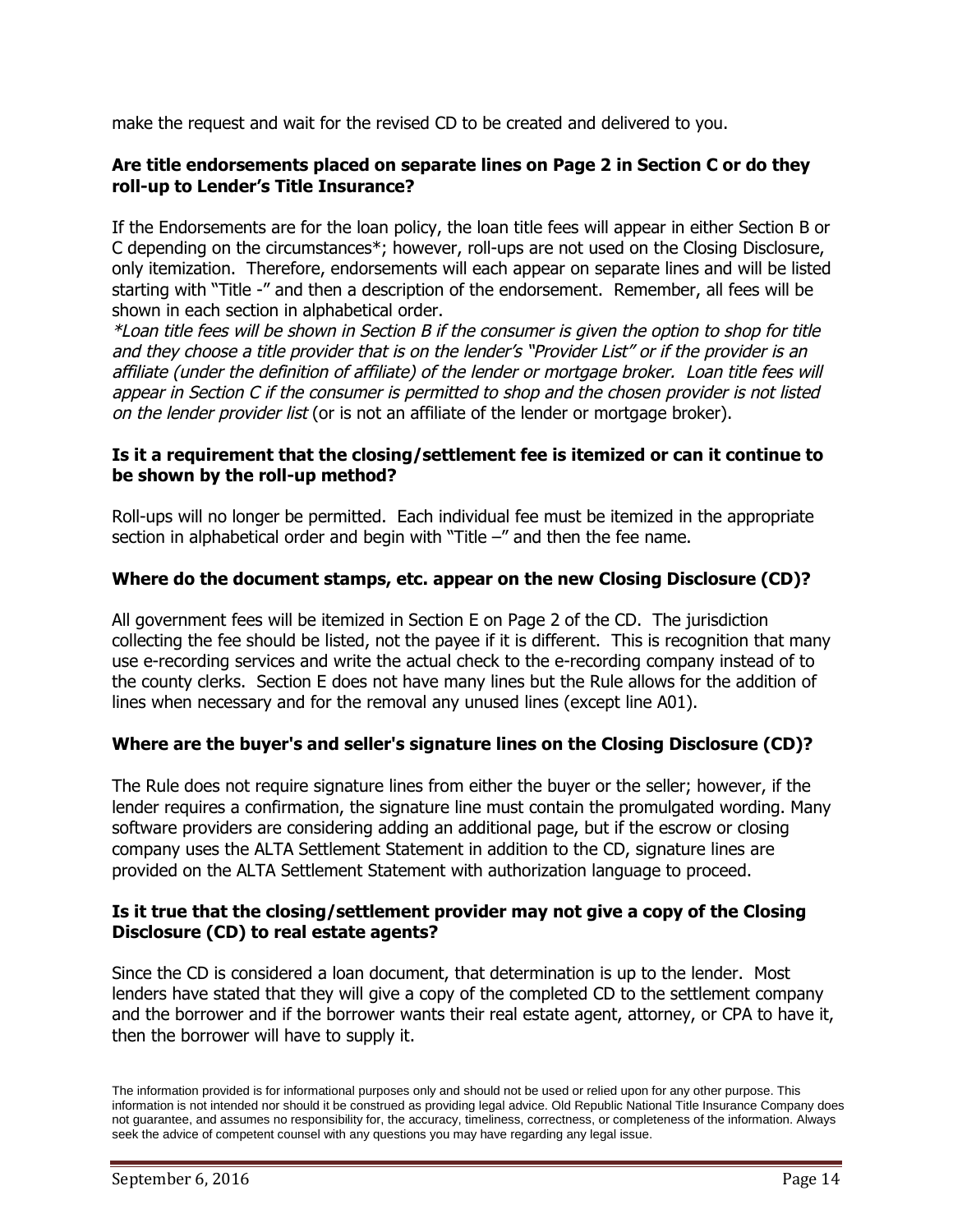Because the CD contains NPPI (Non-Public Personal Information), we should be cautious and follow the lender's instructions. On June 9, 2015, Bank of America answered a similar question by saying "Bank of America will distribute the buyer/borrower's Closing Disclosure to the borrower(s), while the settlement agent is responsible for preparing and delivering the seller's Closing Disclosure. The settlement agent should continue the practice of providing the Closing Disclosure to the Real Estate Agent(s) involved in the transaction, as applicable." Since Bank of America indicates the settlement agent is responsible for the seller's CD it leads us to believe that their comment about sharing the CD with the real estate agents is referring to the seller's CD only. But we do not know for certain. Publically, Wells Fargo has said we may NOT give a copy of the CD to third parties involved in the transaction.

On July 9, 2015 Bank of America advised "providers" that they should follow "state or local laws as well as any applicable provisions of the sales contract when determining how/if to share the borrower's and/or seller's" CD. But what if the letter of instructions from the lender contains prohibitive language?

Recognizing this issue and many other issues created by the provisions of the Rule, ALTA created a shareable settlement disbursement form called the ALTA Settlement Statement (ALTA SS). When ALTA talked about the benefits of using the ALTA SS in conjunction with the CD it said, "It is a form that can be shared with the interested parties (REALTORS®, Attorneys, CPAs, etc) as the CD is a loan form and the majority of lenders will not permit its distribution to anyone except the borrowers." Perhaps the answer is to utilize the ALTA SS (in a bifurcated format) so that you have a form that can be shared with all parties. The ALTA SS also provides the ability to itemize recording fees beyond the deed and mortgage/deed of trust and to secure approval of the numbers as well as approval to disburse by including signature lines, none of which is included on the CD. However, with the overwhelming national concern over sharing any personal information these days you may want to consider getting an authorization signed by the buyer and seller before you share the ALTA Settlement Statement with other parties.

### **On Page 5 of the Closing Disclosure (CD) there is a box entitled "Contact Information." Who should be listed in the Real Estate Broker and Settlement Agent sections and what License IDs should be used?**

The CFPB's goal for requiring the listing of contact information is so that the consumer has easy access to the appropriate parties with any questions they might have at the time of receipt and post-closing.

The columns labeled "Real Estate Broker (B)" (buyer) and "Real Estate Broker (S)" (seller) should contain the name and address of the brokerage house along with the state license number for the firm. If only one Real Estate Broker is involved in the transaction, the nonapplicable column may be deleted. The form also requires the listing of the individual or "Contact" with whom the consumer has the most interaction, normally the individual real estate agent. The real estate agent's state license number must also be listed along with an email address and phone number.

License number is defined in the Rule on Page 1871 as Section 1026.38(r)(3) and (5) requires

The information provided is for informational purposes only and should not be used or relied upon for any other purpose. This information is not intended nor should it be construed as providing legal advice. Old Republic National Title Insurance Company does not guarantee, and assumes no responsibility for, the accuracy, timeliness, correctness, or completeness of the information. Always seek the advice of competent counsel with any questions you may have regarding any legal issue.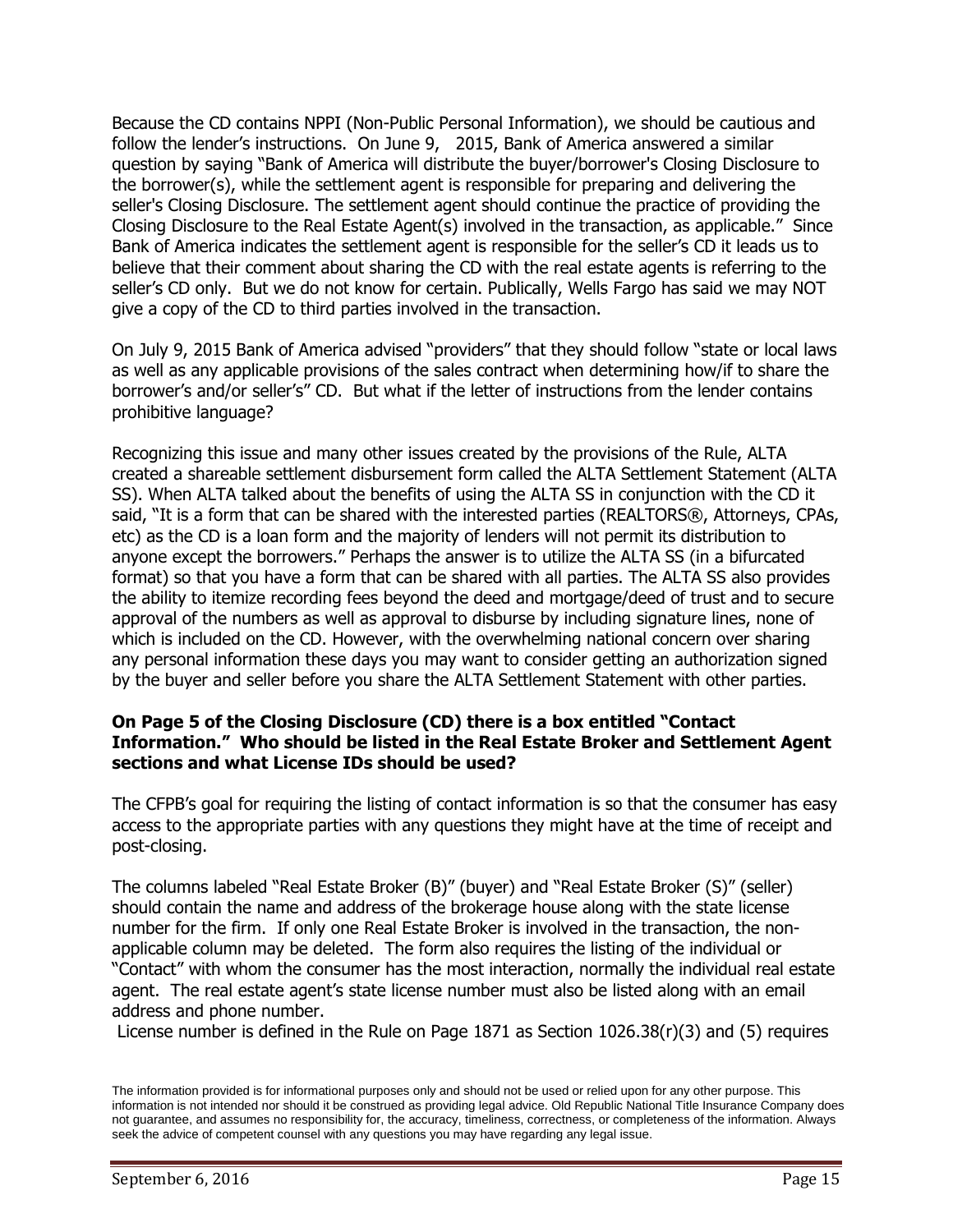"the disclosure of a license number or unique identifier for each person (including natural persons) identified in the table who does not have a NMLSR ID if the applicable State, locality, or other regulatory body with responsibility for licensing and/or registering such person's business activities has issued a license number or other unique identifier to such person under § 1026.38(r)(3) and (5). The space in the table is left blank for the disclosures in the columns corresponding to persons who are not subject to the issuance of such a license number or unique identifier to be disclosed under § 1026.38(r)(3) and (5); provided that, the creditor or settlement agent may omit the column from the table or, if necessary, replace the column with the contact information for an additional person."

The Settlement Agent's column follows the same set of rules. The company name, address and state license number (if applicable) is entered first and then the "Contact" should be the person the consumer can contact with questions about the transaction. The contact's state license number (if applicable), email address and phone number must also be listed.

For attorneys who perform closing services, the Rule mentions on Page 1872 that "if the closing attorney employed by the settlement agent disclosed under § 1026.38(r)(1) has a State-issued settlement agent license number, but the consumer meets with the attorney's assistant to fill out any necessary documentation prior to the closing and to answer questions, the closing attorney's name is disclosed under  $\S$  1026.38(r)(4) because the assistant is only performing clerical functions."

## **When a transaction has two simultaneous mortgages are one or two Closing Disclosures used?**

When conducting a transaction with two simultaneous mortgages, the primary lender will make the decision as to whether they will prepare one Closing Disclosure (CD) or two. The Rule discusses the disclosure and placement of the proceeds from the subordinate loan on the primary loan's CD when two CDs are being utilized.

Form H-25(C) shows the placement of the net proceeds from the subordinate loan in Section L on Page 3. The Rule specifically states if the subordinate lien is being credited as net proceeds, the principal amount should be listed on the same line. On Page 1073 of the Rule at §  $1026.38(i)(2)(vi)(2)$  the following is cited:

"2. Subordinate financing proceeds. Any financing arrangements or other new loans not otherwise disclosed pursuant to § 1026.38(j)(2)(iii) or (iv) must also be disclosed pursuant to § 1026.38(j)(2)(vi). **For example, if the consumer is using a second mortgage or note to finance part of the purchase price, whether from the same creditor, another creditor, or the seller, the principal amount of the loan must be disclosed with a brief explanation. If the net proceeds of a second loan are less than the principal amount of the second loan, the net proceeds may be listed on the same line as the principal amount of the second loan.** For an example, see form H-25(C) of appendix H to this part." [continued on next page]

The information provided is for informational purposes only and should not be used or relied upon for any other purpose. This information is not intended nor should it be construed as providing legal advice. Old Republic National Title Insurance Company does not guarantee, and assumes no responsibility for, the accuracy, timeliness, correctness, or completeness of the information. Always seek the advice of competent counsel with any questions you may have regarding any legal issue.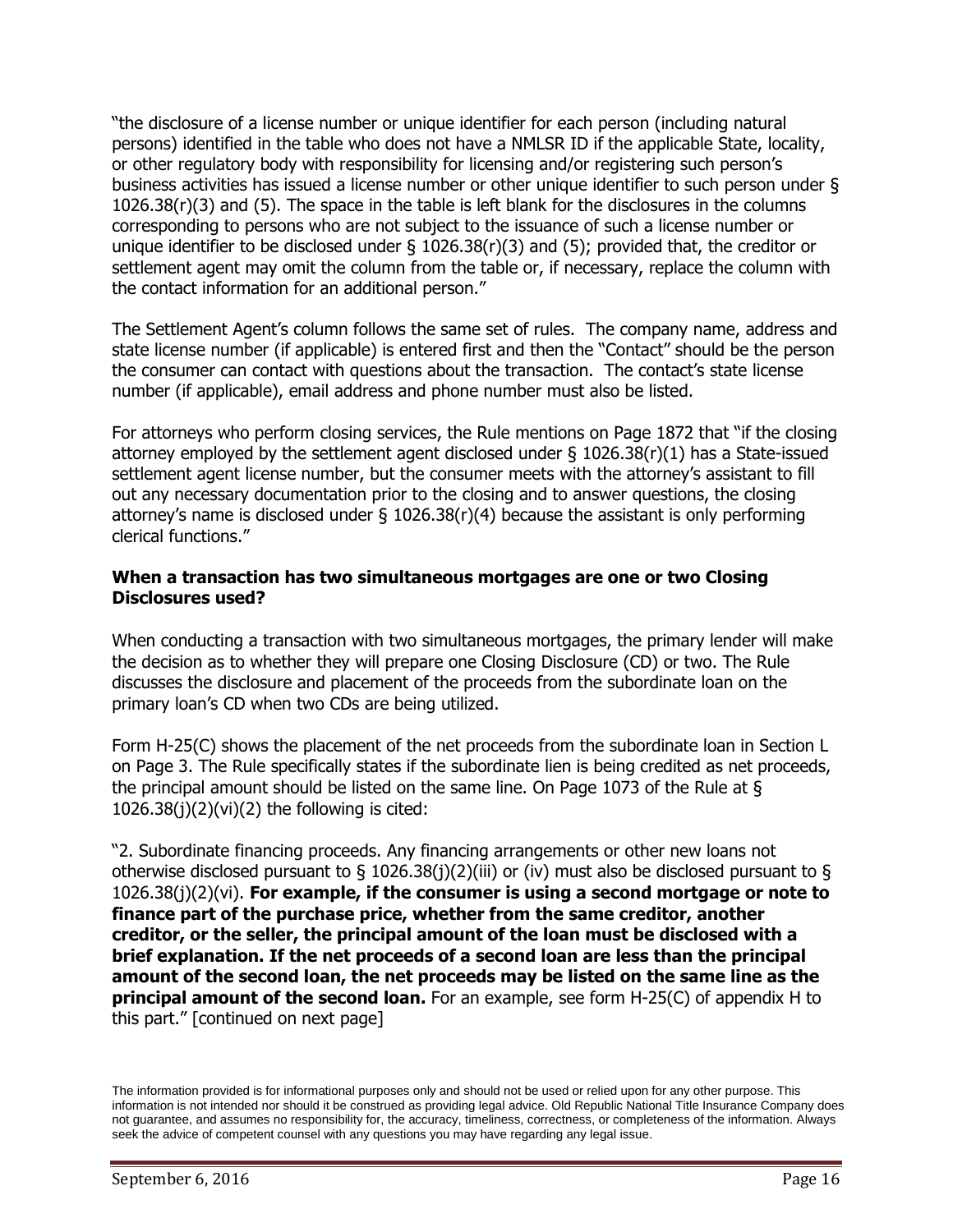| <b>BORROWER'S TRANSACTION</b>                                 | <b>SELLER'S TRANSACTION</b>                             |  |
|---------------------------------------------------------------|---------------------------------------------------------|--|
| K. Due from Borrower at Closing                               | <b>M. Due to Seller at Closing</b>                      |  |
| 01 Sale Price of Property                                     | 01 Sale Price of Property                               |  |
| 02 Sale Price of Any Personal Property Included in Sale       | 02 Sale Price of Any Personal Property Included in Sale |  |
| Closing Costs Paid at Closing (J)<br><b>a</b>                 | 03                                                      |  |
| 04                                                            | 04                                                      |  |
| <b>Adjustments</b>                                            | 05                                                      |  |
| O <sub>5</sub>                                                | 06                                                      |  |
| 06                                                            | 07                                                      |  |
| 07                                                            | O8                                                      |  |
| <b>Adjustments for Itams Paid by Seller in Advance</b>        | Adjustments for Items Paid by Seller in Advance         |  |
| 08<br><b>City/Town Taxes</b><br>to                            | 09<br><b>City/Town Taxes</b><br>to                      |  |
| 09<br><b>County Taxes</b><br>to                               | 10<br><b>County Taxes</b><br>to                         |  |
| 10<br><b>Assessments</b><br>to                                | 11<br><b>Assessments</b><br>to                          |  |
| п                                                             | 12                                                      |  |
| 12                                                            | 13                                                      |  |
| 13                                                            | 14                                                      |  |
| 14                                                            | 15                                                      |  |
| 15                                                            | 16                                                      |  |
| L. Paid Already by or on Behalf of Borrower at Closing        | <b>N. Due from Seller at Closing</b>                    |  |
| 01 Deposit                                                    | 01 Excess Deposit                                       |  |
| 02 Loan Amount                                                | 02 Closing Costs Paid at Closing (J)                    |  |
| 03 Existing Loan(s) Assumed or Taken Subject to               | 03 Existing Loan(s) Assumed or Taken Subject to         |  |
| 04 Second Loan (Principal Balance \$100,000)<br>\$96,500.00   | 04 Payoff of First Mortgage Loan                        |  |
| 05 Seller Credit                                              | 05<br>Payoff of Second Mortgage Loan                    |  |
| <b>Other Credits</b>                                          | 06                                                      |  |
| 06                                                            | 07                                                      |  |
| 07                                                            | <b>Seller Credit</b><br>06                              |  |
| <b>Adjustments</b>                                            | 09                                                      |  |
| 08                                                            | 10                                                      |  |
| 09                                                            | $\overline{11}$                                         |  |
| 10                                                            | 12                                                      |  |
| Ħ                                                             | 13                                                      |  |
| <b>Adjustments for Items Unpaid by Seller</b>                 | <b>Adjustments for Items Unpaid by Seller</b>           |  |
| <b>City/Town Taxes</b><br>12<br>to                            | <b>City/Town Taxes</b><br>14<br>to                      |  |
| 13<br><b>County Taxes</b><br>to                               | 15<br><b>County Taxes</b><br>to                         |  |
| 14<br><b>Assessments</b><br>to                                | 16<br><b>Assessments</b><br>to                          |  |
| 15                                                            | 17                                                      |  |
| 16                                                            | 18                                                      |  |
| $\overline{17}$                                               | 19                                                      |  |
| <b>CALCULATION</b>                                            | <b>CALCULATION</b>                                      |  |
| Total Due from Borrower at Closing (K)                        | Total Due to Seller at Closing (M)                      |  |
| Total Paid Already by or on Behalf of Borrower at Closing (L) | Total Due from Seller at Closing (N)                    |  |
| Cash to Close □ From □ To Borrower                            | Cash □ From □ To Seller                                 |  |

**CLOSING DISCLOSURE** 

PAGE 3 OF 5 - LOAN ID #

If the lender chooses to show both the primary and subordinate loan on one CD, the lende lender will determine how to disclose the costs associated with the subordinate loan. The spirit of the Rule for transparency leads us to believe that all fees will be set out separately with descriptive designations; however, your lender will decide. the lender chooses to show both the primary and subordinate loan on one CD, t<br>termine how to disclose the costs associated with the subordinate loan. The spin<br>transparency leads us to believe that all fees will be set out

The information provided is for informational purposes only and should not be used or relied upon for any other purpose. This The information provided is for informational purposes only and should not be used or relied upon for any other purpose. This<br>information is not intended nor should it be construed as providing legal advice. Old Republic N not guarantee, and assumes no responsibility for, the accuracy, timeliness, correctness, or completeness of the information. Always seek the advice of competent counsel with any questions you may have regarding any legal issue.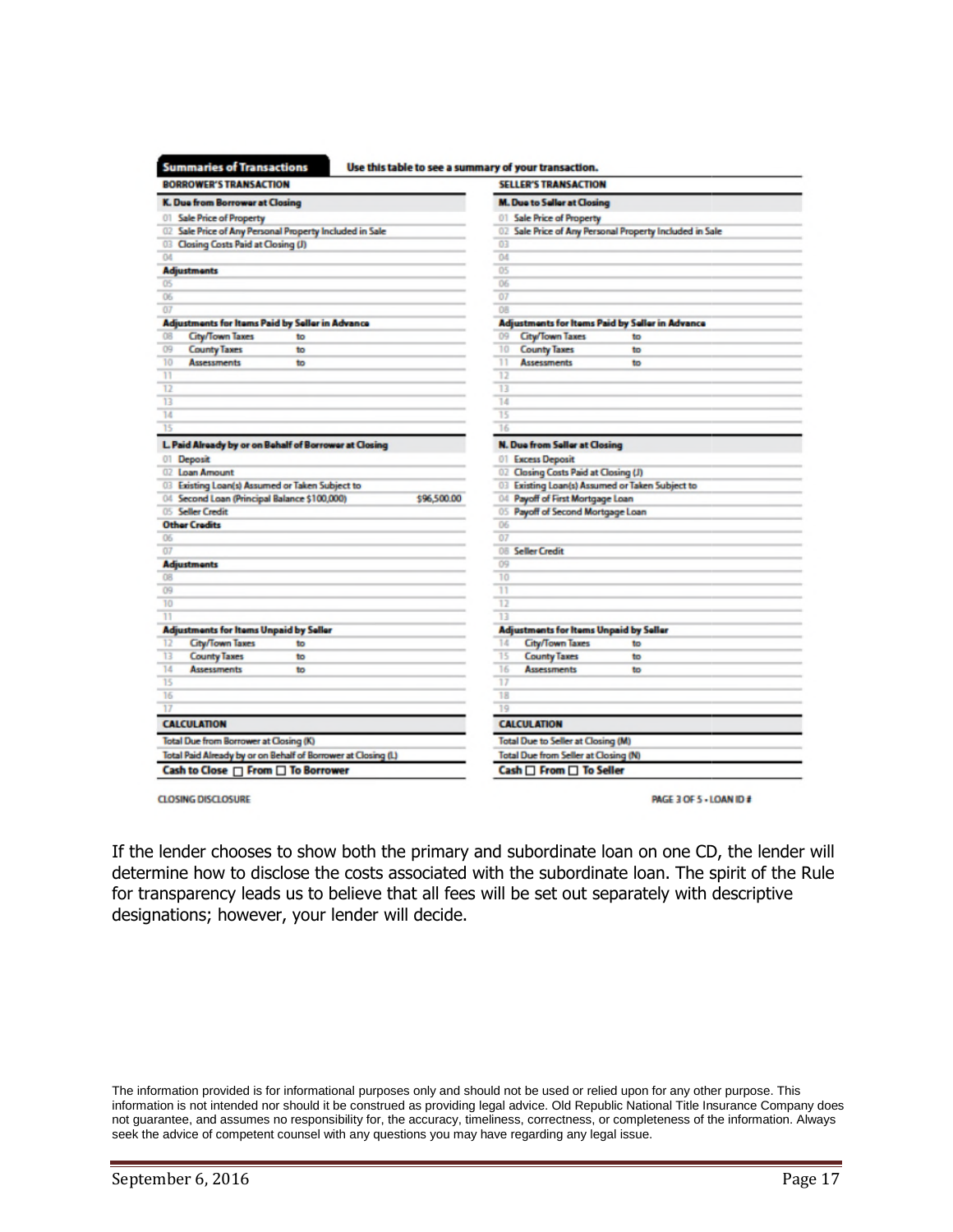# **Does an attorney fee for the consumer's legal representation have to appear on the Loan Estimate (LE) and the Closing Disclosure (CD)?**

When reading the Rule as it applies to the inclusion of attorney's fees on the LE and CD we find that in order to meet the good faith requirement a lender must include an attorney's fee "if the subject property is located in a jurisdiction where consumers are customarily represented at closing by their own attorney, even though it is not a requirement…" Found in section 1026.19(e)(3)(iii) on page 1707.

Contact your compliance advisor when reviewing the above sections from the Rule before making a determination as to what you must disclose on the CD and when disclosure is not required.

## **Do I have to show the buyer's purchase of the lawn mower on the CD?**

As to the lawn mower and other such dealings, the Rule defines the items that must be shown in section H "other" on the LE and the CD as follows:

On the LE "an itemization of any other amounts in connection with the transaction that the consumer is likely to pay or has contracted with a person other than the creditor or loan originator to pay at closing and of which the creditor is aware at the time of issuing the Loan Estimate." Found in section 1026.37(g)(4) on page 1418.

On the CD "an itemization of each amount for charges in connection with the transaction that are in addition to [origination fees and lender required services] for services that are required or obtained in the real estate closing by the consumer, the seller, or other party… and the total of all such itemized amounts that are designated borrower-paid at or before closing." Found in section 1026.38(g)(4) on page 1441.

Contact your compliance advisor when reviewing the above sections from the Rule before making a determination as to what you must disclose on the CD and when disclosure is not required.

# **Are title and escrow fees bundled on the Closing Disclosure (CD)?**

Though we cannot give legal advice, we would like to share some of our observations taken from the TRID Rule regarding the bundling of fees on the CD.

On Page 25 of the Rule, the Bureau related the thought process used in developing the TRID disclosure forms, discussing the 2008 decision to prohibit itemization of certain fees. However, the Rule commentary states that the decision to combine fees caused confusion for consumers when comparing loan products and that many settlement agents were asked to breakdown the fees on separate addenda. The decision was then reached to require itemization once again. Of the CD the CFPB said, "The law further requires that the form conspicuously and clearly itemize

The information provided is for informational purposes only and should not be used or relied upon for any other purpose. This information is not intended nor should it be construed as providing legal advice. Old Republic National Title Insurance Company does not guarantee, and assumes no responsibility for, the accuracy, timeliness, correctness, or completeness of the information. Always seek the advice of competent counsel with any questions you may have regarding any legal issue.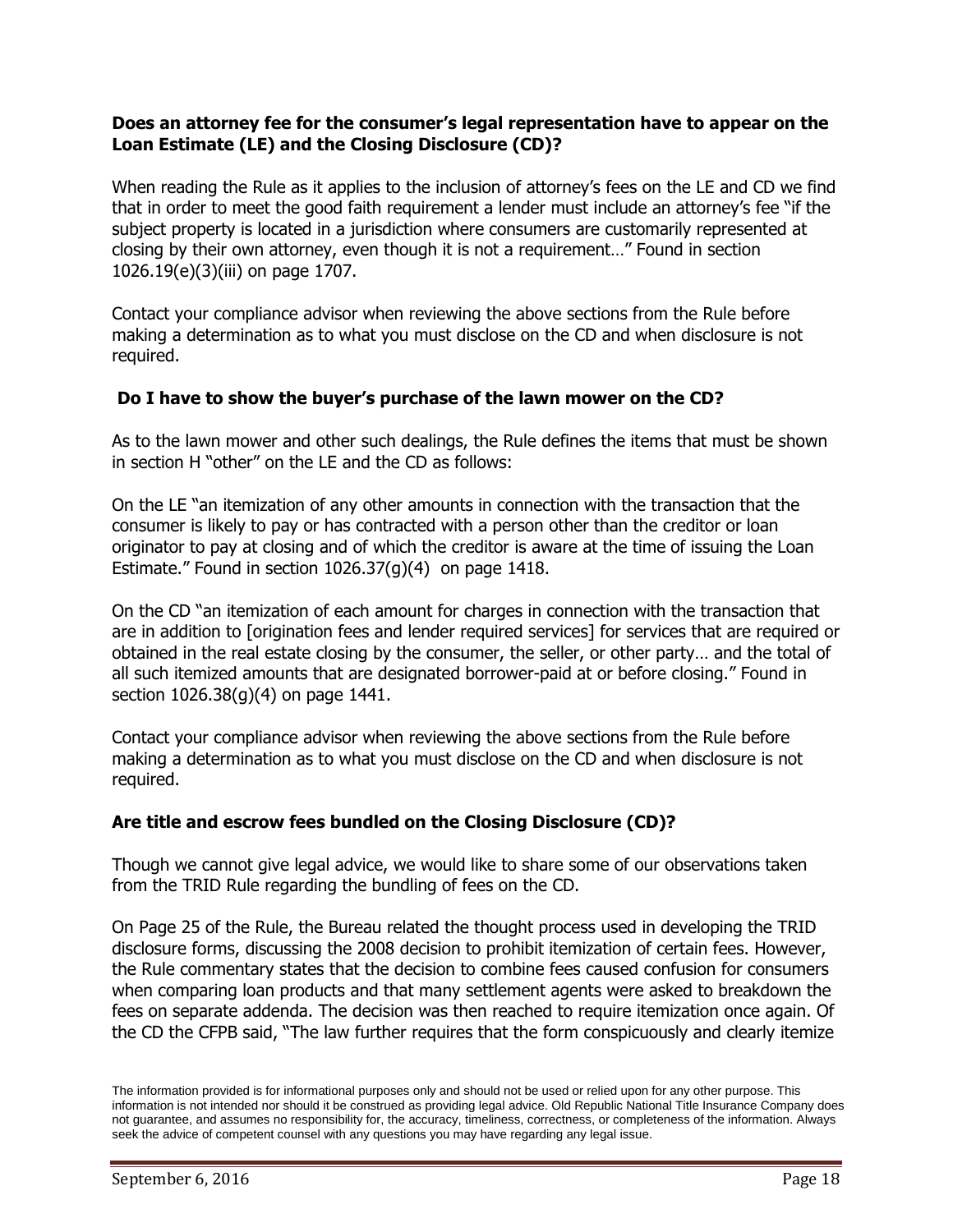all charges imposed upon the borrower and all charges imposed upon the seller in connection with the settlement…."

Sections A (Services required by the lender for which the consumer cannot shop), B (Shop-able items required by the lender for which the consumer chose not to shop), C (Required services for which the consumer did shop) and H (Other) on the CD were reviewed as the sections where settlement and escrow services will be listed.

**(1) Origination charges. [Section A] An itemization of each amount paid for charges described in § 1026.37(f)(1), the amount of compensation paid by the creditor to a third-party loan originator along with the name of the loan originator ultimately receiving the payment…**

**(2) Services borrower did not shop for. [Section B] An itemization of the services and corresponding costs for each of the settlement services required by the creditor for which the consumer did not shop…**

**(3) Services borrower did shop for. [Section C] An itemization of the services and corresponding costs for each of the settlement services required by the creditor for which the consumer shopped…**

**(4) Other. [Section H] An itemization of each amount for charges in connection with the transaction that are in addition to the charges disclosed under paragraphs (f) and (g)(1) through (3) for services that are required or obtained in the real estate closing by the consumer, the seller, or other party,….**

We offer this information to assist you in making a decision about combining fees for services required by the lender. The spirit of the Rule certainly leads one to believe that itemization of services is the preferred method of disclosure.

# <span id="page-18-0"></span>**SECTION 6: COMMUNICATING WITH CREDITORS**

**Some title agents in our area provide a preliminary HUD-1 to their clients showing the lender's and the title agent's estimated fees. This preliminary HUD-1 can be provided to the buyer and seller up to two weeks prior to closing. The final HUD-1 is provided 24 hours prior to closing. Do you see this practice continuing with the new Rule?**

The problem with doing a preliminary Closing Disclosure (CD) in the future is that you will not know which box to put the fees in unless you know whether or not your company is listed on the provider list given to the consumer by the creditor. If your company is on the provider list, then your loan policy fees will go in Box B (of the CD) but if you are not on provider list, the

The information provided is for informational purposes only and should not be used or relied upon for any other purpose. This information is not intended nor should it be construed as providing legal advice. Old Republic National Title Insurance Company does not guarantee, and assumes no responsibility for, the accuracy, timeliness, correctness, or completeness of the information. Always seek the advice of competent counsel with any questions you may have regarding any legal issue.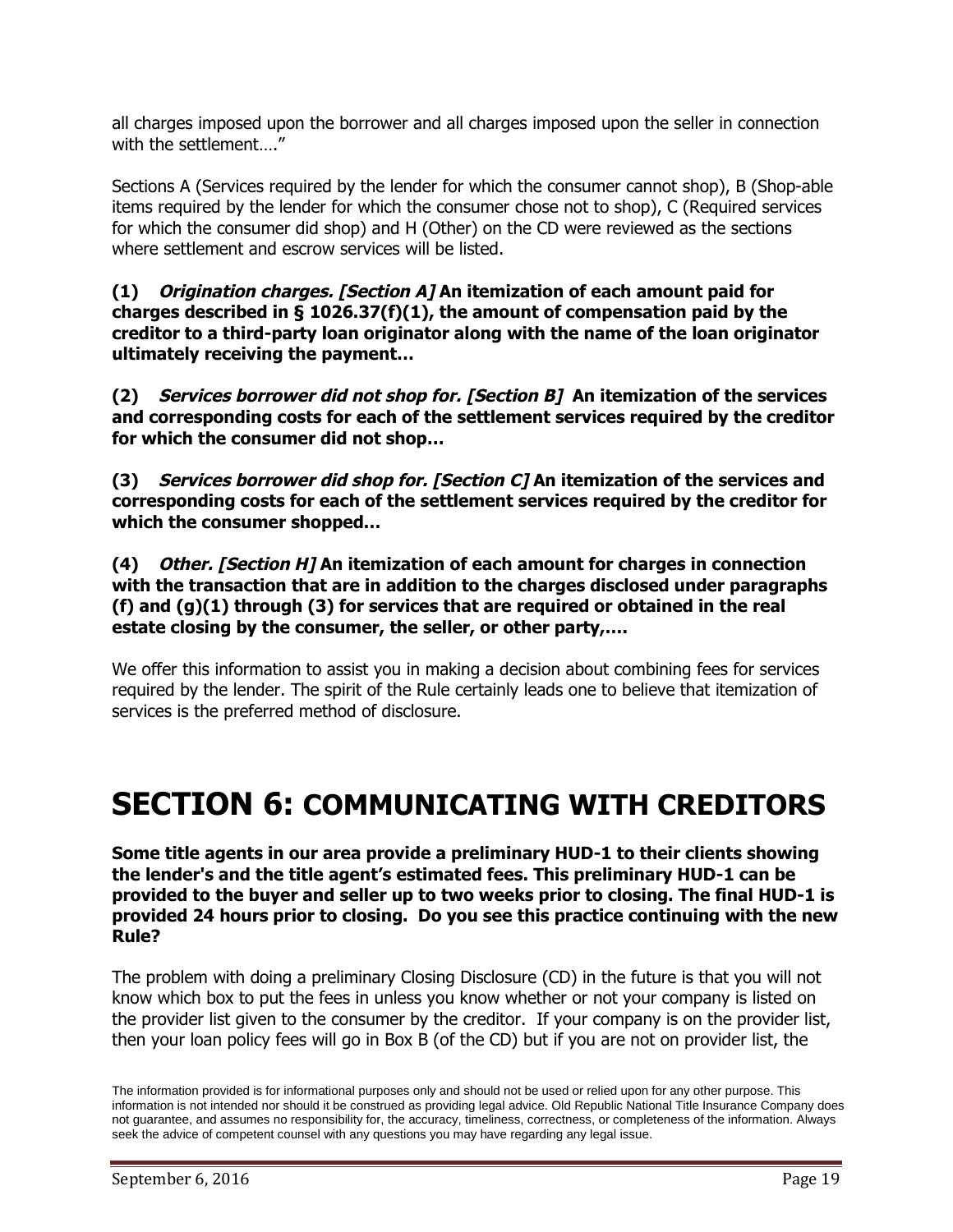loan policy fees will go in Box C. You may want to consider sending your charges on a form other than a preliminary CD, such as the ALTA Settlement Statement.

In addition, the CD contains Non-Public Personal Information (NPPI) and chances are you will not be permitted by the lender to give the CD to anyone except the borrower. You may want to consider using the ALTA Settlement Statement in addition to the CD. However, with the overwhelming national concern over sharing any personal information these days you may want to consider getting an authorization signed by the buyer and seller before you share the ALTA Settlement Statement with other parties.

## <span id="page-19-0"></span>**What should we do if...?**

When the 2010 RESPA Reform Rule went into effect, specific direction was given from HUD about what to do if a lender's instructions appeared to be contrary to the Rule. At that time, HUD advised a three-step approach: 1) explain to the lender why we felt their interpretation of the Rule was incorrect, 2) request the lender's contrary instruction in writing to document in our file, and 3) follow the lender's instruction so long as fraud was not involved.

Our industry asked the CFPB for guidance should a similar circumstance occur under the new TRID Rule, "what should a settlement company do if a lender directs them to do something that the settlement company feels is in violation of a provision in the TRID Rule?" To-date the CFPB has not provided any answer on how to handle such a situation, nor has the CFPB affirmed HUD's prior instructions from 2010 as an acceptable way to proceed.

We continue to await the CFPB's response and will immediately advise you if additional direction is given by the CFPB. As the TRID Rule is now in effect, you may want to consider consulting counsel and always be certain to document your files carefully.

# **SECTION 7: OWNER'S TITLE INSURANCE PREMIUM**

**Owner's Title Insurance Modifier: If the borrower elects not to have Owner's Title Insurance, we are able to proceed [in our state] since there is a mortgagee policy being issued. In this instance, would we charge full premium for the loan policy? Also, why would the borrower elect not to have a policy that the seller pays for (in many areas) and the seller would then have to provide additional money out-ofpocket at closing since the loan policy will not be simultaneously issued?**

The good news is the Rule specifically allows IF THE SELLER is paying for the owner's portion of the premium, then the modifier "optional" does not need to be included. This should allow you to avoid the conversation all together, even though you could easily opine on the benefits of owner's protection.

The information provided is for informational purposes only and should not be used or relied upon for any other purpose. This information is not intended nor should it be construed as providing legal advice. Old Republic National Title Insurance Company does not guarantee, and assumes no responsibility for, the accuracy, timeliness, correctness, or completeness of the information. Always seek the advice of competent counsel with any questions you may have regarding any legal issue.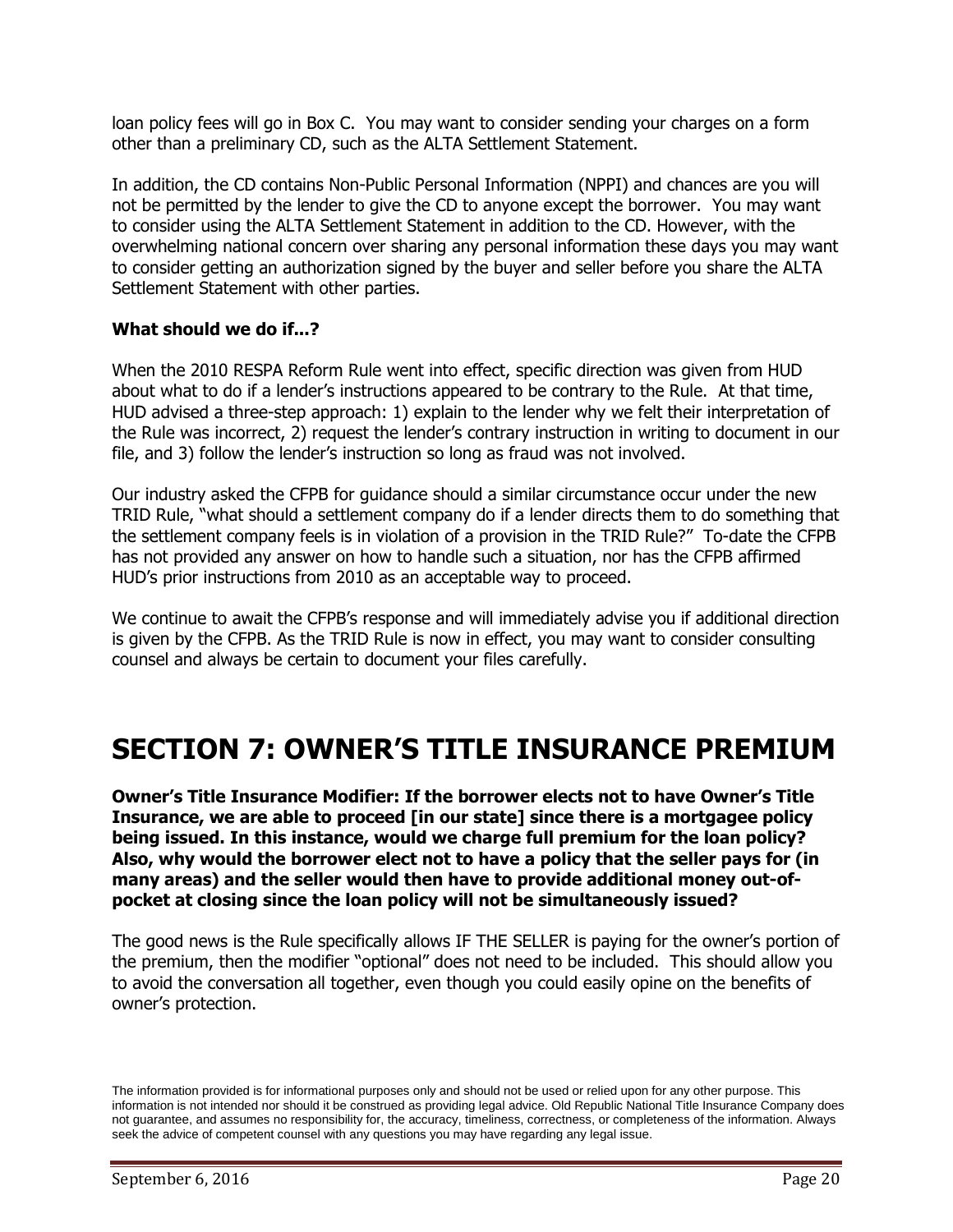# **Why is the owner's policy listed in the "Other" Section (Section H)?**

That portion of the title premium attributable to the owner's policy (per the required calculation method) must be listed in Section H and the modifier "optional" must be on the same line IF the consumer/borrower is paying for any portion of the owner's policy. If the seller is paying for the owner's portion of the title premium, the word "optional" as a modifier is not required. This is the only place that the calculated owner's premium may appear unless Owner's Title Insurance is required by the lender in which case the fee will be disclosed in either section B or C depending on the circumstances. Remember, cash and commercial transactions do not fall under the provisions of the Rule; therefore, no modifier is required. Be prepared to discuss the benefits of an Owner's Title Insurance Policy, which is the only protection consumers could receive for their interest in the property as the Lender's Title Insurance Policy is protection for the lender only.

## **If Owner's Title Premium is listed on the Closing Disclosure (CD) as "optional" will this eliminate the need to have buyers sign the more detailed "Notice of Availability of Owner's Title?"**

The Rule does not address these notices, but the use of the word "optional" makes it more likely that Notices of Availability of Owner's Title will continue in jurisdictions which now require its use and expand to those that currently do not use such notices. One hopes that no purchaser ever waives the owner's title protection. The title industry is making a concerted effort to better educate the consumer and others on the value of title insurance, which will hopefully be effective in diminishing the instances where a consumer elects not to obtain Owner's Title Insurance.

## Perhaps there should be a caveat with respect to Owner's Title Insurance - optional **"at your own risk."**

# **On the sample Closing Disclosure (CD) in the Rule, there is a "rebate" shown on Page 3 of the CD. Is that an attempt to correct the incorrect title fee calculation? If not, what is it?**

No, it is not an attempt to correct the inaccurate way the CFPB requires title insurance premiums to be calculated. The CFPB has not confirmed the reason a rebate is shown in the sample CD, although it could be a way for the CFPB to illustrate the Butler Rebate in Florida. Florida allows the consumer to negotiate the agent's portion of the title premium and if there is a "rebate," it may be shown as a rebate on the CD.

Attempts to correct the inaccurate calculation of the title premium on the CD must be carefully worded. Make the correction by crediting and debiting the appropriate parties on Page 3. Using words such as "adjustment" or "credit" may trigger a Qualified Mortgage (QM) issue with the loan. Lenders will decide how the correction should be labeled; therefore, discussing it with them now will help everyone be prepared for implementation and for use on the CD.

The information provided is for informational purposes only and should not be used or relied upon for any other purpose. This information is not intended nor should it be construed as providing legal advice. Old Republic National Title Insurance Company does not guarantee, and assumes no responsibility for, the accuracy, timeliness, correctness, or completeness of the information. Always seek the advice of competent counsel with any questions you may have regarding any legal issue.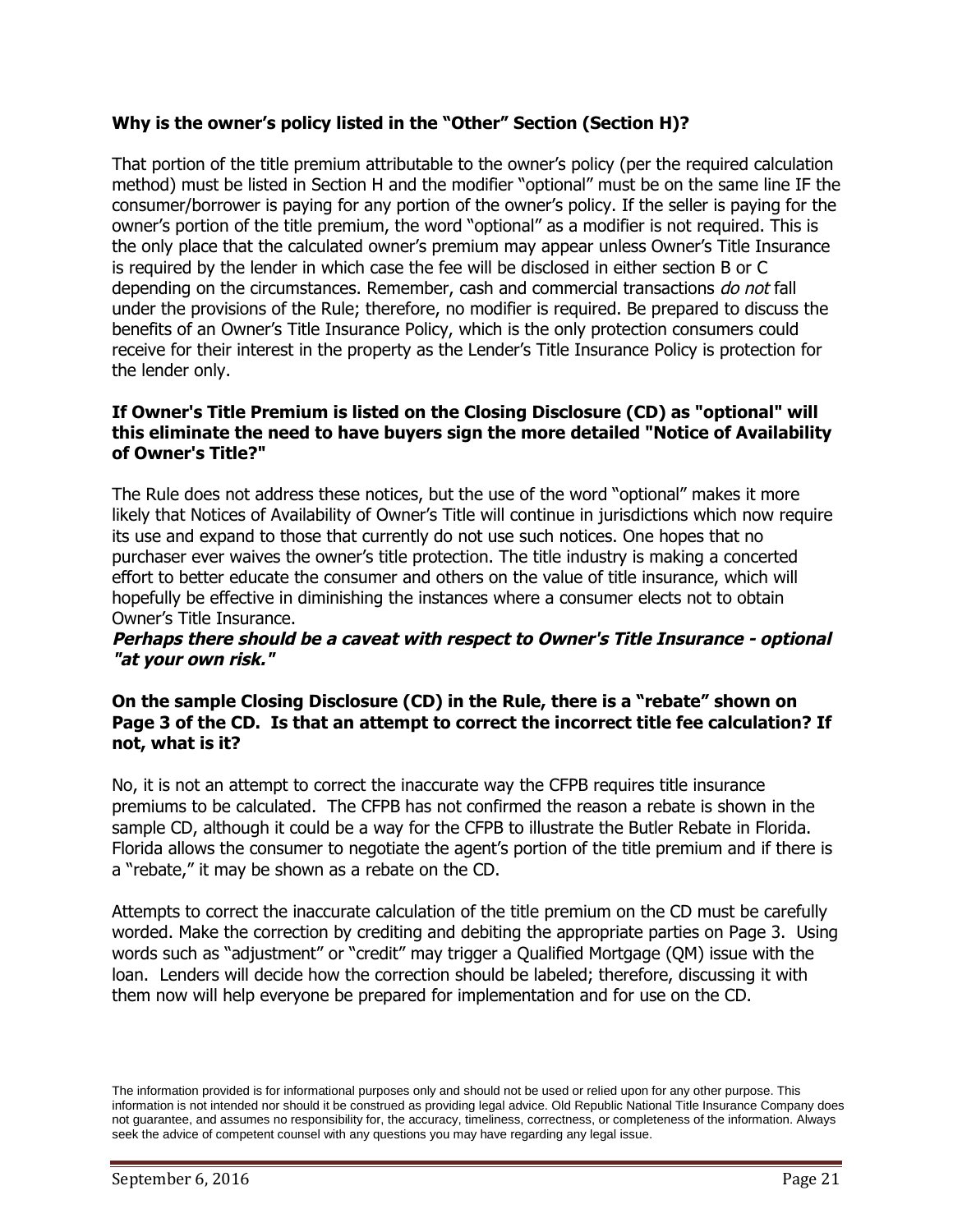# **Is the charge for an Owner's Title Insurance Policy from an affiliated provider subject to tolerance category?**

The Rule contains conflicting information; first, the misleading part of the Rule is found in the preamble at pages 364-365 which states: "With respect to the question whether proposed § 1026.19(e)(3)(iii) would have included fees paid to lender affiliates for an optional settlement service, charges for third-party services not required by the creditor (other than owner's title insurance) are not subject to a tolerance category, even if a lender affiliate provides them." [Emphasis added.]

However, an attorney from the CFPB shared that minute 32 of the August 26, 2014 webinar addressed the question directly. The webinar can be heard by visiting the CFPB website: [https://consumercomplianceoutlook.org/outlook-live/2014/FAQ-on-TILA-RESPA-Integrated-](https://consumercomplianceoutlook.org/outlook-live/2014/FAQ-on-TILA-RESPA-Integrated-Disclosures-Rule/?elqTrackId=F89E9817EAF554A8857DCC407285C614&elq=e3d841d070ab4f13a238dfaa52f44ea7&elqCampaignId=1513&elqaid=4243&elqat=1)[Disclosures-Rule/.](https://consumercomplianceoutlook.org/outlook-live/2014/FAQ-on-TILA-RESPA-Integrated-Disclosures-Rule/?elqTrackId=F89E9817EAF554A8857DCC407285C614&elq=e3d841d070ab4f13a238dfaa52f44ea7&elqCampaignId=1513&elqaid=4243&elqat=1)

During the webinar, the presenter is asked the question about whether or not the Owner's Title Insurance premium is subject to any tolerance categories, then answered with a qualified "no" and went on to include that his answer also reflected the Rule's direction "even if it is paid to an affiliate of the creditor." The qualification in his answer included:

- 1) as long as the Owner's Title Policy was not REQUIRED by the creditor;
- 2) as long as the fee is disclosed with the modifier "optional"; and
- 3) as long as the creditor acted in good faith when it disclosed the fee on the LE.

The above leads us to read  $1026-19(e)(3)(iii)$  in the Rule:

"Good faith requirement for non-required services chosen by the consumer. Differences between amounts of estimated charges for services not required by the creditor disclosed pursuant to §1026.19(e)(1)(i) and the amounts of such charges paid or imposed on the consumer do not constitute lack of good faith, so long as the original estimated charge, or lack of an estimated charge for a particular service, was based on the best information reasonably available to the creditor at the time disclosure was provided."

# <span id="page-21-0"></span>**SECTION 8: SELLER**

#### **If the combined Closing Disclosure (CD) form is chosen will the lender input the seller's info?**

Probably not, but each lender will have their own set of guidelines. It might make sense for you to consider using the bifurcated form (seller-only form) in your operation so that seller-only changes at the table may be completed by your shop once you have obtained lender approval. The Rule does say that a copy of the seller-only form must be provided to the lender after closing.

The information provided is for informational purposes only and should not be used or relied upon for any other purpose. This information is not intended nor should it be construed as providing legal advice. Old Republic National Title Insurance Company does not guarantee, and assumes no responsibility for, the accuracy, timeliness, correctness, or completeness of the information. Always seek the advice of competent counsel with any questions you may have regarding any legal issue.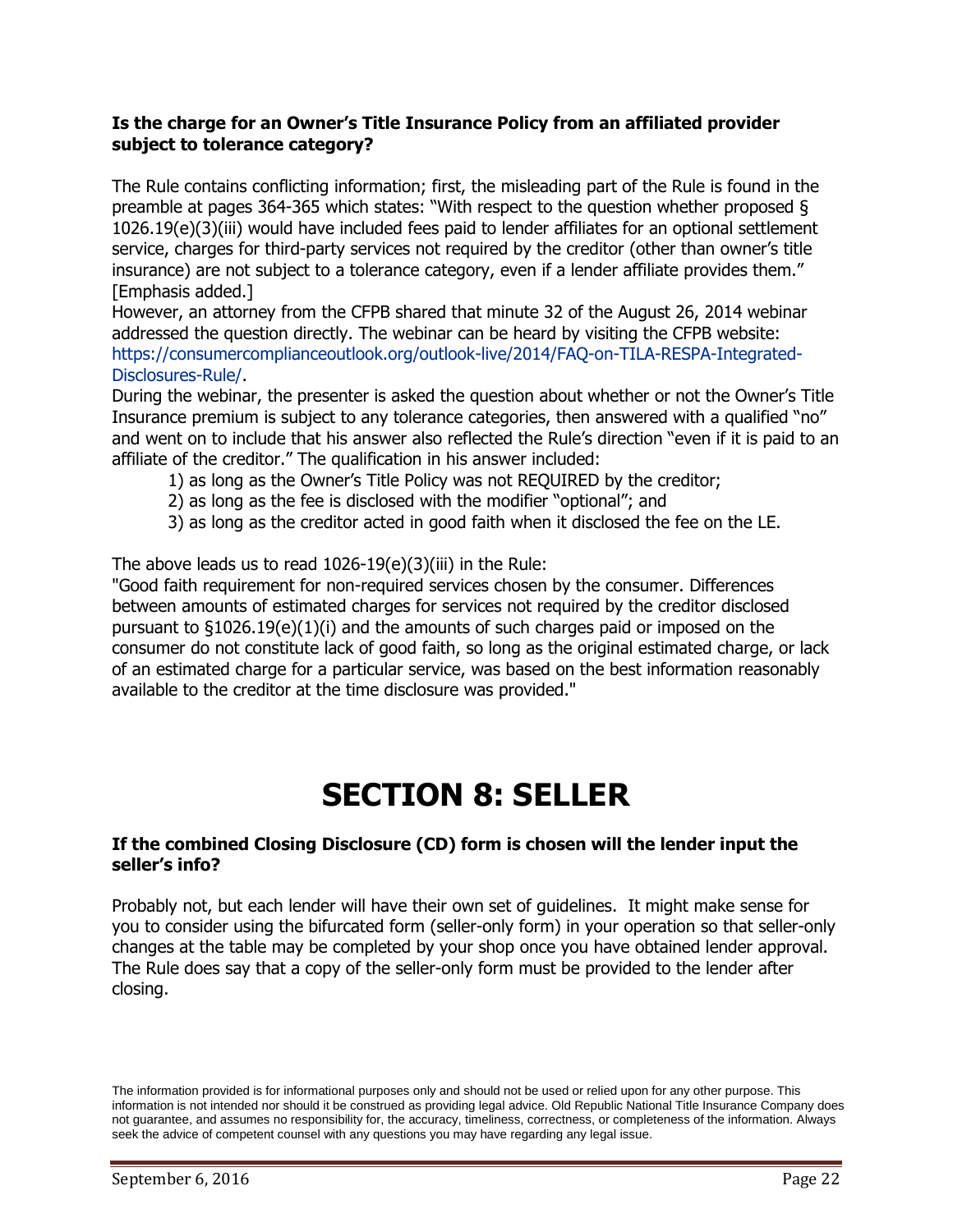# **Is the lender in charge of the seller-side?**

No. The Rule specifically states that the title/closing industry is responsible for the seller's Closing Disclosure (CD).

#### **The lender insists on preparing the seller's Closing Disclosure. What do I do?**

The Rule requires that the settlement agent provides the seller's side of the CD. If a lender is challenging the settlement agent's right to provide the seller's CD are they defining "provide" as handing it to the seller rather than preparing it? One would think that the lenders would prefer to transfer the work involved to the settlement agent rather than do it themselves.

If you are challenged with a lender insisting on preparing the seller's CD, here are the pertinent sections in the Rule beginning on page 1740.

#### "19(f)(4)(i) Provision to seller.

1. Requirement. Section 1026.19(f)(4)(i) provides that, in a closed-end consumer credit transaction secured by real property that involves a seller, other than a reverse mortgage subject to § 1026.33, the settlement agent shall provide the seller with the disclosures in § 1026.38 that relate to the seller's transaction reflecting the actual terms of the seller's transaction."

"19(f)(4)(ii) Timing Requirement. Section 1026.19(f)(4)(ii) provides that the settlement agent shall provide the disclosures required under  $\S$  1026.19(f)(4)(i) no later than the day of consummation."

It's important to make sure we know what the lender is saying in their communication as they may not be saying they want to prepare the seller-only CD in its entirety. Remember, the lender is required to disclose any seller-paid fees that are in connection with the origination of the loan on the consumer's CD; therefore, even in the bifurcated format some seller fees may show on the consumer-only CD. The Rule requires the disclosure of all costs related to the borrowing of the money no matter who pays those costs: the consumer, seller, mortgage broker, lender, etc. As an example, if the appraisal fee is borne by the seller then it must show on the consumer's CD in the seller's column. The vast majority of lenders are not looking to prepare the entire seller-only CD; rather, they need to reflect the fees in accordance with the TRID Rule.

The liability for the accuracy of the numbers on the seller's CD rests with the settlement agent. If the lender insists on preparing the entire document, be certain to obtain this instruction in writing. It would be prudent to establish a review and approval system with the lender so that the final seller's CD is accurate.

Have the conversation with the lender early in the transaction.

The information provided is for informational purposes only and should not be used or relied upon for any other purpose. This information is not intended nor should it be construed as providing legal advice. Old Republic National Title Insurance Company does not guarantee, and assumes no responsibility for, the accuracy, timeliness, correctness, or completeness of the information. Always seek the advice of competent counsel with any questions you may have regarding any legal issue.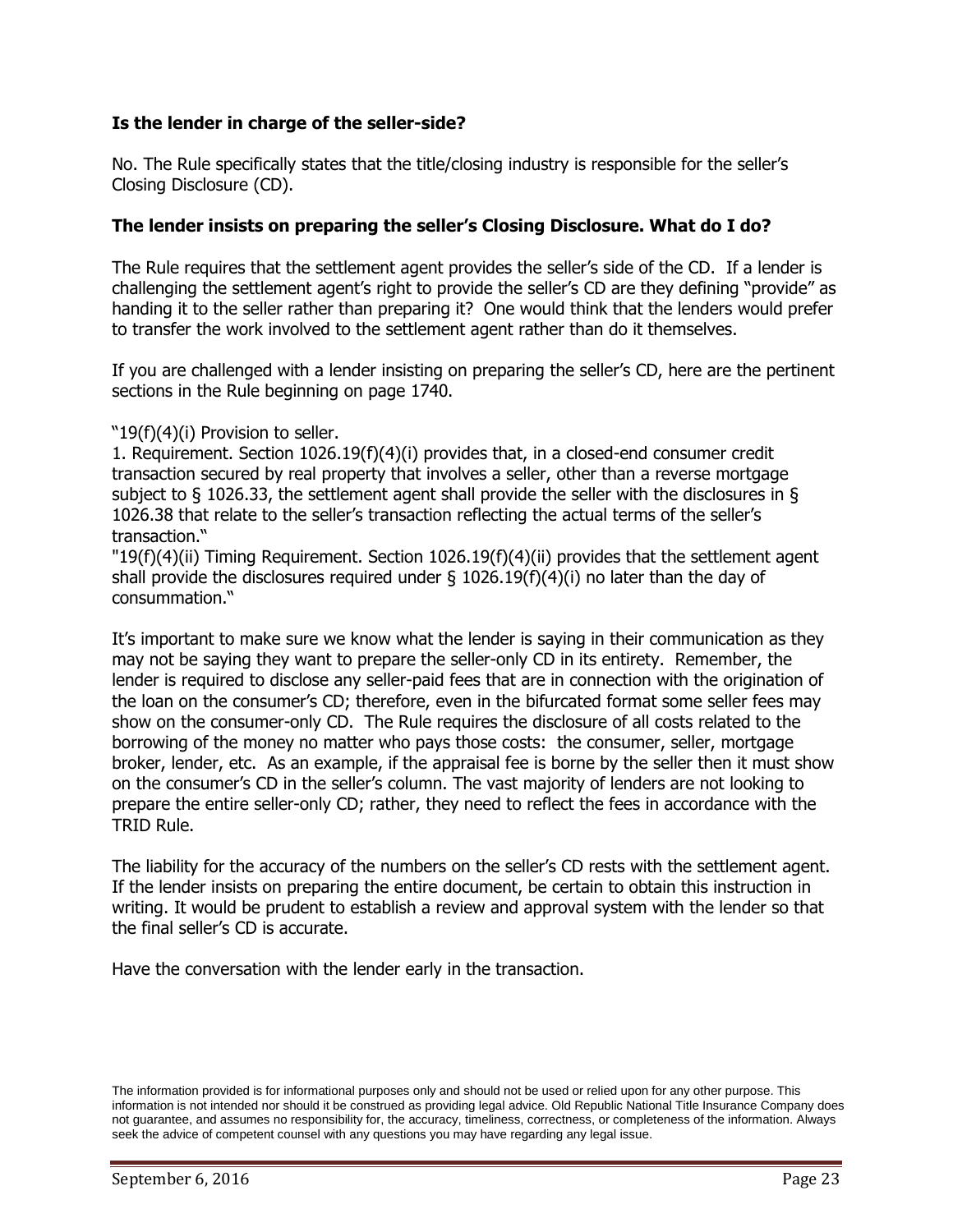# **What if the seller doesn't want seller payoffs shown on the Closing Disclosure (CD)?**

The solution is to bifurcate the form and issue a buyer-only closing sheet and a seller-only closing sheet. Otherwise, falsifying the combined CD is a serious problem today as well as under the new Rule.

## **Will lenders have input into the agent's decision to use the bifurcated seller form?**

Talk with your lenders and tell them that it is your intention to bifurcate the form and use the form suggested by the CFPB for the seller. The Rule states that the lender must be provided a copy of the seller-only form after closing.

#### **Where does the seller sign?**

Since the regulations do not require any signatures on the Closing Disclosure (CD), it will be up to the lender and closing industry to determine if signature lines will be added authorizing the completion of the closing. Consider using the ALTA Settlement Statement to see if its use in addition to the CD will meet your needs. One of the purposes of the ALTA Settlement Statement was to create a disbursement form containing signature lines that not only indicate the party's approval of the numbers but authorize distribution.

## **Seller's-only closing statements:**

#### **As it relates to privacy policies, much of the information on the recommended form is what many would consider to be private/personal information. Is this form to be shared with both buyer and seller?**

You are correct; a number of items on Closing Disclosure (CD) would be considered private borrower information and recognizing this, the CFPB created a seller's-only CD. To see the form and other resources, go to ORT's StarsLink, then Education & Marketing, then to CFPB Integrated Mortgage Disclosure Rule. Consider using the ALTA Settlement Statement which includes signature lines and many other solutions to the challenges created by the CD. Remember, the ALTA Settlement Statement is used in addition to the CD not in lieu of the CD.

#### <span id="page-23-0"></span>**CFPB response regarding "which seller fees are required to be shown on the borrower's Closing Disclosure (CD)?"**

This is a condensed response including Rule citations in the event that you need help communicating with a lender that the Rule does not require all seller's fees to be disclosed on the borrower's CD.

#### **The Quick Answer**

All page 2 seller fees must be included on the borrower's CD. The seller fees listed on page 3 do not have to be included on the borrower's CD. It is simple: page 2 yes, page 3 no. This resolves the issue when a seller does not want a release, payoff, or child support lien payments,

The information provided is for informational purposes only and should not be used or relied upon for any other purpose. This information is not intended nor should it be construed as providing legal advice. Old Republic National Title Insurance Company does not guarantee, and assumes no responsibility for, the accuracy, timeliness, correctness, or completeness of the information. Always seek the advice of competent counsel with any questions you may have regarding any legal issue.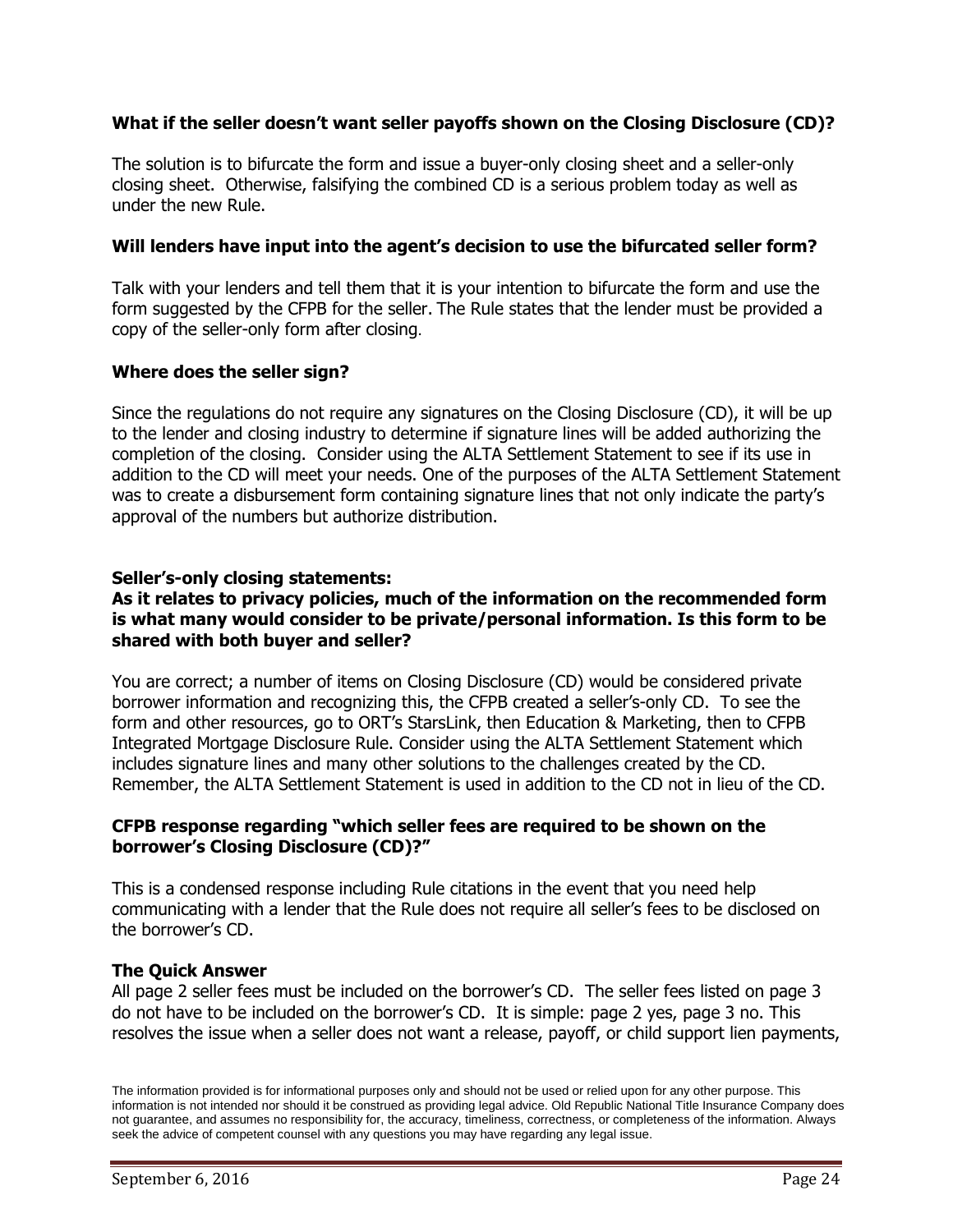etc. to be disclosed to the borrower.

Resolution on this required a journey through sections of TRID with a slight detour to Reg P. Credit must be given to a staff attorney at the CFPB who went through many sections to reach the regulatory and practical answer.

# **The Analysis**

1) The CD may be bifurcated and presented as two separate documents to the borrower and the seller.

See: 1026.38(t)(5)(v) Separation of consumer and seller information.

2) The fees required to be shown on the borrower's CD as described in paragraph (j) of §1026.38 may be omitted from the seller's CD. The fees required to be shown on the seller's CD as described in paragraph (k) of §1026.38 may be omitted from the borrower's CD.

3) Paragraph (k) includes:

Amounts Due to Seller – Box M, page 3 of the CD

Amounts Due from Seller – Box N, page 3 of the CD

Specifically noted in 2(iv) is the "amount of any and all other obligations required to be paid by the seller at the real estate closing including any lien-related payoffs, fees or obligations."

Calculation: Cash From/To Seller

# **NPPI Concerns**

We expressed our concern for the disclosure of Non-public Personal Information (NPPI) to the borrower in the situation where the lender insists that the settlement agent provide page 3 seller items prior to settlement and in turn the lender discloses the information on the borrower's CD.

Reg P (CFR Part 1016 Privacy of Consumer Financial Information) gives an exemption from the protective requirements of the regulation if we are complying "with Federal, state or local laws, rules and other applicable legal requirements." CFR Part 1016.15(a)(7)(i).

## **Please remember that the Rule requires the settlement industry to provide the seller's CD to the seller and the lender.**

# **Do mail-away borrower documents create a timing concern**?

The TRID Rule places the responsibility of providing the seller's Closing Disclosure (CD) squarely on the shoulders of the closing and settlement industry in Section 1026.19(4)(i)\*. It is a responsibility we willingly accept and handle with all of the other functions required to transfer title smoothly and compliantly.

The TRID Rule also states very specifically the timing for when the seller's CD must be provided to the seller – no later than the day of consummation. Section  $1026.19(f)(4)(ii)$ 

The information provided is for informational purposes only and should not be used or relied upon for any other purpose. This information is not intended nor should it be construed as providing legal advice. Old Republic National Title Insurance Company does not guarantee, and assumes no responsibility for, the accuracy, timeliness, correctness, or completeness of the information. Always seek the advice of competent counsel with any questions you may have regarding any legal issue.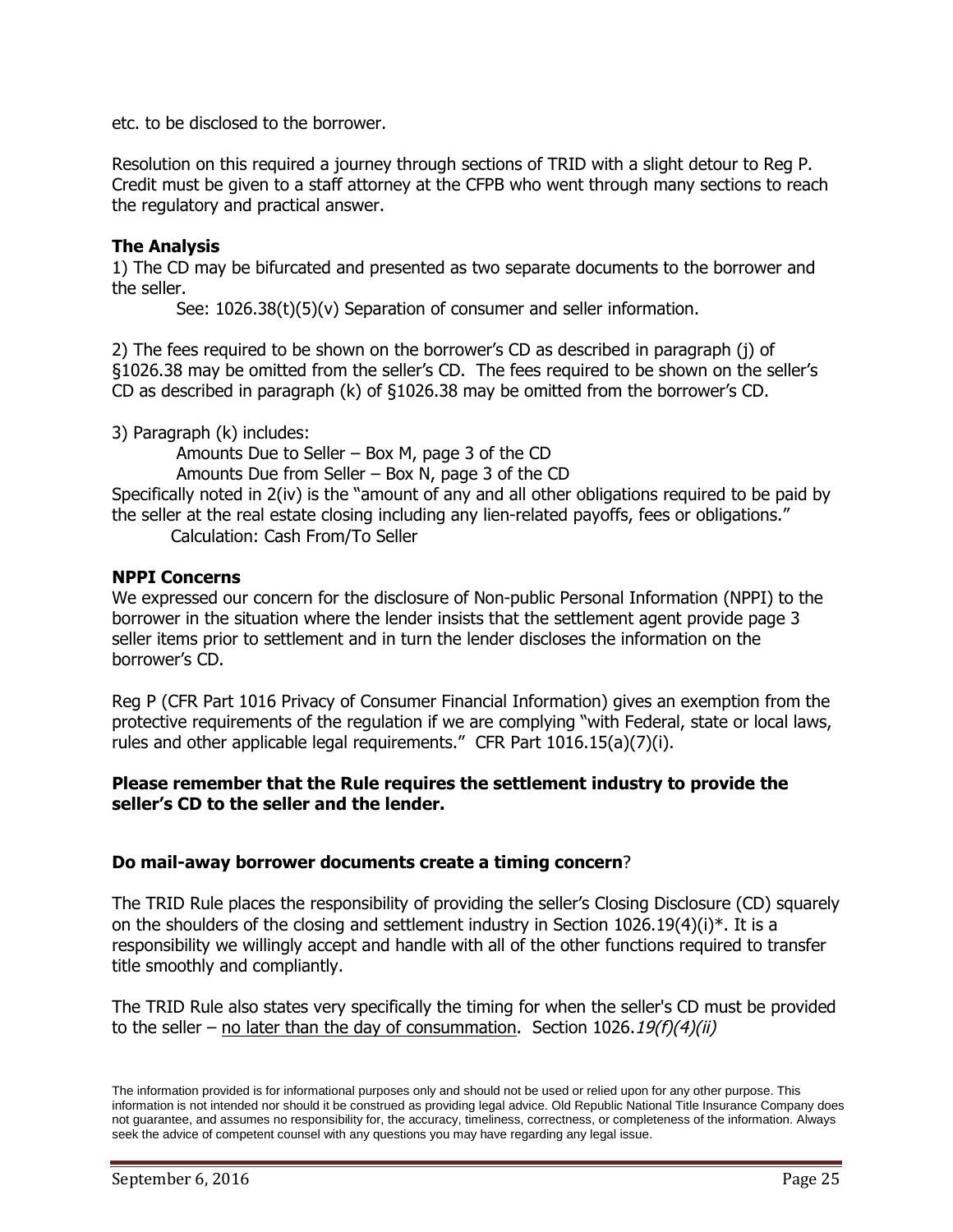Therefore, the date of consummation must be known in order to know when the seller's CD must be provided. Consummation is defined within the Rule as the moment in time when the consumer (borrower) becomes contractually obligated to the debt. The definition of "obligation" is determined through state law, but typically the moment of "obligation" occurs when the borrower signs the note.

The challenge comes when a borrower signs documentation outside of the settlement agent's office, a process often used when there is an out-of-state borrower buying a vacation home, for example. The timely delivery of the seller's CD is more complicated in these circumstances unless the exact date the borrower is signing the note is known. In essence, if the signing of the note is the trigger, how do you know when you must give the seller's CD to the seller? You don't unless you ask.

This dilemma prompted another conversation with a staff attorney at the CFPB and though we looked, there is no leeway in the Rule that allows the provision of the seller's CD to the seller at any other time. Therefore, communication with the lender is imperative, especially in areas where borrowers sign their documents prior to the scheduled settlement. Consider putting a system in place which triggers an inquiry of the lender regarding their timeline so that the seller's CD can be provided to the seller within the required time period. It is always a good idea to document the file in instances where there was no knowledge that the borrower signed their documents prior to closing.

#### **\* "Section 026.19 (4)(i) Provision to seller.**

**1. Requirement. Section 1026.19(f)(4)(i) provides that, in <sup>a</sup> closed-end consumer** credit transaction secured by real property that involves a seller, other than a reverse mortgage subject to  $\S$  1026.33, the settlement agent shall provide the seller with the disclosures in § 1026.38 that relate to the seller's transaction reflecting the **actual terms of the seller's transaction. "**

#### **\*\*Section 1026.19(f)(4)(ii) Timing.**

**1. Requirement. Section 1026.19(f)(4)(ii) provides that the settlement agent shall** provide the disclosures required under  $\S$  1026.19(f)(4)(i) no later than the day of **consummation.**

The information provided is for informational purposes only and should not be used or relied upon for any other purpose. This information is not intended nor should it be construed as providing legal advice. Old Republic National Title Insurance Company does not guarantee, and assumes no responsibility for, the accuracy, timeliness, correctness, or completeness of the information. Always seek the advice of competent counsel with any questions you may have regarding any legal issue.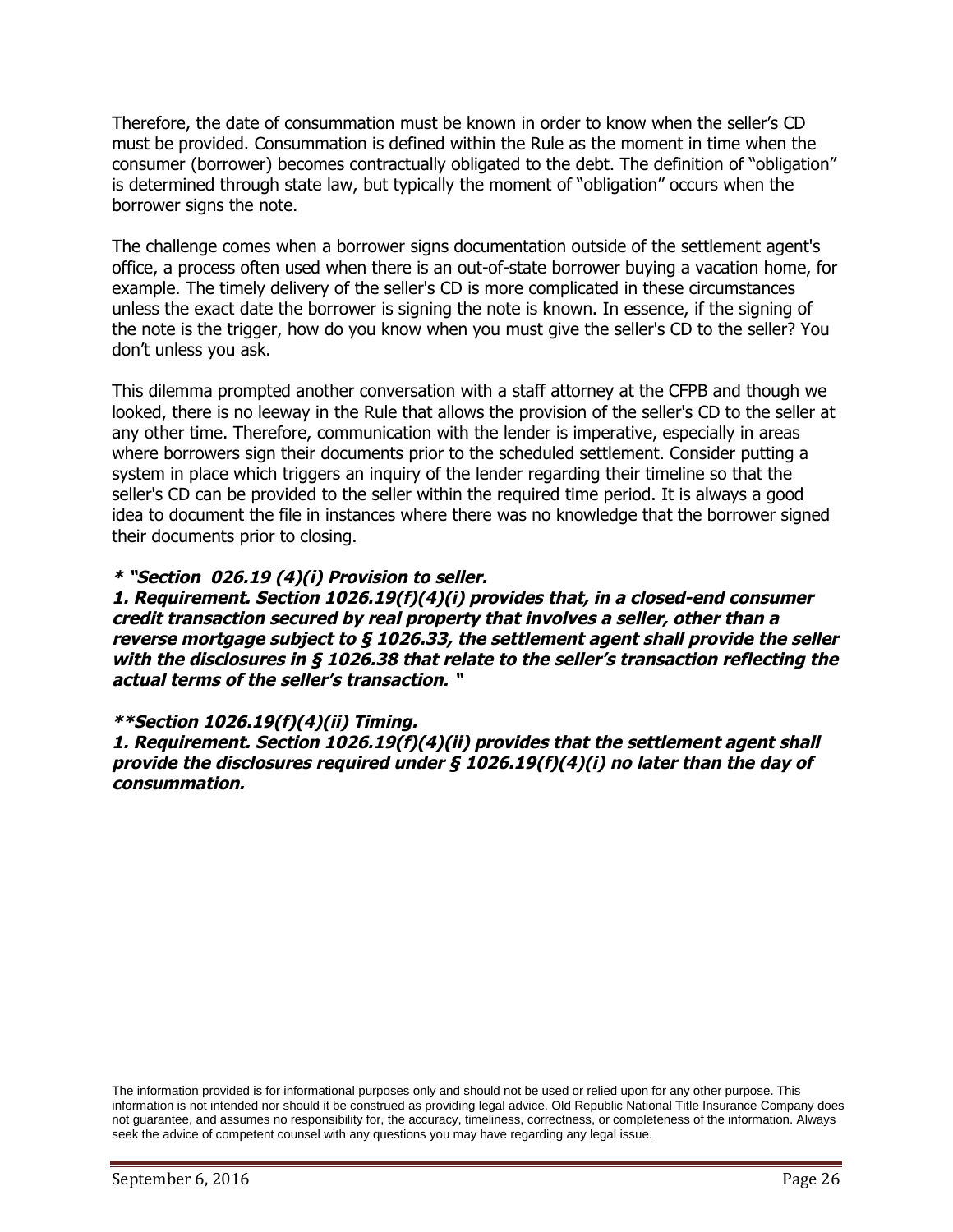# **SECTION 9: SIMULTANEOUS ISSUE**

### **How do you explain the problem with the disclosure of the title premium to customers?**

Here is the required method to calculate and disclose the title premium.

- Loan Policy Premium: Show full loan policy premium without the simultaneous issue adjustment in Section B or C (whichever is applicable). This is as if the transaction were a refinance without the issuance of an owner's policy.
- Owner's Policy Premium: Shown in Section H and calculated by taking the full owner's premium, plus the simultaneous issue fee, minus the amount shown for loan policy premium.

This works well if the buyer is paying the entire premium, though some state officials may object that the way the premium is required to be calculated on the disclosure is not the way the rates are filed or promulgated. Some state laws may require it disclosed differently, but if the seller is paying any portion and there is a simultaneous issue credit, the mandated formula will **not** work, thus rendering Page 2 of the Closing Disclosure (CD) inaccurate. The solution – use the ALTA Settlement Statement in addition to the CD where you can accurately disclose the title premiums.

## **How do we fix the problem with the inaccurate disclosure of the title premiums?**

Because the numbers must be adjusted to reflect accurate charges to the buyer and seller the CFPB suggested three ways to fix the problem on the Closing Disclosure (CD).

The first solution may cause additional problems. The CFPB suggested "[t]he remaining credit could be applied to any other title insurance cost, including the lender's title insurance cost (See § 1026.38(f)&(g))." However, changing the lender's title insurance policy cost most likely will affect the APR and if the adjustment is significant enough it may cause a triggering of a new three-day review period, and we don't want that.

The second solution may also cause a problem. "The remaining credit can be considered to be a general seller credit and disclosed as such in the Summaries of Transactions table on page 3 of the Closing Disclosure. (See § 1026.38(k)(2)(vii))" A general seller credit may trigger a Qualified Mortgage (QM) disqualification which will remove the safe harbor protection for the lender. You and the lender will have to determine how the credit should be labeled in light of the QM Rule so as not to create a problem for the lender in the event this alternative is used.

The third suggestion, if carefully worded may be the only workable solution. "Use of a credit specifying the remaining amount for the owner's title insurance cost in the Summaries of Transactions table on page 3 of the Closing Disclosure. (See § 1026.38(k)(2)(viii)). This credit could be disclosed as a "simultaneous issue credit" in the "Summaries of Transactions" section." Here is an example:

-Owner's Title Policy Premium = \$1,900

The information provided is for informational purposes only and should not be used or relied upon for any other purpose. This information is not intended nor should it be construed as providing legal advice. Old Republic National Title Insurance Company does not guarantee, and assumes no responsibility for, the accuracy, timeliness, correctness, or completeness of the information. Always seek the advice of competent counsel with any questions you may have regarding any legal issue.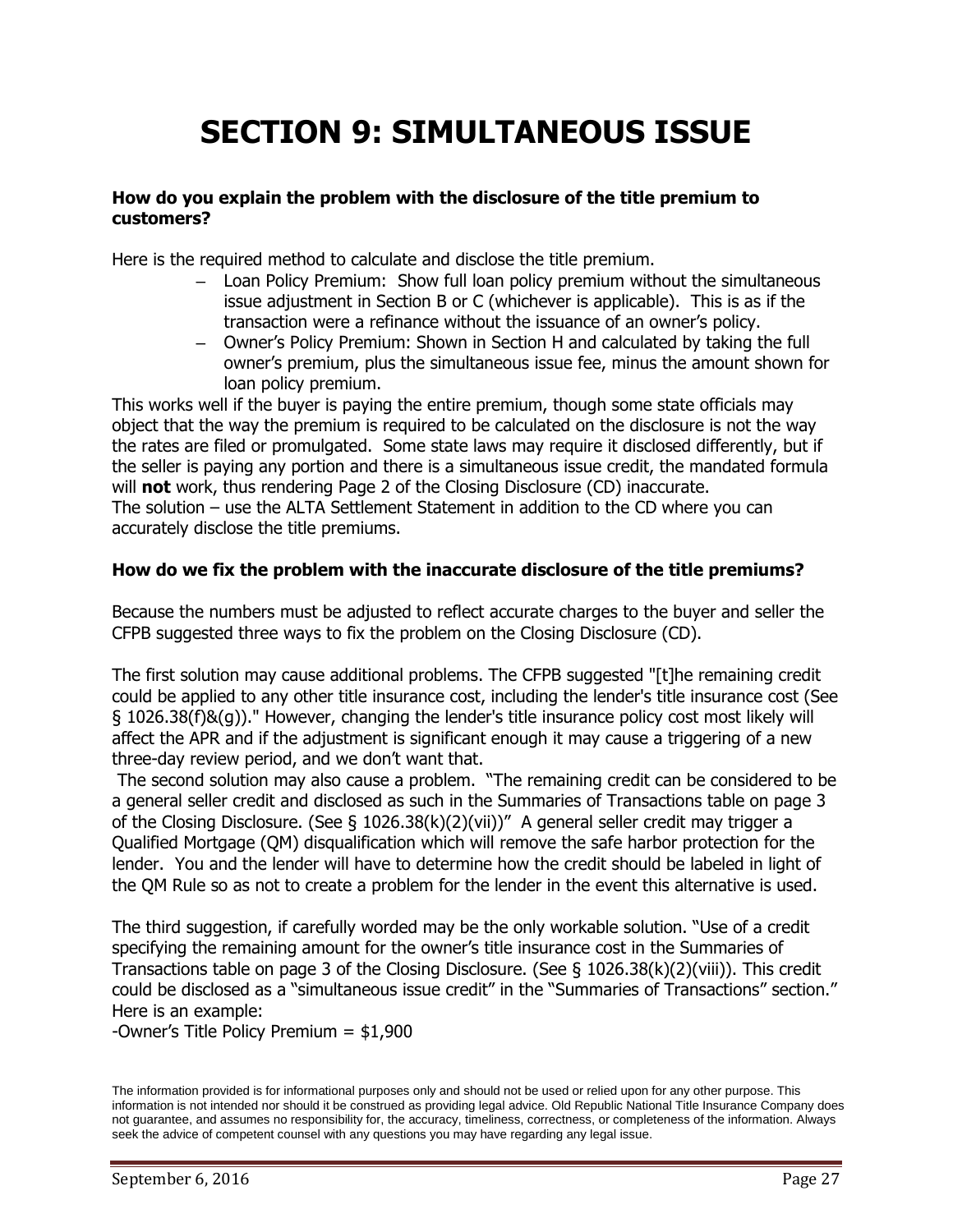-Stand-alone loan policy  $=$  \$1,500

-Simultaneous Issue = \$300

-Seller to pay Owner's Title Policy Premium

-Borrower's Column in Section B/C will show "Title – Loan Policy Premium" \$1,500: (or \$1,200 too much).

-Seller's Column in Section H will show "Title – Owner's Title Policy (optional)": \$700 (or \$1,200 too little)

-To correct the inaccuracy on Page 2, show a credit from seller to borrower of \$1,200 in Sections L and N on Page 3.

Determining which alternative will require a discussion with your lender. Consider using the ALTA Settlement Statement in addition to the CD where you can accurately disclose the title premiums.

# **I still do not understand how to correct the premium calculation in my state. Can you give me another way to look at the problem and the solution?**

The dilemma that we have when disclosing the title insurance premiums can be daunting especially in simultaneous or reissue credit jurisdictions. If the borrower is paying all premium fees, the CFPB's required formula in accordance with the TILA-RESPA Integrated Disclosure (TRID) Rule regarding how to list on the Closing Disclosure will total properly but that same required formula most likely will not coincide with state rate filings (if any). However, in borrower-pay areas, the math will work and the ALTA Settlement Statement, if used, will reflect the proper rates to illustrate actual numbers for the consumer and for audit purposes.

It is when the seller pays any portion of the premium(s) that the TRID Rule's required method is a challenge. The best way to figure out how to fix the inaccurate way we are required to disclose the premiums is to do this:

- 1. Write down what the borrower should pay in accordance with the contract and/or custom.
- 2. Then write down what the seller should pay.
- 3. Then write down what the Rule requires us to show on borrower's side in Sections B or  $\subset$
- 4. Calculate the differential amount required to be shown on the seller's side in Section H as the Owner's Title Premium.

This will provide a clear picture of who is paying too much and who is paying too little. Here is an example:

- 1. Buyer should pay a \$300 simultaneous issue rate for the loan policy.
- 2. Seller should pay \$1,800 for the owner's policy totaling \$2,100.
- 3. The Rule requires that \$1,000 is shown in Section B or C in the borrower's column as the stand-alone loan policy premium labeled "Title – Loan Policy Premium."
- 4. The differential of \$1,100 is placed in the seller's column in Section H and is labeled "Title-Owner's Title Premium."

The information provided is for informational purposes only and should not be used or relied upon for any other purpose. This information is not intended nor should it be construed as providing legal advice. Old Republic National Title Insurance Company does not guarantee, and assumes no responsibility for, the accuracy, timeliness, correctness, or completeness of the information. Always seek the advice of competent counsel with any questions you may have regarding any legal issue.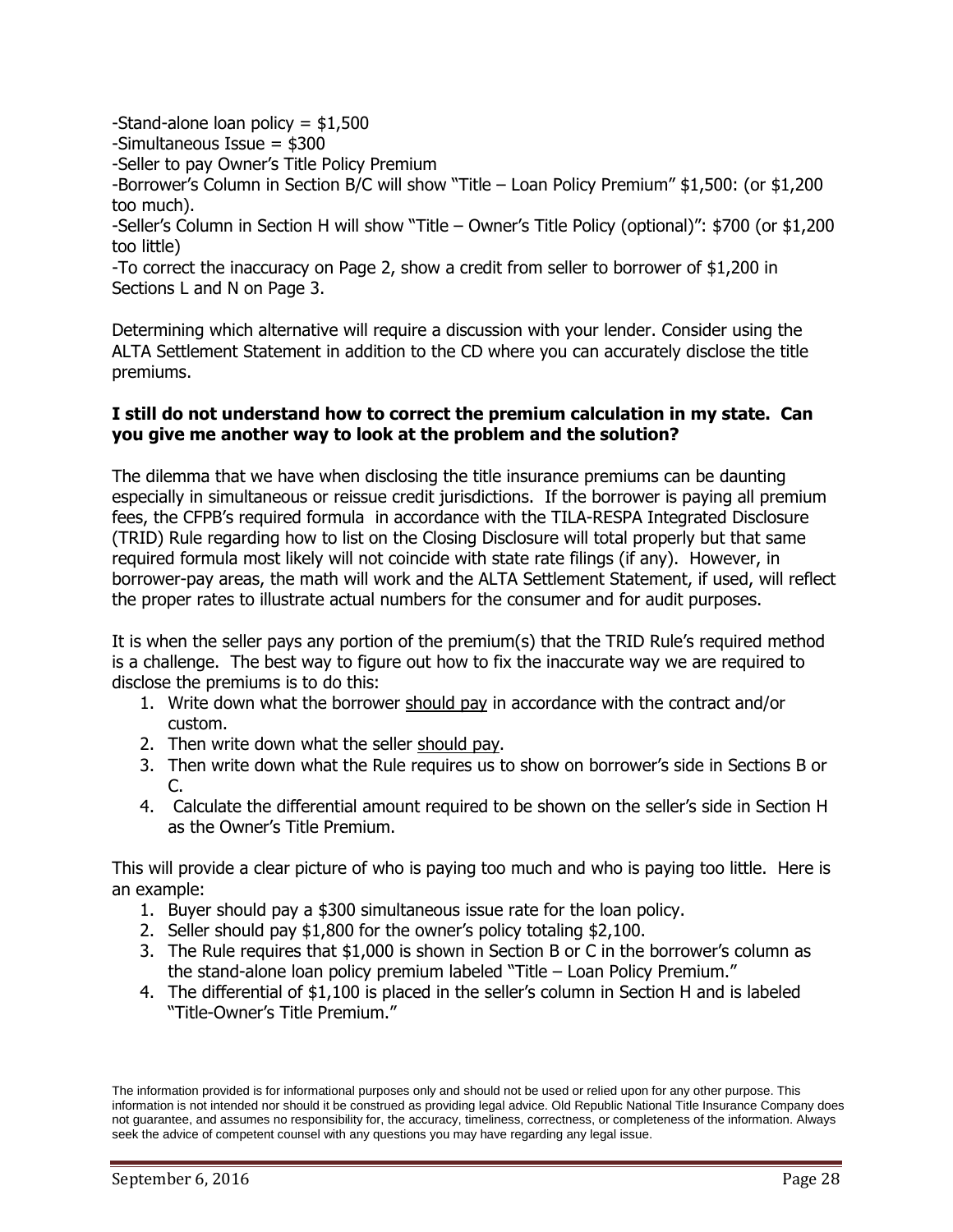In this example, the borrower has been charged \$700 too much and the seller has been charged \$700 too little. The easiest way to fix is to give a credit to the borrower from the seller on page 3 in Sections N and L as the "Title Insurance Premium Correction" or some wording to that effect.

|             | <b>Borrower</b> | <b>Seller</b> | Total   |
|-------------|-----------------|---------------|---------|
| Should pay  | \$300           | \$1,800       | \$2,100 |
| <b>Rule</b> | \$1,000         | \$1,100       | \$2,100 |
|             | 700 too high    | 700 too low   |         |

The wording used for the adjustment to correct the net effect of the premiums is important to the lender so check first before you put the labels in Sections N and L.

### **Why is Ohio on the list of states with challenges showing the correct title premium fees on the Closing Disclosure (CD)? In my area of Ohio, buyers pay all of the title premium fees.**

Ohio and a number of other states have varying customs throughout the state. Northern Ohio is typically a buyer-pay area, Central Ohio is typically a seller-pay area and Southern Ohio is typically a hybrid. Northern Ohio will not have an issue with the form (unless the state objects to the way the fees are broken out on the form) because even though the fees are separated oddly, the total amount will be correct and thus the Cash to Close will be accurate. Central and Southern Ohio may be challenged.

The requirement of the CFPB in the TRID Rule for the calculation and disclosure of the title insurance premiums does not allow agents in many states to:

- 1) Conform to state laws, and
- 2) Display correct information to the consumer and seller in a buy-sell transaction.

As directed, disclosure of the title premium must be calculated as follows:

- Loan Policy Premium: Show full loan policy premium without simultaneous issue adjustment in B or C.
- Owner's Policy Premium: Use full owner's premium, add simultaneous issue fee then subtract the amount shown for Loan Policy Premium. Show in Section H.

Doing so creates inaccuracy in states with simultaneous issue credits and where the seller pays any portion of the premiums.

In seller-pay states and/or simultaneous issue states, whether it is by custom, contract or regulation, this method of calculation shows the consumer paying too much and the seller paying too little on Page 2 of the (CD). The easiest solution is to adjust the amounts as a debit/credit on Page 3; however, some lenders have expressed concern with this approach when it comes to meeting the Qualified Mortgage (QM) Rule. Current school of thought is as long as the descriptive phrase associated with the correction does not include "credit," "debit,"

The information provided is for informational purposes only and should not be used or relied upon for any other purpose. This information is not intended nor should it be construed as providing legal advice. Old Republic National Title Insurance Company does not guarantee, and assumes no responsibility for, the accuracy, timeliness, correctness, or completeness of the information. Always seek the advice of competent counsel with any questions you may have regarding any legal issue.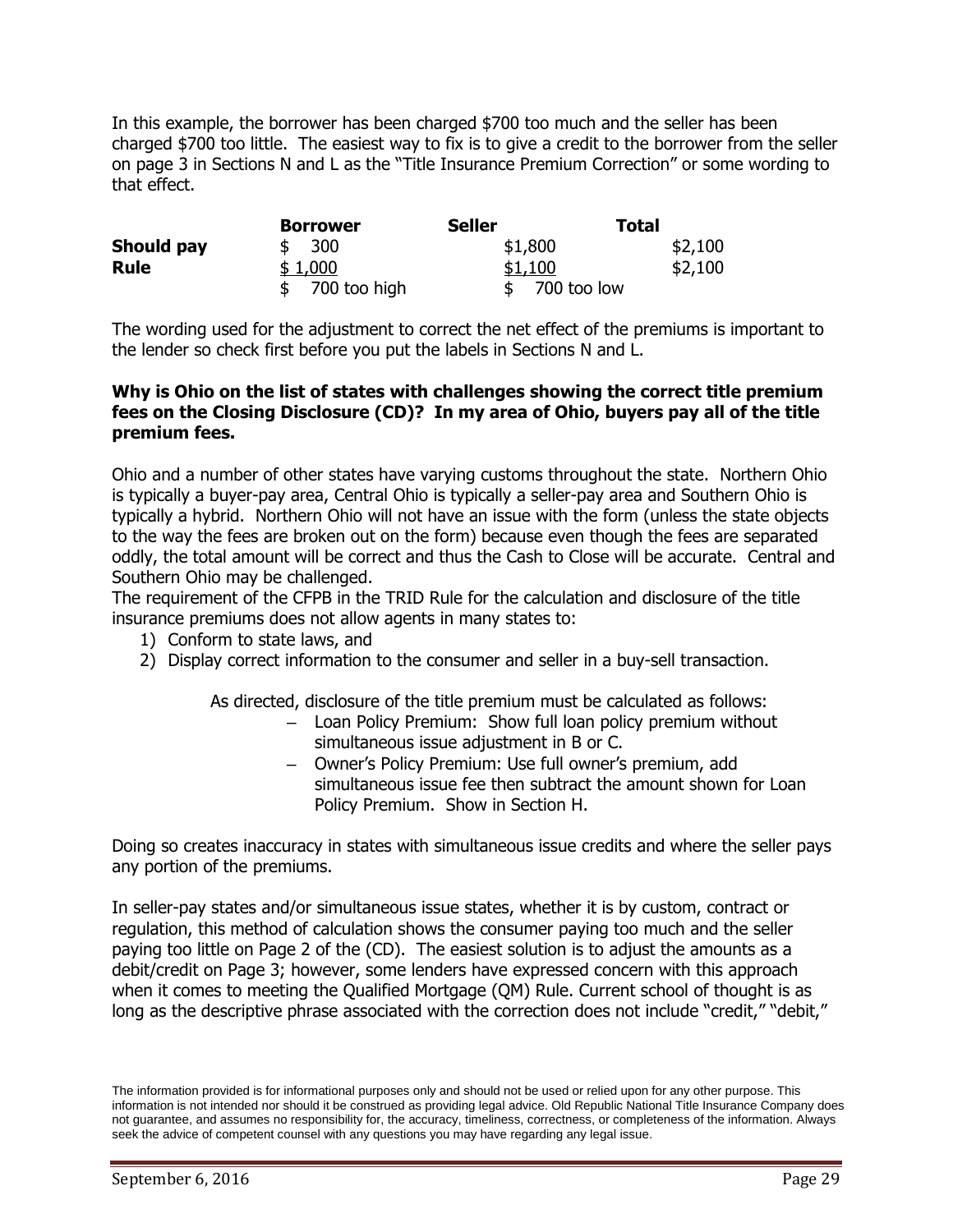or "adjustment," we may be able to fix the form this way, but it is up to each individual lender to decide.

Even in states where the buyer pays all of the title premiums, we are being directed to show the fees in a way that may violate state filings or promulgation, thus causing a problem within a market conduct study or audit.

The industry worked diligently for more than a year to encourage the CFPB to rewrite the section. On April 28, 2015, the American Land Title Association (ALTA) released the uniform ALTA Settlement Statement so that the numbers can be accurately reflected in an easy to understand format. The ALTA Settlement Statement can be used when explaining the numbers to the parties; however, the ALTA Settlement Statement will NOT be used in lieu of the CD. Rather, it will be used in addition to the CD. Please note the bottom line totals of the CD for the borrower and the seller must be exactly the same as the bottom line totals of the ALTA Settlement Statement.

# <span id="page-29-0"></span>**SECTION 10: APR**

#### **Although lenders are the experts on what makes up the APR, this section will provide general background.**

#### **How much of a change to the APR is allowable without triggering a new three-day review period?**

Depending on the type of loan it is either 1/4 or 1/8 of a percent. Some lenders have commented that will err on the side of caution and use the 1/8 of a percent change on all loans no matter what loan product is used in the transaction.

# **What type of changes would affect the APR?**

In principle, the mortgage APR should include all settlement costs that would not arise in an allcash transaction. Reg Z 226.4 defines many of the costs associated with the APR.

226.4 says, "It includes any charge payable directly or indirectly by the consumer AND imposed directly or indirectly by the creditor as an incident to or a condition of the extension of credit."

What we have learned from our many discussions with lenders is that each has their own unique interpretation on both the fees included in the calculation and their tolerance to change; therefore, speaking with your lenders is vital to fully understand the APR issue. Any change made at closing should be approved by the lender.

The information provided is for informational purposes only and should not be used or relied upon for any other purpose. This information is not intended nor should it be construed as providing legal advice. Old Republic National Title Insurance Company does not guarantee, and assumes no responsibility for, the accuracy, timeliness, correctness, or completeness of the information. Always seek the advice of competent counsel with any questions you may have regarding any legal issue.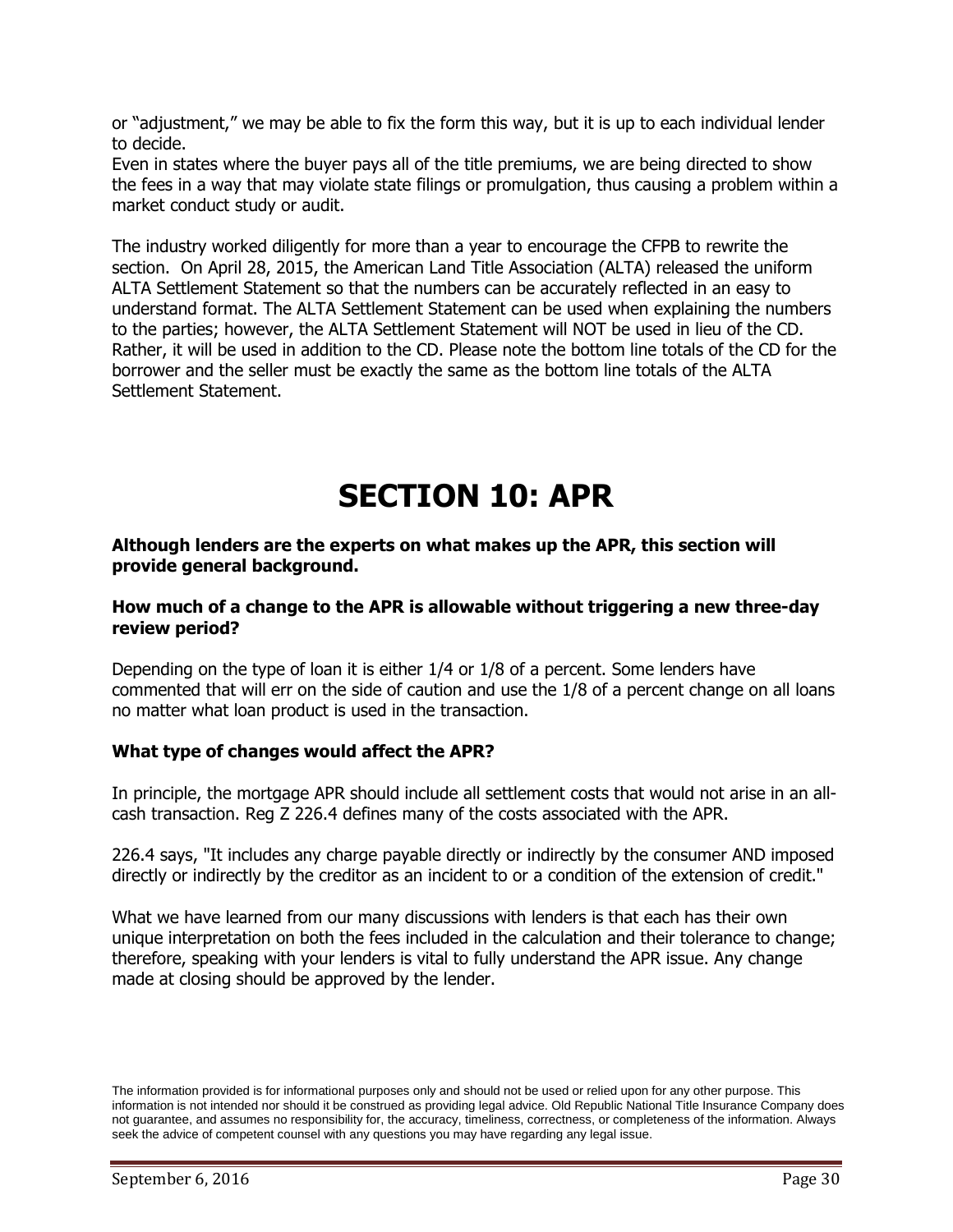#### **Does a new three day review period get triggered if the APR becomes "inaccurate" (up or down) as is stated in the Rule or only if the APR "increases" as is stated a CFPB fact sheet?**

Confusion has occurred over whether a new three-day review period is triggered if the APR decreases. We reached out to the CFPB and received a phone call from one of the staff attorneys who actually answered the phone. Of course the response was that the Rule (which states "inaccurate") is actually correct when it references Regulation Z section 1026.22(a)(2). However, we were told to read further into 1026.22 to get to the heart of the issue. The attorney referenced three sections:

"1026.22 Determination of annual percentage rate. Link to an amendment published at 78 FR 80112, Dec. 31, 2013.

(a) Accuracy of annual percentage rate.

(2) As a general rule, the annual percentage rate shall be considered accurate if it is not more than1/8 of 1 percentage point above or below the annual percentage rate determined in accordance with paragraph (a)(1) of this section."

Notice the words "above or below." However, we are then directed to 1026.22(a)(4) which further clarifies the accuracy of the APR if it is in conjunction with a mortgage on real property: "(4) Mortgage loans. If the annual percentage rate disclosed in a transaction secured by real property or a dwelling varies from the actual rate determined in accordance with paragraph (a)(1) of this section, in addition to the tolerances applicable under paragraphs (a)(2) and (3) of this section, the disclosed annual percentage rate shall also be considered accurate if:

(A) The disclosed finance charge would be considered accurate under  $\{1026.18(d)(1);$  "

And then to determine accuracy for an APR connected with real property 1026.18(d)(1)(i) and (ii) which state:

"(1) Mortgage loans. In a transaction secured by real property or a dwelling, the disclosed finance charge and other disclosures affected by the disclosed finance charge (including the amount financed and the annual percentage rate) shall be treated as accurate if the amount disclosed as the finance charge:

(i) Is understated by no more than \$100; or (ii) Is greater than the amount required to be disclosed."

<span id="page-30-0"></span>Therefore, if the original quote is more than the final APR, it is deemed accurate. However, the CFPB attorney reminded us that if the APR is lower at the time of consummation it is deemed accurate only if the reduced APR is due to a reduction in interest rate or fees. If the math was wrong at the original quote and the creditor corrected it at the time of consummation, the creditor can not avail itself of the protection by simply saying, the APR decreased so I am compliant.

The information provided is for informational purposes only and should not be used or relied upon for any other purpose. This information is not intended nor should it be construed as providing legal advice. Old Republic National Title Insurance Company does not guarantee, and assumes no responsibility for, the accuracy, timeliness, correctness, or completeness of the information. Always seek the advice of competent counsel with any questions you may have regarding any legal issue.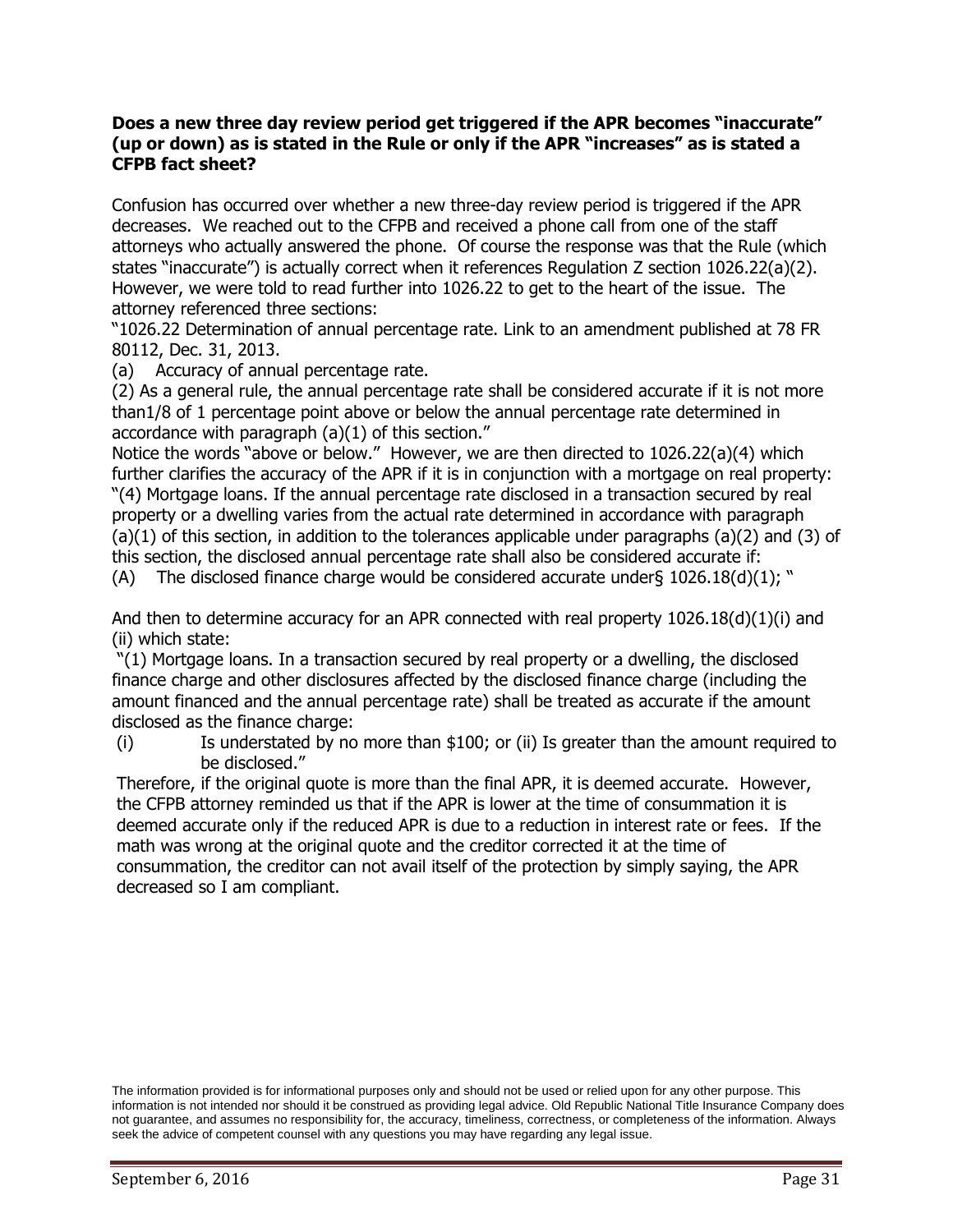# **SECTION 11: DAY OF CONSUMMATION**

## **What about changes or adjustments requested by the real estate agent, buyer and seller for items discovered during the walk-through held the morning of consummation?**

If the lender is inputting the numbers on the Closing Disclosure (CD), you will need to stop the transaction, call the lender, ask for the changes to be approved and made to the CD. You will then need to wait for the response and retransmission of the revised CD. Communication with the lender as soon as possible is key and knowing who at the lender will be available during your hour of closing/signing is vital.

If the lender allows you to input the numbers onto the CD then you can make the change at the table but still may need approval to continue from the lender (much like we do now). Critical in all of this is that no charges or adjustments may be made "off the sheet" and though the clients may be pushing you to look the other way, a falsified HUD-1 (now) and/or CD (later) is a criminal act.

# **Can the seller-side change at closing?**

The answer to this question is it depends. It truly depends on why the seller's side is changing. There is no seller's side only change that will retrigger the three-day waiting period UNLESS the change causes the buyer's side to change in the three areas that trigger the new review period. But even if that is the case, certain seller changes may require approval of the buyer's lender. Minor changes such as a water bill payment, (if it is a payment and not an adjustment) should not cause consummation problem, but the logistics of getting the CD revised may take some time. The sooner changes are communicated to the lender the better the likelihood that the transaction will proceed as scheduled. Many real estate professionals are considering conducting two walk-throughs, one seven days prior to consummation and the other one on the day of consummation.

## **If the lender is completing the Closing Disclosure (CD) on an FHA loan can I change the wording on the FHA certification to reflect that we did not complete the CD?**

The Federal Housing Administration (FHA) recently published new FAQs in its Single-Family Handbook. Question 374 addresses allowable changes settlement agents can make to the new settlement agent certification which replaces the current addendum to the HUD-1. FHA released its new certification earlier this summer, stating:

To the best of my knowledge, the Closing Disclosure **which I have prepared**, is <sup>a</sup> true and accurate account of the funds which were (i) received, or (ii) paid outside closing, and the funds received have been or will be disbursed by the undersigned as part of the settlement of this transaction. I further certify that I have obtained the above certifications which were executed by the borrower(s) and seller(s) as indicated. (Emphasis added.)

The information provided is for informational purposes only and should not be used or relied upon for any other purpose. This information is not intended nor should it be construed as providing legal advice. Old Republic National Title Insurance Company does not guarantee, and assumes no responsibility for, the accuracy, timeliness, correctness, or completeness of the information. Always seek the advice of competent counsel with any questions you may have regarding any legal issue.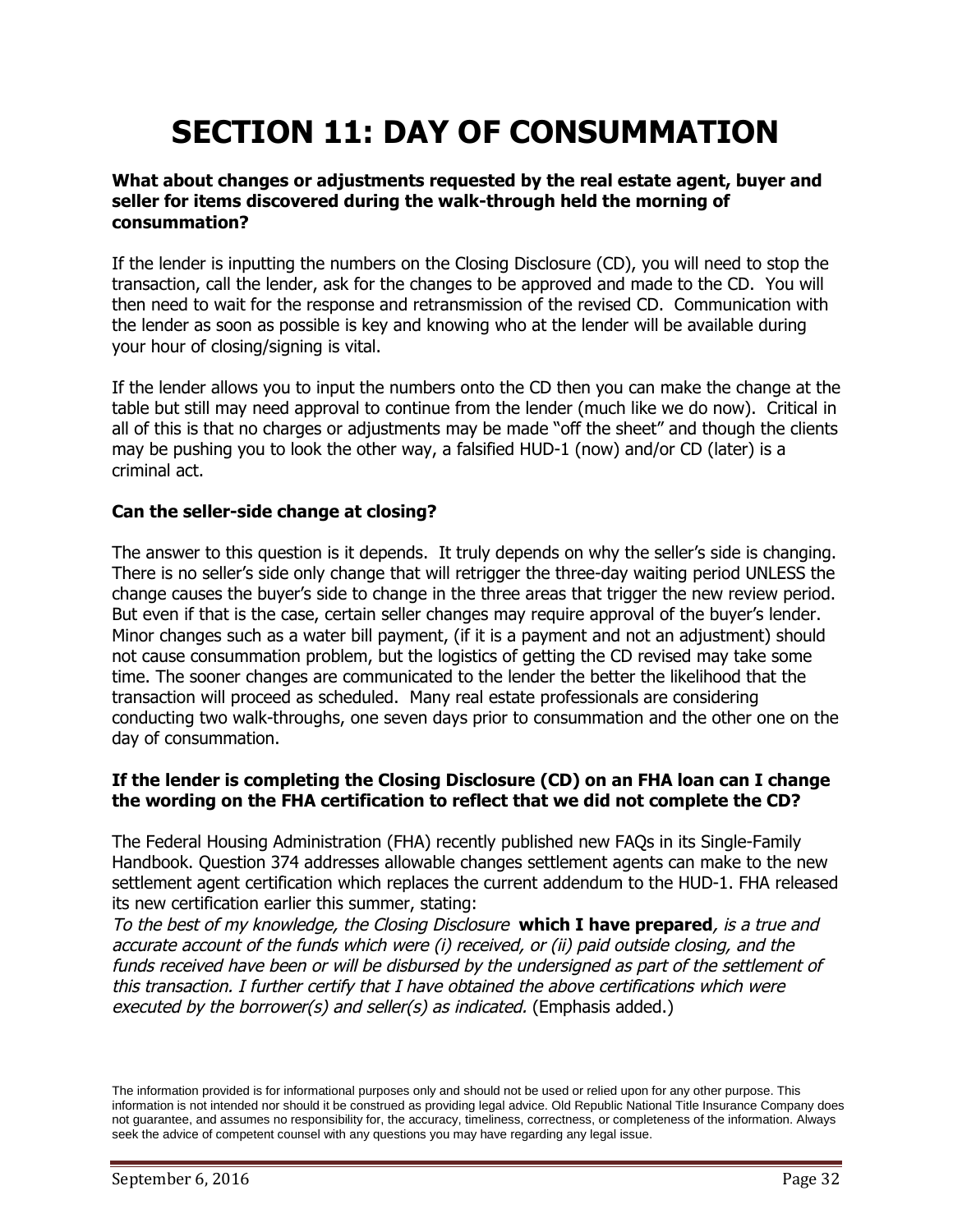As most lenders have decided to prepare the Closing Disclosure, the certification creates possible instances in which settlement agents could be falsely signing the certification or delaying transactions for the FHA's low income and first-time homebuyers. In the FHA's FAQ 374, it advises that settlement agents could simply delete or cross out the "which I have prepared" language in instances in which settlement agents did not prepare the Closing Disclosure. FHA's FAQ 374 further states:

A: FHA does not wish for anyone to make <sup>a</sup> false certification. Because this is <sup>a</sup> model component, FHA will accept the tailoring of this phrase to the actual circumstances. **Thus, if the Settlement Agent does not prepare the closing disclosure, he or she should remove or strike through the statement "which I have prepared" before executing the Settlement Certification.** (Emphasis added.)

This is the FHA's only guidance at this time; it has not revised the certification, nor clarified the instructions on the certification itself. Old Republic Title will continue to keep you updated on any further developments, as this will be part of any training for agents, closers, loan processors, and others involved. Link to FHA FAQ Document: http://portal.hud.gov/hudportal/documents/huddoc?id=SFH\_FAQ\_Preview.pdf

## <span id="page-32-0"></span>**Now that the TRID Rule is in effect, can the borrower and the seller still be in the same room at closing?**

This question is being asked in the areas of the country where conference-style settlements occur. A conference-style settlement is when the buyers, sellers, title professional, real estate agents, attorney and sometimes the lender arrive at an appointed place, at an appointed time and are together during the settlement or closing to review the documents and figures. It is the time when last-minute negotiations take place and the keys are passed. Often there are children and pets running up and down the hallway.

Not having anything to do with TRID but having everything to do with our charge of protecting the Non-public Personal Information (NPPI) of the parties, the question arises "can everyone be in the same room while information is being reviewed?"

Asking permission and getting authorization to continue the practice of discussing the details of the transaction in a room full of third parties is the prudent approach. Some agents, after receiving an order, have added wording to the confirmation letter to the buyers and sellers asking them if they prefer a private area to discuss the terms of their transaction. Another agent schedules the buyers 30 minutes prior to the seller so that the loan documents can be reviewed in private. Still other agents are adding authorization language to the affidavits and are getting the affidavits signed first, before anything else. Language we have seen looks something like this:

Before proceeding with my settlement I hereby authorize the settlement agent to review my loan documents and any other document containing non-public personal information as follows:

The information provided is for informational purposes only and should not be used or relied upon for any other purpose. This information is not intended nor should it be construed as providing legal advice. Old Republic National Title Insurance Company does not guarantee, and assumes no responsibility for, the accuracy, timeliness, correctness, or completeness of the information. Always seek the advice of competent counsel with any questions you may have regarding any legal issue.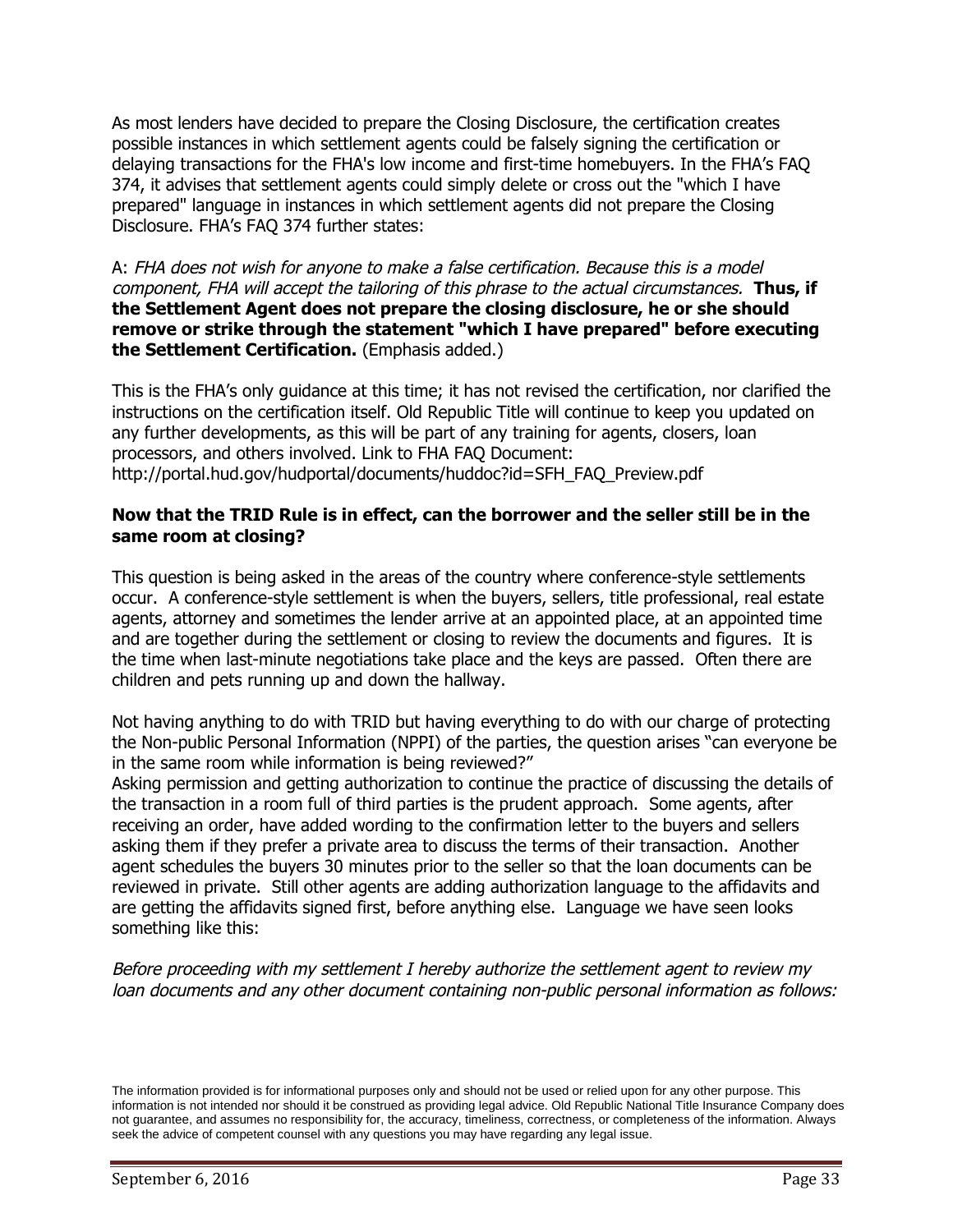In the presence of parties related to my transaction; including but not limited to real estate brokers and agents, seller(s), seller(s) attorney or personal representative(s), loan officers, title agent personnel, my personal representative(s), or

\_\_\_\_\_ In <sup>a</sup> private area

This is not suggested language but is being supplied as an example of one agent's attempt to protect herself from a challenge in the future. The same agent that shared the above language also adds a statement to her buyer's and seller's affidavits authorizing the agent to provide copies of the ALTA Settlement Statement (in a bifurcated format) to the real estate agents in the transaction. Again this language is being provided as a sample; you need to consult counsel, make your own risk decisions and create your own wording if you so choose.

Further I/we hereby authorize the Company to distribute <sup>a</sup> copy of my/our ALTA Settlement Statement to the real estate professionals involved in my transaction, my attorney, and/or accountant (if applicable).

#### **If the borrower/buyer declines purchasing an Owner's Title Insurance Policy, is there a way I can protect my company from the buyer later denying they were offered such coverage?**

This is a very important question. In areas of the country where the buyer pays any portion of the Owner's Title Insurance premium, there is a requirement in the Rule to use the modifier "optional" on the Closing Disclosure when the premium is listed in Section H. Remember, cash and commercial transactions do not fall under the provisions of the Rule; therefore, no modifier is required. Be prepared to discuss the benefits of an Owner's Title Insurance Policy, which is the only protection consumers could receive for their interest in the property, as the Lender's Title Insurance Policy is protection for the lender only.

# **Waiver of Owner's Title Insurance By Borrower(s)**

Some states currently have a statutory requirement that buyers must sign a waiver if they decline coverage; however, even if the state does not require it, you may want to consider having the consumer sign a hold harmless letter for you and your company/firm. Note: if your state has required waiver language, please check with state counsel to make sure your state doesn't have <sup>a</sup> statutorily mandated waiver. If your state requires specific waiver language or <sup>a</sup> different waiver form, please disregard this new form.

Old Republic Title created a [waiver template](http://s792.t.en25.com/e/er?s=792&lid=1495&elq=d798fda98a2c4cb2935949c97d92ed04&elqTrackId=0350698D46AF0A5FDC93ED6D28BDEEED&elqaid=4591&elqat=1) which can be printed or used in fillable PDF (with customizable fields - Date, Property Address, File Number, Premium Amount, and Agent Company Name). Please note that only the editable areas of the waiver can be modified. The "Waiver – Owner's Title Insurance Policy" can be found in the following places on StarsLink:

1) Agent Services → Underwriting Practices Resource in ORT Bulletins or ORT/ALTA Forms & Endorsements sections; and

The information provided is for informational purposes only and should not be used or relied upon for any other purpose. This information is not intended nor should it be construed as providing legal advice. Old Republic National Title Insurance Company does not guarantee, and assumes no responsibility for, the accuracy, timeliness, correctness, or completeness of the information. Always seek the advice of competent counsel with any questions you may have regarding any legal issue.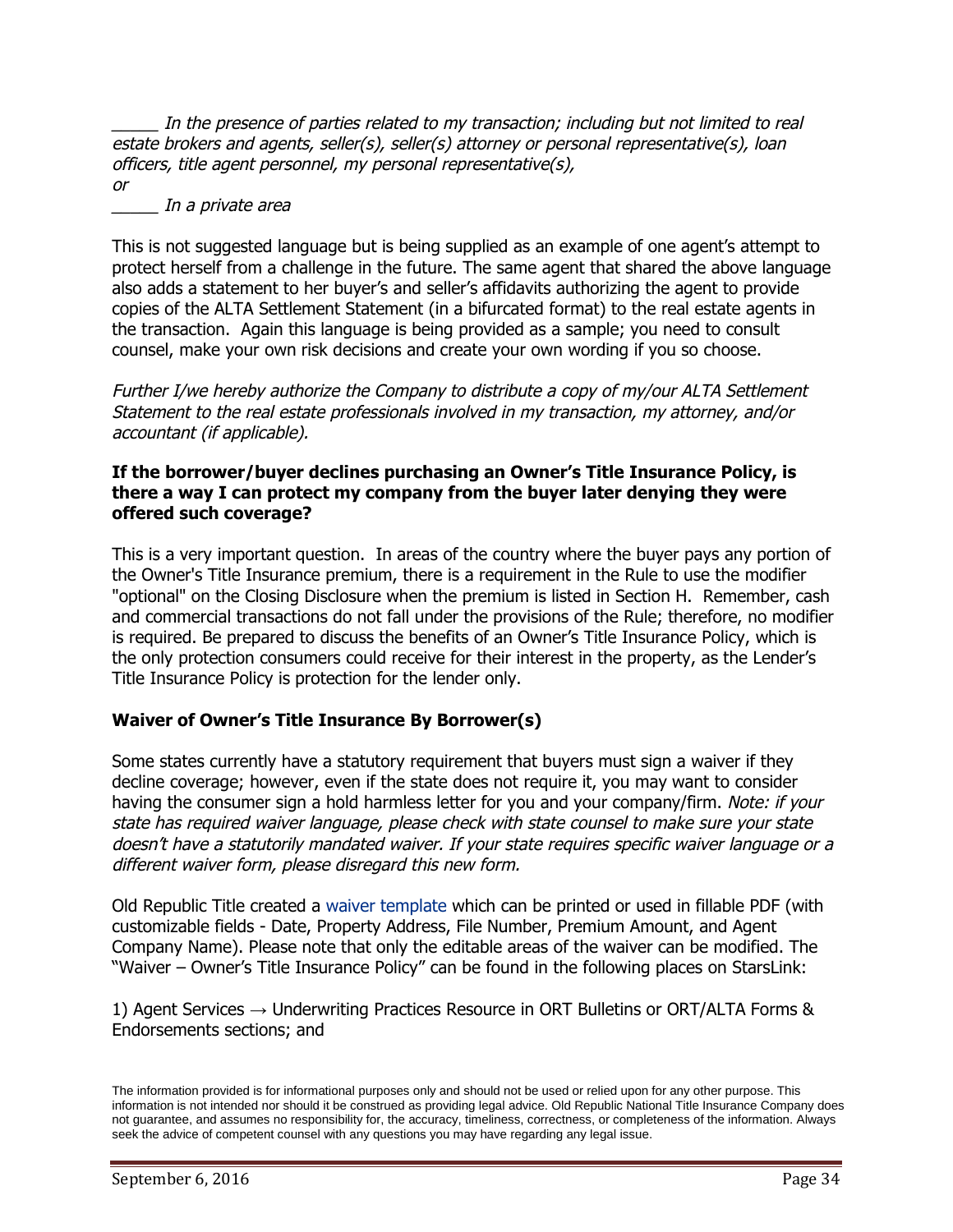2) OR Title Guide  $\rightarrow$  Bulletins or Forms sections.

# **Education About Owner's Title Insurance**

While the waiver is important, there are things that we must do in addition to the waiver, the most important of which is education about Owner's Title Insurance. ["The Importance of an](http://www.oldrepublictitle.com/cfpb/assets/cfpb-ss-importantownerstitle-102115.pdf?elqTrackId=D49F25B81B48A691D84D4C7039A74C6F&elq=d798fda98a2c4cb2935949c97d92ed04&elqCampaignId=1718&elqaid=4591&elqat=1) [Owner's Title Insurance Policy"](http://www.oldrepublictitle.com/cfpb/assets/cfpb-ss-importantownerstitle-102115.pdf?elqTrackId=D49F25B81B48A691D84D4C7039A74C6F&elq=d798fda98a2c4cb2935949c97d92ed04&elqCampaignId=1718&elqaid=4591&elqat=1) and ["The Value of Title Insurance"](http://www.oldrepublictitle.com/cfpb/assets/cfpb-ss-yourhome-102115.pdf?elqTrackId=A4B4D0B649AFB99084E171B0F5F4C81C&elq=d798fda98a2c4cb2935949c97d92ed04&elqCampaignId=1718&elqaid=4591&elqat=1) sell sheets are invaluable resources to educate about Owner's Title Insurance and the need for dialogue with real estate agents, lenders and consumers early in the process and you may want to provide these to the consumer either prior to or at consummation. These sell sheets can be found on [oldrepublictitle.com](http://www.oldrepublictitle.com/cfpb/index.html?elqTrackId=4B12541D33FF4E61E7D77DB85784B4A3&elq=d798fda98a2c4cb2935949c97d92ed04&elqCampaignId=1718&elqaid=4591&elqat=1) in the CFPB section and customizable versions (agency/company name/contact information) are located on [StarsLink](https://www.starslink.com/login_user.aspx?elqTrackId=721854264D2256D81BE6AE00C13BE919&elq=d798fda98a2c4cb2935949c97d92ed04&elqCampaignId=1718&elqaid=4591&elqat=1) under Education & Marketing, then CFPB's TILA RESPA Integrated Disclosure (TRID) Rule sub-page in the section entitled "ORT TRID Rule Education."

The goal is for consumers to see the value in protecting their investment and in purchasing an Owner's Title Insurance Policy; however, if they elect not to do so, the waiver serves as a final touch point to memorialize that this was indeed a consumer choice to elect NOT to purchase an Owner's Title Insurance Policy.

# **SECTION 12: POST-CLOSING**

#### **Do changes made after closing on a refinance trigger a new three-day review period?**

There are very specific requirements if changes are made after consummation as to notification and Closing Disclosure (CD) corrections but the retriggering of the review period only occurs if one of the three instances occurs. Please see the section on the three-day review period.

# **What are the procedures when something changes after closing?**

If a fee to the consumer becomes inaccurate within 30 days of consummation and that inaccuracy results in a change to the amount actually paid by the consumer, the Creditor must deliver or place in the mail a revised CD within 30 days of knowledge of the inaccuracy. If a clerical non-numeric error is discovered, the Creditor must deliver or place in the mail a revised CD within 60 days after consummation.

If a tolerance level is violated, the Creditor must refund the required amount to the consumer within 60 days of consummation and the Creditor must provide a revised CD reflecting the refund within the same 60 day time period.

The information provided is for informational purposes only and should not be used or relied upon for any other purpose. This information is not intended nor should it be construed as providing legal advice. Old Republic National Title Insurance Company does not guarantee, and assumes no responsibility for, the accuracy, timeliness, correctness, or completeness of the information. Always seek the advice of competent counsel with any questions you may have regarding any legal issue.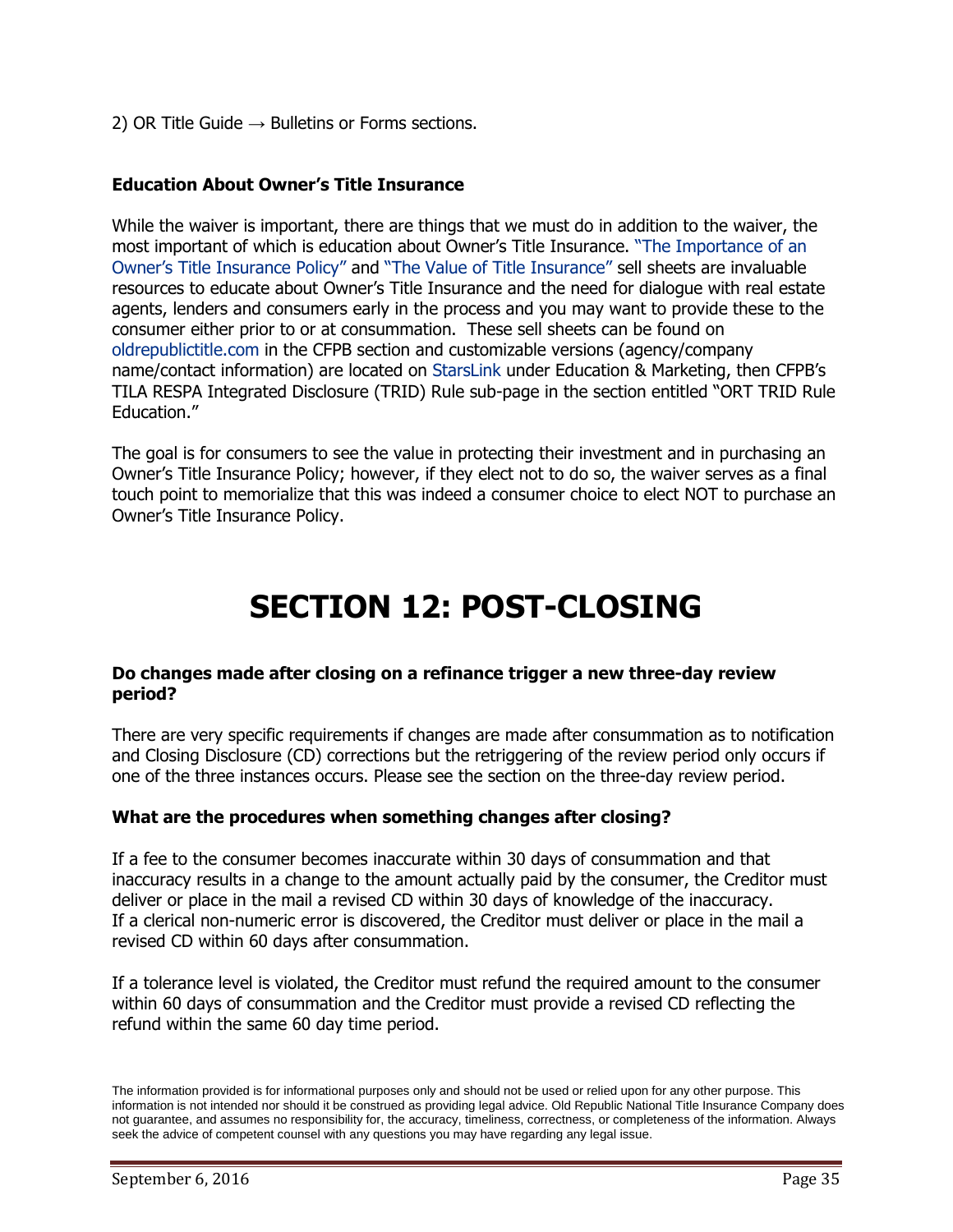Fee change: If a fee charged to the consumer becomes inaccurate within 30 days of closing and that inaccuracy results in a change to the amount actually paid by the consumer, the creditor must deliver or place in the mail a corrected Closing Disclosure (CD) within 30 days of knowledge of the inaccuracy. Section 1026.19(f)(2)(iii).

Clerical change: If a clerical, non-numeric error is discovered the creditor must deliver or place in the mail a corrected CD within 60 days of consummation. Section  $1026.19(f)(2)(iv)$ .

Tolerance level violation: If a tolerance level is violated, the creditor must refund the required amount to the consumer within 60 days of consummation and provide a corrected CD reflecting the refund within the same 60 day period. Section  $1026.19(f)(2)(v)$ .

#### **If there are escrow funds on the Closing Disclosure (CD) and we disburse them after closing, does a corrected CD need to be prepared and delivered?**

The following excerpt from the Rule is very clear with the answer to the question in the last sentence.

"3. Escrows held by closing agent for payment of invoices received after consummation. Funds to be held by the closing agent for the payment of either repairs, or water, fuel, or other utility bills that cannot be prorated between the parties at closing because the amounts used by the seller prior to closing are not yet known must be disclosed under  $\S$  1026.38(k)(2)(viii). Subsequent disclosure of the actual amount of these post-closing items to be paid from closing funds is optional. "[emphasis added] Section 1026.38(k)(2)viii-3.

Weare directed in the CFPB's "[TRID Guide to the Loan Estimate and Closing Disclosure Forms"](http://files.consumerfinance.gov/f/201503_cfpb_tila-respa-integrated-disclosure-guide-to-the-loan-estimate-and-closing.pdf?elqTrackId=E0E8479D48ADA142041BE3A8A90C2ACF&elq=6d5dd021d8704677a9220ef159496a08&elqCampaignId=&elqaid=4775&elqat=1) that the disclosure of any escrow funds should be made in Section N on page 3 of the CD.

## **If we disburse an escrow after closing, does the Closing Disclosure need to be revised?**

Section 1026.38(k)(2)viii-3 gives us the "option" of revising and providing the seller's Closing Disclosure (CD) if we disburse an escrow post-closing but ONLY if the escrow was for "the payment of either repairs, or water, fuel, or other utility bills that cannot be prorated between the parties at closing because the amounts used by the seller prior to closing are not yet known."

In the settlement and closing world, escrows are necessary for a variety of reasons, particularly at the time when new real estate taxes are due but the bills have not yet been issued. It may seem natural to assume that the CFPB meant to include escrowed taxes in 38(k)(2)viii-3 but they did not.

Therefore, it leads us to believe that a revised CD must be prepared if an escrow is disbursed (or enough knowledge to disburse is discovered) within 30 days of consummation IF the release

The information provided is for informational purposes only and should not be used or relied upon for any other purpose. This information is not intended nor should it be construed as providing legal advice. Old Republic National Title Insurance Company does not guarantee, and assumes no responsibility for, the accuracy, timeliness, correctness, or completeness of the information. Always seek the advice of competent counsel with any questions you may have regarding any legal issue.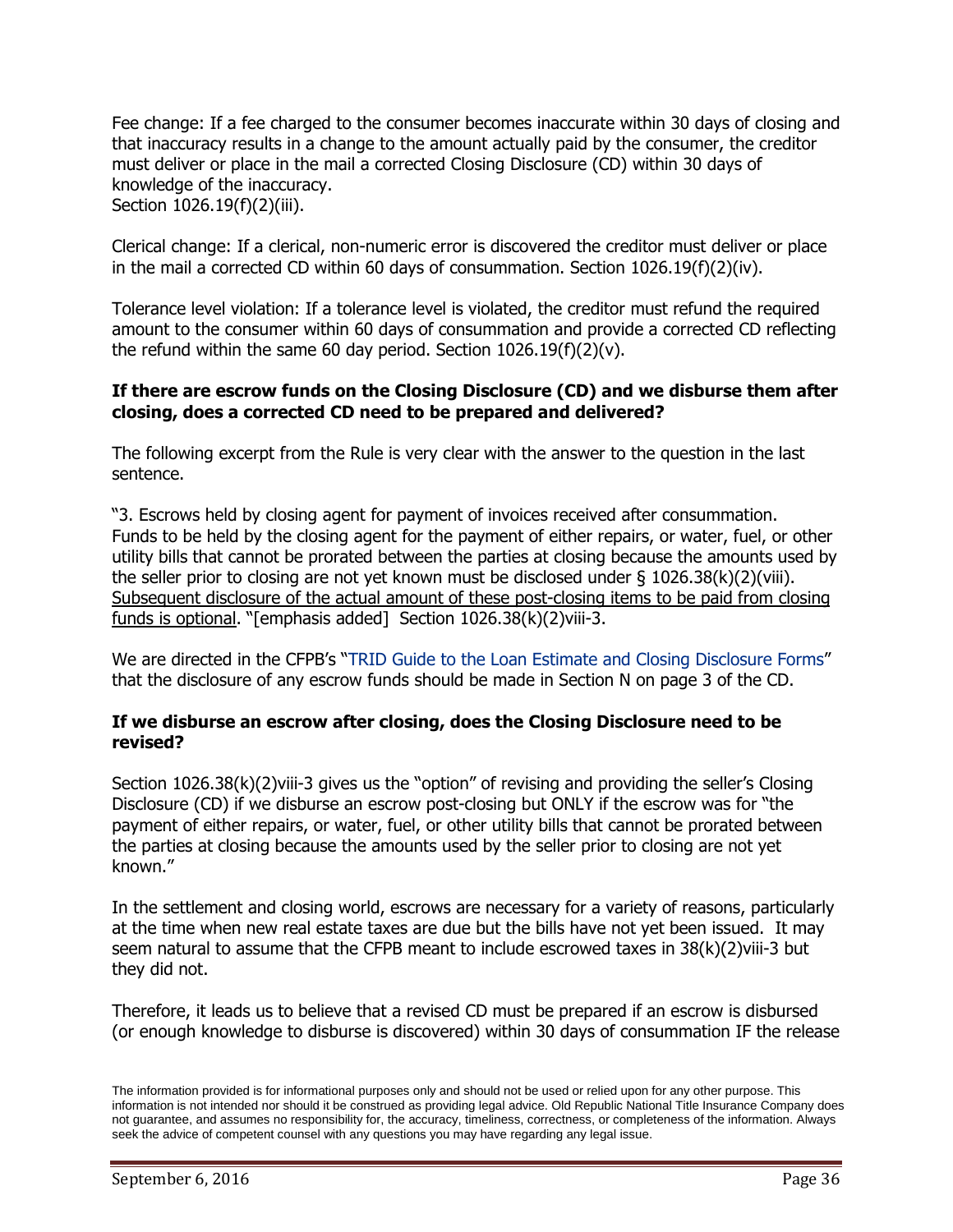of funds results "in a change to an amount actually paid by the seller from the amount disclosed under § 1026.19(f)(4)(i)."

The settlement agent must deliver or place in the mail the corrected CD to the seller no later than 30 days from the time the information to disburse the escrow is known if that knowledge is discovered by the settlement agent within 30 days of consummation. In addition, the closing agent must deliver a copy of the revised CD to the lender in accordance with § 1026.19(f)(4)(iv).

The Rule gives a number of examples but let's use a tax escrow scenario as our example:

Consummation is scheduled for January 2 and though the new tax year has begun, the municipality has yet to determine the tax millage amount to calculate the taxes for the upcoming year. We would typically escrow an amount slightly more than our best estimate of the tax bill. If we have escrowed from the seller's funds (placing the escrowed amount in Section N) and then gain knowledge of the tax millage amount prior to February 1 (30 days), in order to calculate and pay the taxes, we will have 30 days from this knowledge to provide a revised seller CD to the seller and lender.

The same philosophy applies if the escrowed amount was placed on the borrower's side but the lender will be responsible to provide the revised CD to the borrower.

Does this apply if the bottom line for the seller (or borrower) does not change? The Rule states that the revised CD is required if the disbursement of the funds results in a change to AN amount actually paid. In our scenario, our settlement agent escrowed \$750 but when the tax amount was calculated, the amount due was \$725. It would seem that paying \$725 from the escrow for taxes indeed "results in a change to an amount actually paid from the amount disclosed" on the original CD.

# <span id="page-36-0"></span>**SECTION 13: INDUSTRY ISSUES**

#### **How will funding work under the new Rule?**

Most lenders have said they are still comfortable with the closing industry handling the funding and disbursement of funds. If the lender inputs the numbers onto the Closing Disclosure (CD), the title/closing offices will have to also input all of the numbers into their system so that they can balance and disburse.

The information provided is for informational purposes only and should not be used or relied upon for any other purpose. This information is not intended nor should it be construed as providing legal advice. Old Republic National Title Insurance Company does not guarantee, and assumes no responsibility for, the accuracy, timeliness, correctness, or completeness of the information. Always seek the advice of competent counsel with any questions you may have regarding any legal issue.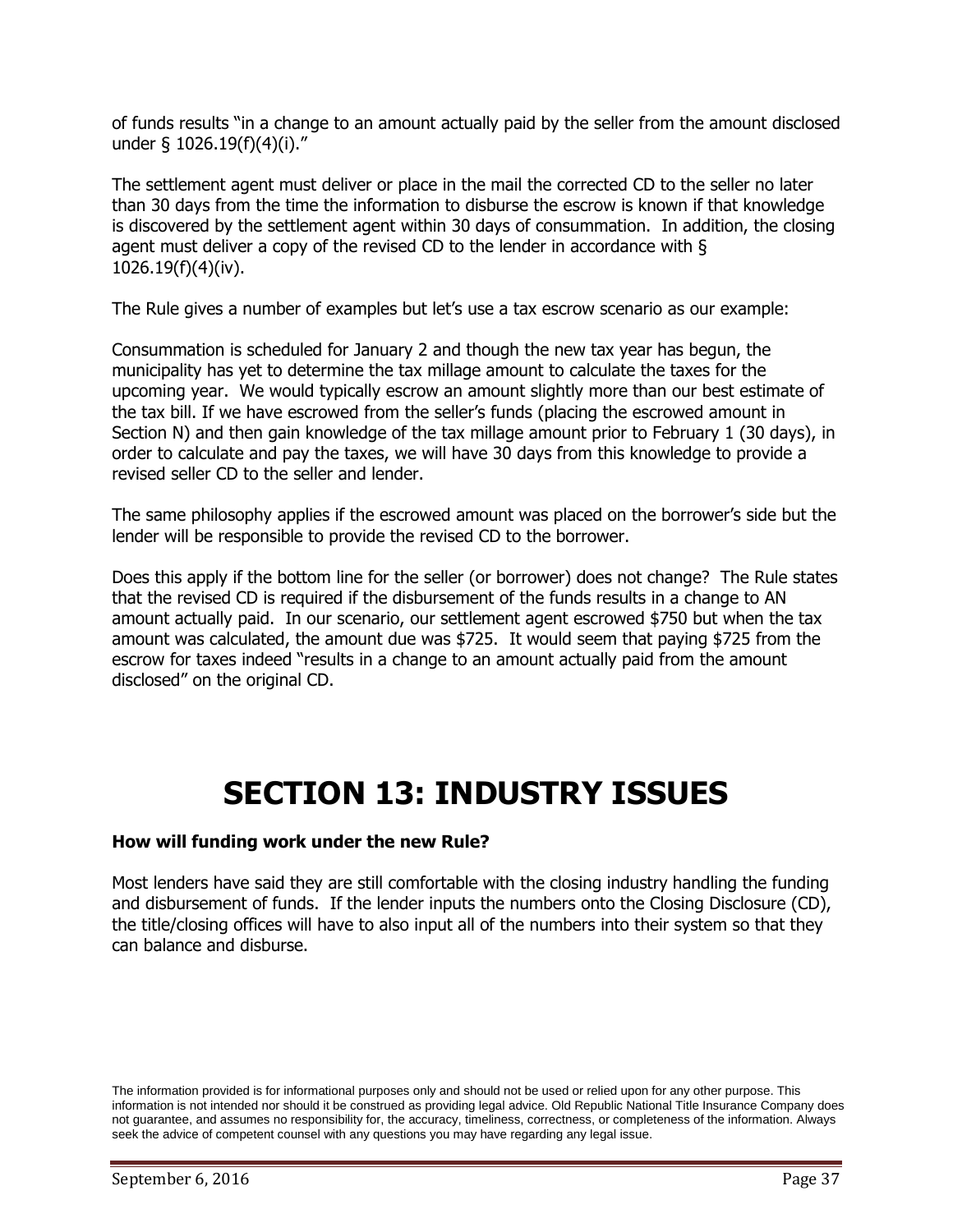### **Who will prepare the disclosure forms?**

There are two new disclosure forms under the new Rule. The first is the Loan Estimate (LE) which replaces the GFE and the early Truth in Lending (TIL). The lenders or their designee (possibly the mortgage broker) will prepare and deliver the LE. The second disclosure form is the Closing Disclosure (CD), which replaces the HUD-1 and Final TIL. The Rule gives the lender the option of preparing the CD internally or working with a third party provider. Each lender will make their own decision as to whether or not they want to input the numbers internally or allow a third party provider to input or some hybrid of the two. Now is the time to communicate with your lenders to find out what role you can play. As you know, several large lenders have decided they will input the numbers onto the CD but have recognized the need to obtain many of the fees, calculations and adjustments from the title closing and escrow companies.

#### **Will software providers leave the current HUD-1 on my system for use in cash and commercial transactions?**

Please check with your software provider to make certain you will still have the use of the current HUD-1 as you will need something other than the Closing Disclosure (CD) for the exempt transactions.

#### The exempt transactions are:

HELOC, reverse mortgages, loans made by creditors making five or fewer loans per year (but they still have to deal with the Loan Officer Compensation Act), cash, commercial purpose loans, mobile home loans and no-interest second mortgage made for down payment assistance, and energy efficiency or foreclosure avoidance are all exempt.

#### **Disbursements: If the agents are not preparing the Closing Disclosure (CD) is the agent still doing all the disbursing?**

We are led to believe that we will still be doing the disbursing in the proposed Rule but the recent CFPB consent orders and April 13, 2012 bulletin may cause lenders to consider taking the entire process in-house since they are responsible for the acts of third party providers. We have to make sure that our lenders understand that we are serious about following the rules and protecting the rights of the consumers, so that we continue performing this role. To-date, we are not aware of any lenders who have decided to take on this role. Please make certain your Best Practice procedures are in place and are well documented.

## **Do you think there will still be a role for a sole practitioner attorney/title agent under the new rules?**

All small practitioners and agents should make their local lenders aware that they are ORT agents, that they understand the federal rules, that they have safeguards in place to protect the consumer's information and that they are in the best position to serve the consumer well.

The information provided is for informational purposes only and should not be used or relied upon for any other purpose. This information is not intended nor should it be construed as providing legal advice. Old Republic National Title Insurance Company does not guarantee, and assumes no responsibility for, the accuracy, timeliness, correctness, or completeness of the information. Always seek the advice of competent counsel with any questions you may have regarding any legal issue.